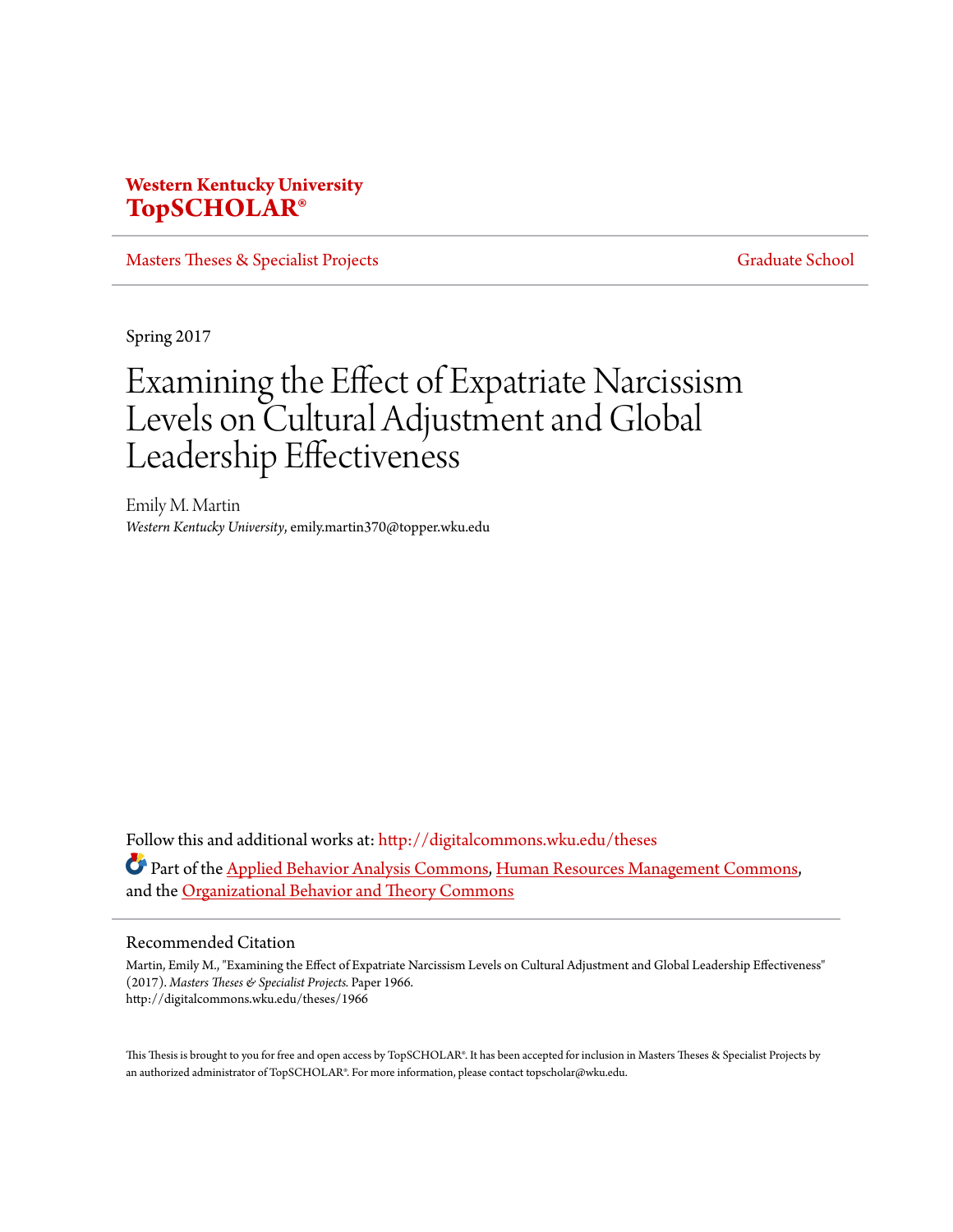# EXAMINING THE EFFECT OF EXPATRIATE NARCISSISM LEVELS ON CULTURAL ADJUSTMENT AND GLOBAL LEADERSHIP EFFECTIVENESS

A Thesis Presented to The Faculty of the Department of Psychological Sciences Western Kentucky University Bowling Green, Kentucky

> In Partial Fulfillment Of the Requirements for the Degree Master of Science

> > By Emily Martin

> > > May 2017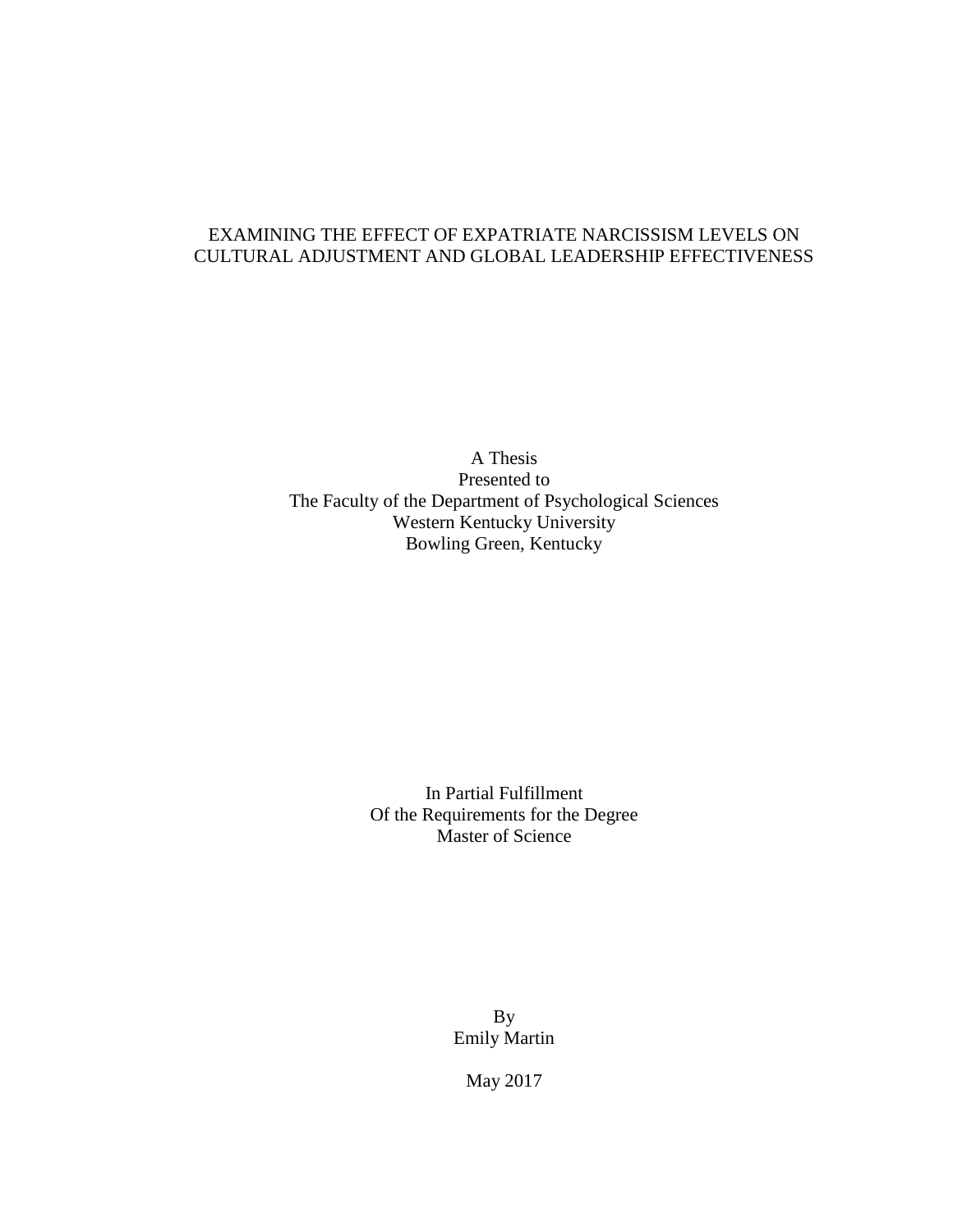# EXAMINING THE EFFECT OF EXPATRIATE NARCISSISM LEVELS ON CULTURAL ADJUSTMENT AND GLOBAL LEADERSHIP EFFECTIVENESS

 $11 - 29 - 2016$ Date Recommended Amber Schroeder, Director of Thesis τ an hony Páquin

Reagan Brown

 $\frac{1}{6}$ 

Dean, Graduate Studies and Research

Date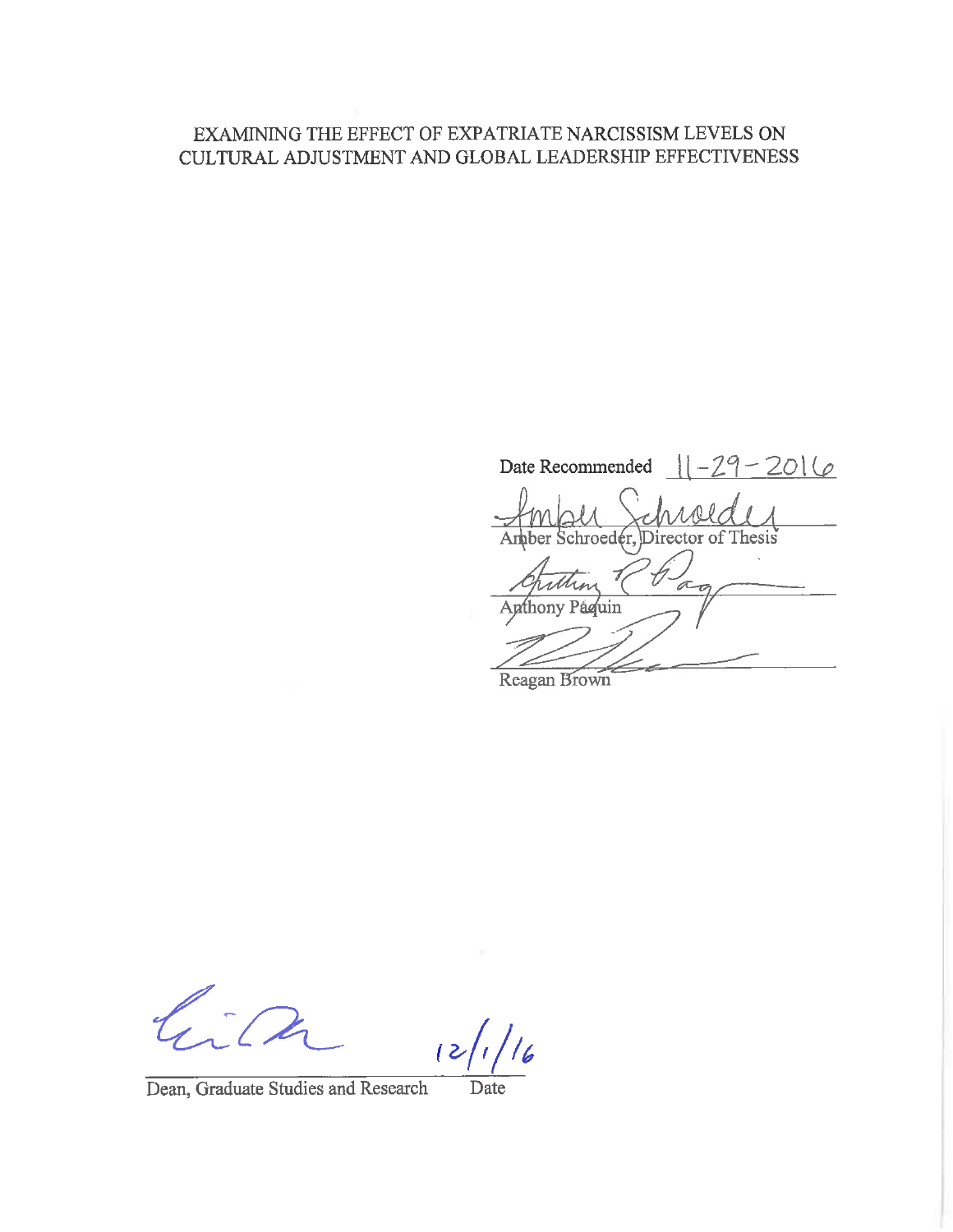This thesis is dedicated to my parents, Michael and Becky Martin, for their continuous love and support during my graduate career.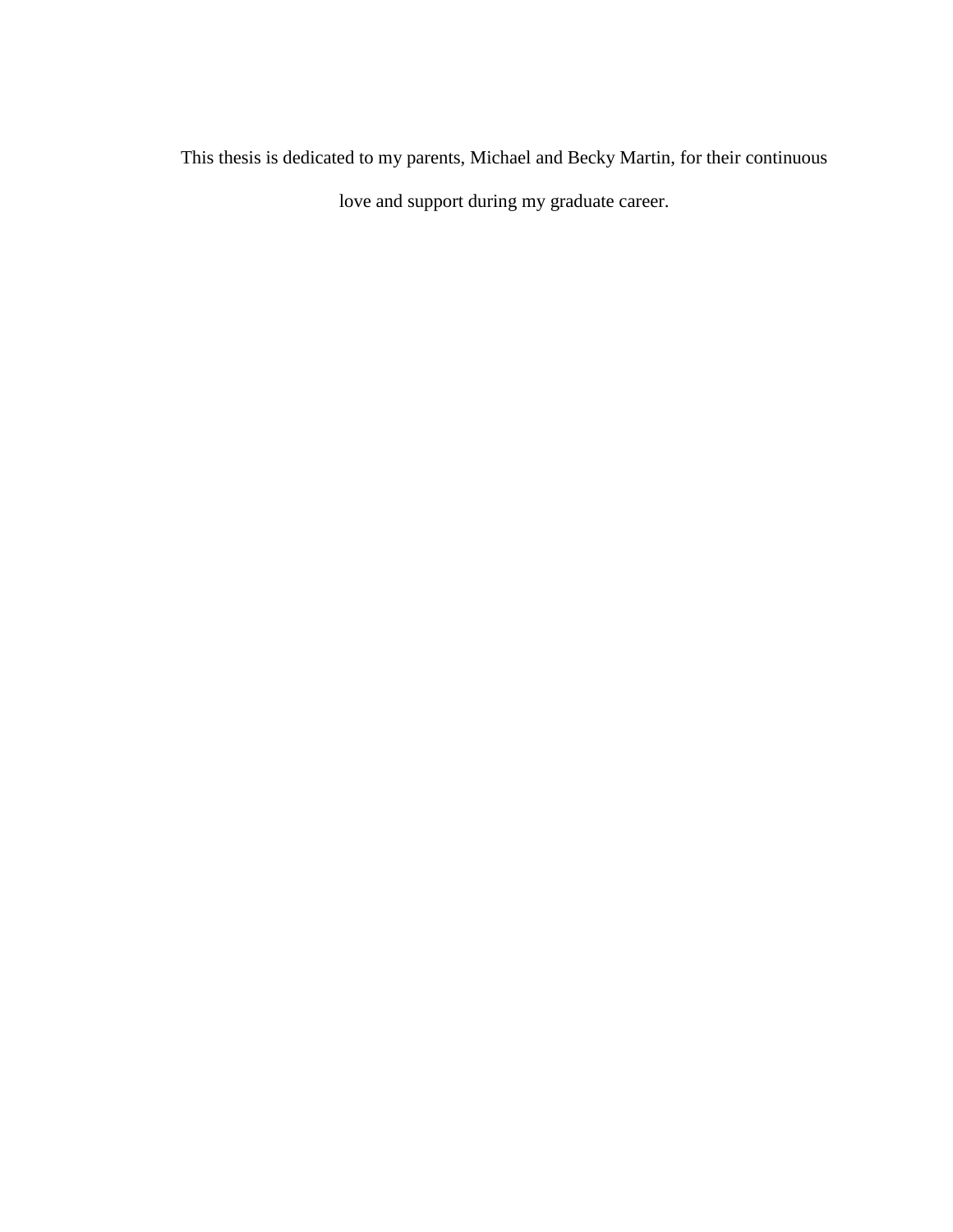### ACKNOWLEDGMENTS

I wish to thank my committee members who have provided me with both their time and expertise. I would also like to give special thanks to Dr. Amber Schroeder, my committee chairperson for her constructive feedback, her time, and her assistance throughout the entire process. Thank you to Dr. Anthony Paquin and Dr. Reagan Brown for agreeing to serve on my committee.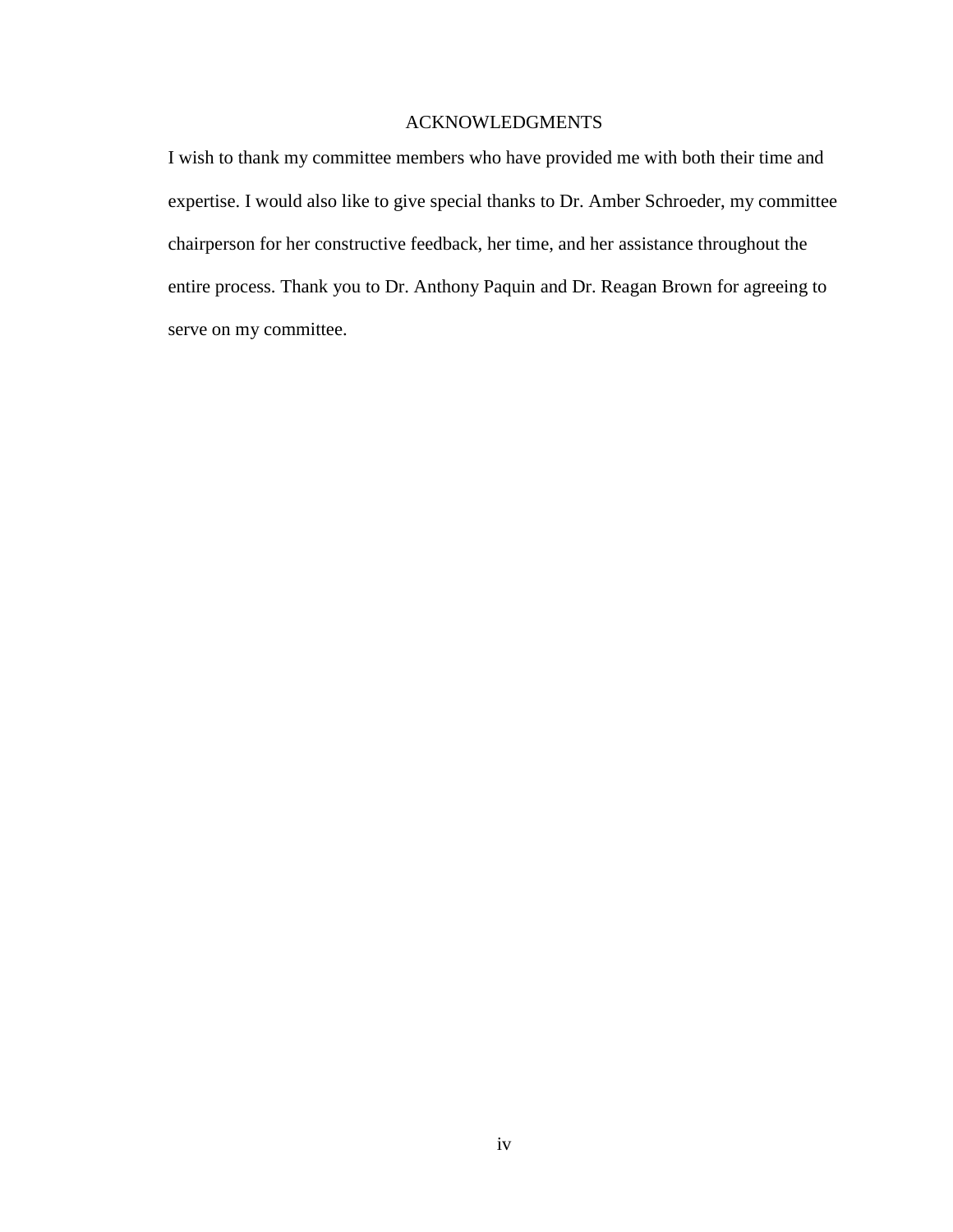# **TABLE OF CONTENTS**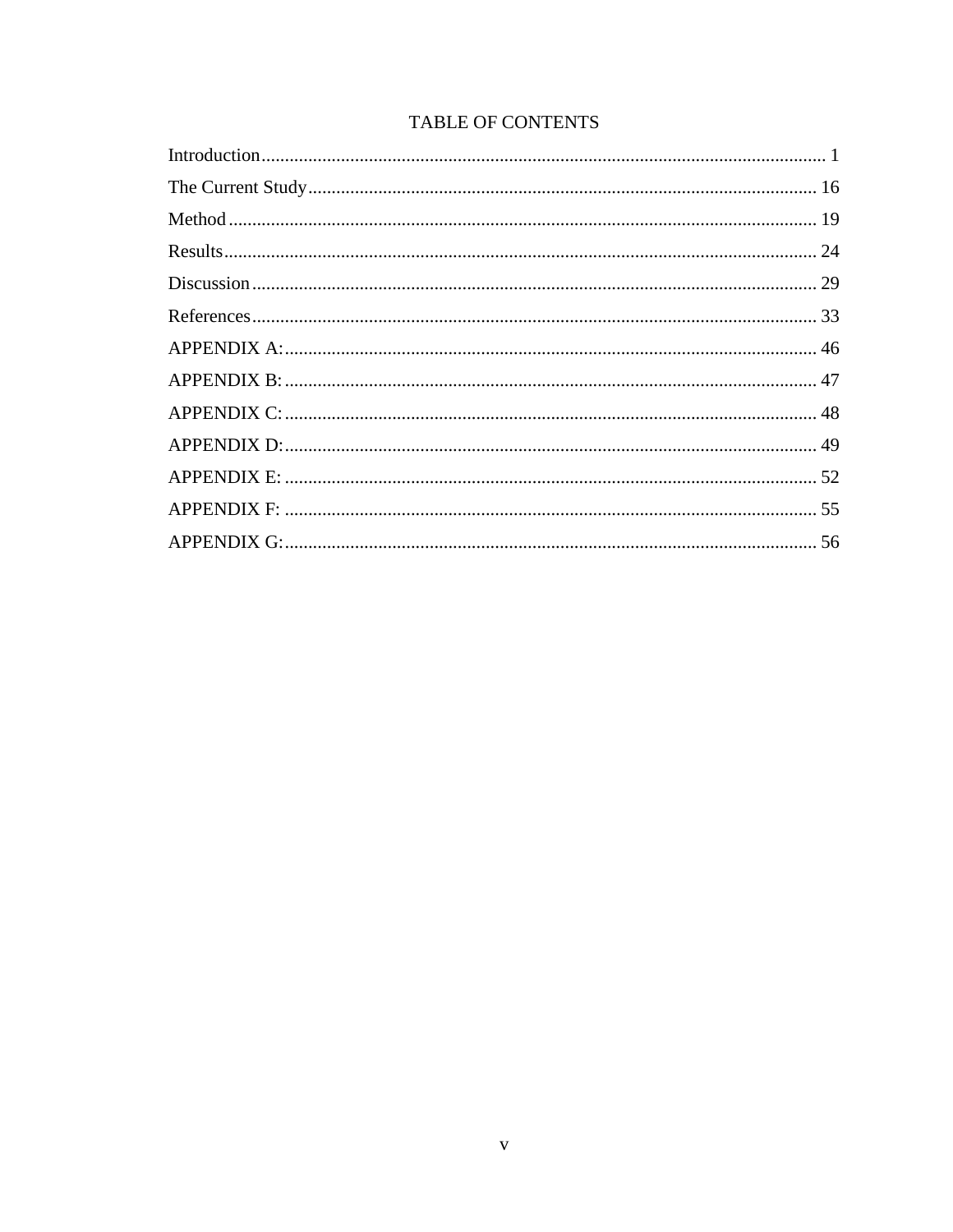# LIST OF FIGURES

| Figure 1. Model of the relationship between narcissism levels of expatriates and their<br>perceived leadership effectiveness partially mediated by cultural adjustment levels 18   |
|------------------------------------------------------------------------------------------------------------------------------------------------------------------------------------|
| Figure 2. Model of the relationship between narcissism levels of expatriates and their<br>LMX perceptions partially mediated by cultural adjustment levels.  19                    |
|                                                                                                                                                                                    |
| Figure 4. Results of the relationship between narcissism levels of expatriates and their<br>perceived leadership effectiveness partially mediated by cultural adjustment levels 26 |
| Figure 5. Results of the relationship between narcissism levels of expatriates and their                                                                                           |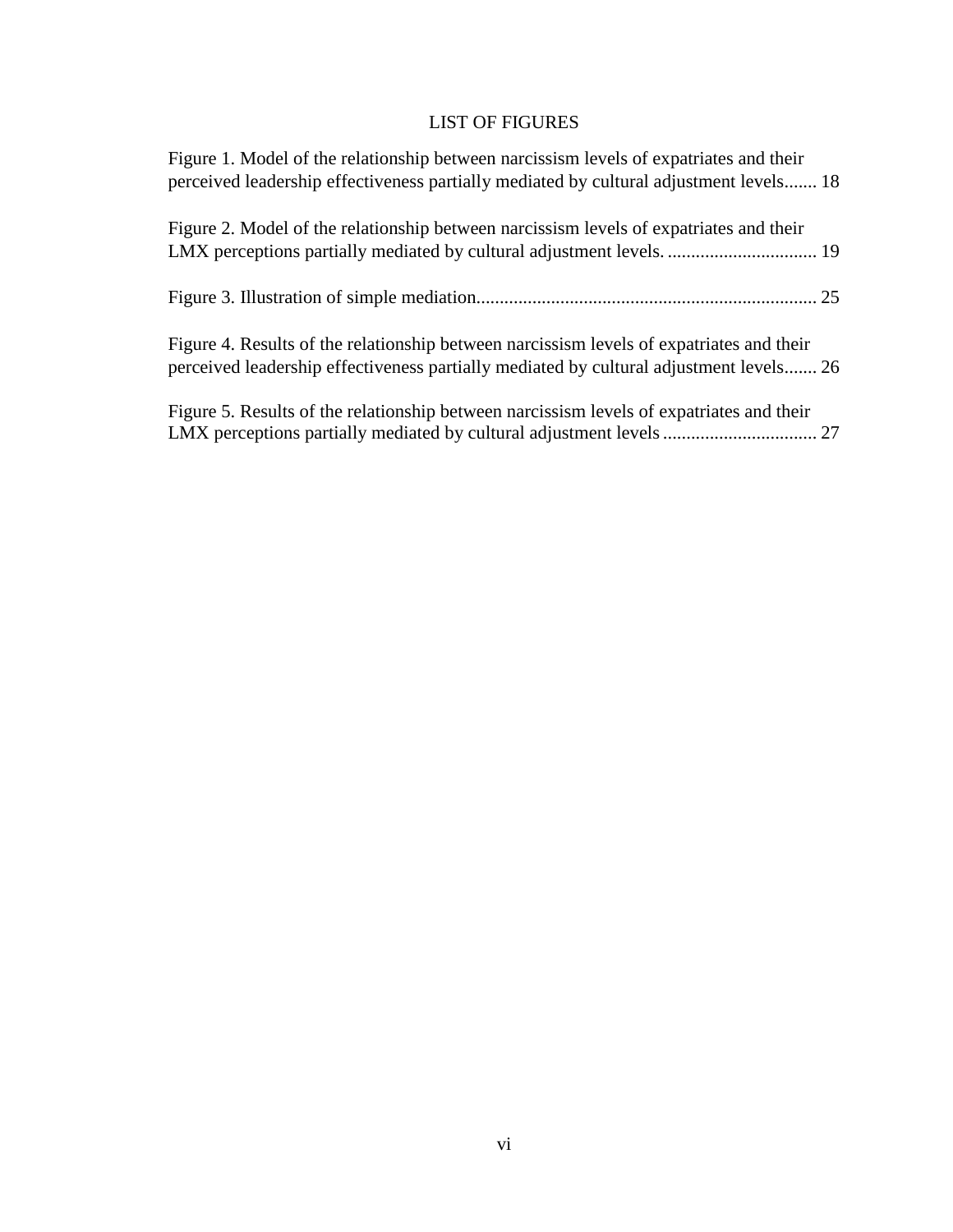# LIST OF TABLES

| Table 3. Hierarchical Regression of Five Factor Model and Narcissism |  |
|----------------------------------------------------------------------|--|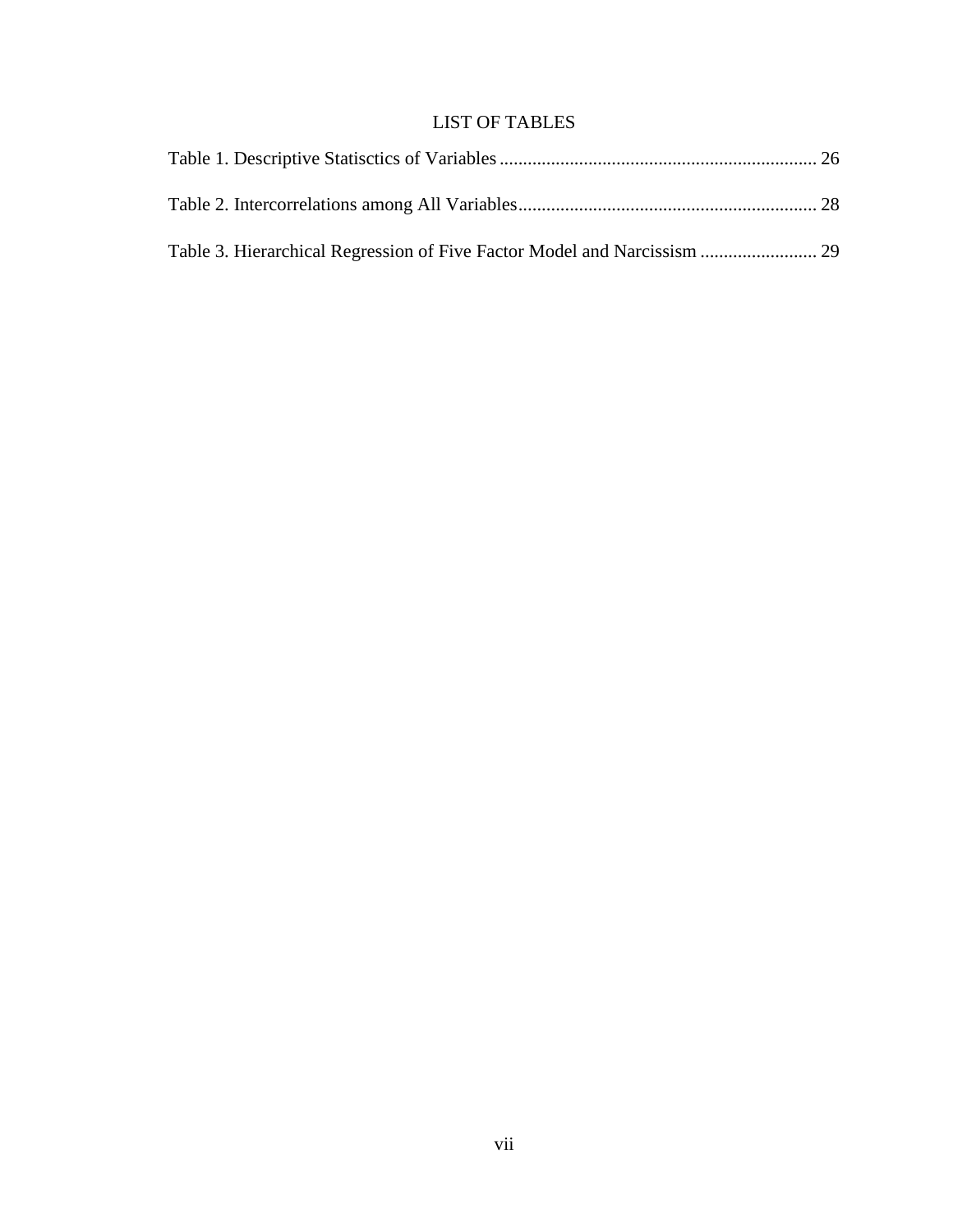# EXAMINING THE EFFECT OF EXPATRIATE NARCISSISM LEVELS ON CULTURAL ADJUSTMENT AND GLOBAL LEADERSHIP EFFECTIVENESS

Emily Martin November 2016 57 Pages Directed by: Dr. Amber Schroeder, Dr. Anthony Paquin, and Dr. Reagan Brown Department of Psychological Sciences Western Kentucky University The purpose of this study was to investigate the relationship between narcissism, cultural adjustment, and leadership of expatriates. Specifically, it was predicted that cultural adjustment would partially mediate the relationship between narcissism and selfperceptions of leadership effectiveness such that narcissism would be negatively related to cultural adjustment, and cultural adjustment would be positively related to selfperceptions of leadership effectiveness. It was also predicted that cultural adjustment would partially mediate the relationship between narcissism and LMX perceptions such that narcissism would be negatively related to cultural adjustment, and cultural adjustment would be positively related to LMX perceptions. Fifty-three participants completed an online survey through Qualtrics. Participants consisted of individuals who were teaching abroad for an extended period of time. Results indicated support for the mediating role of cultural adjustment in the relationship between narcissism and perceived leadership effectiveness, but not in the relationship between narcissism and LMX perceptions. Results also indicated positive correlations between narcissism and cultural adjustment. The implications and limitations of these findings are discussed, and multiple directions for future research are suggested.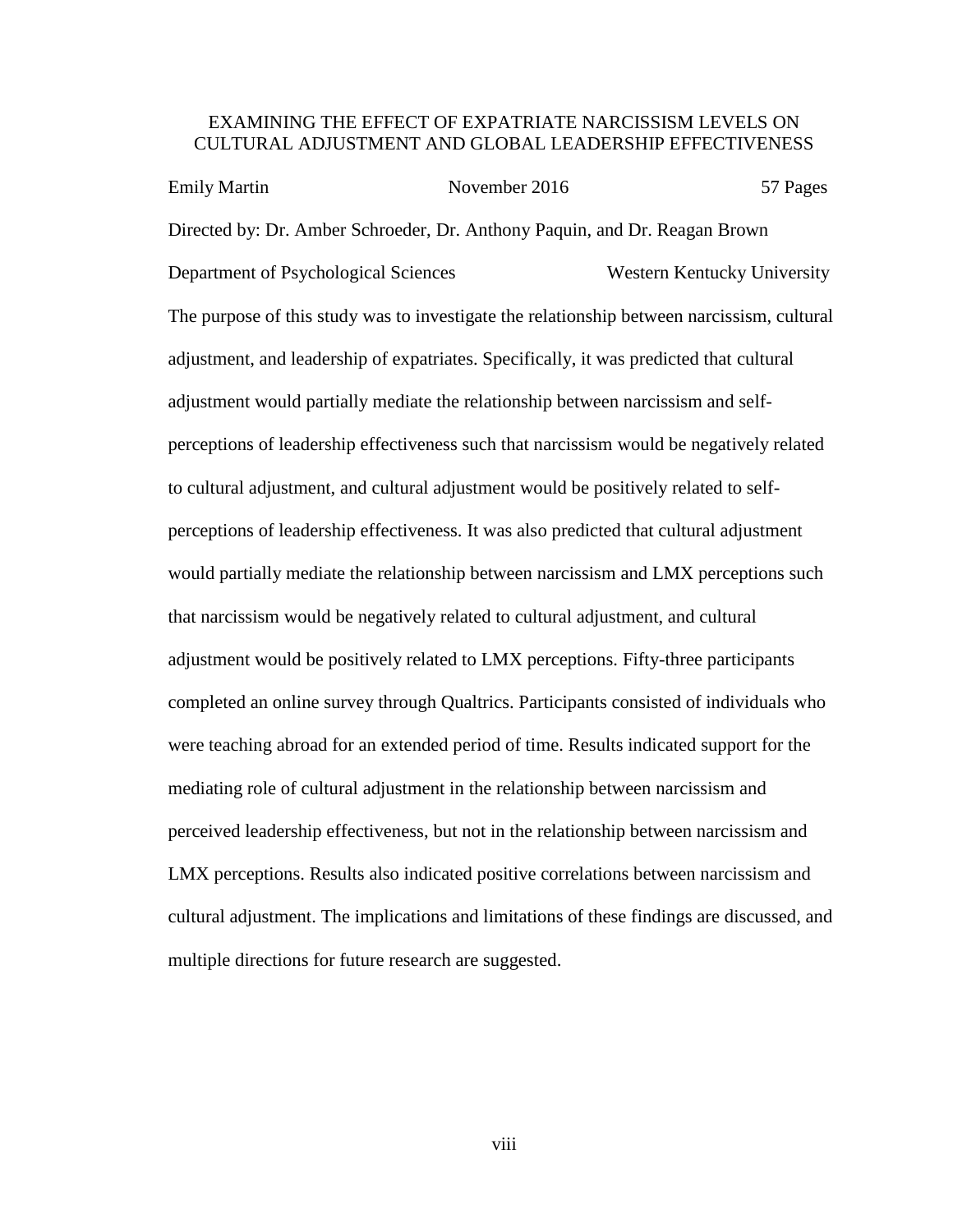#### **Introduction**

An increase in global business has resulted in a rise in the number of organizations sending employees abroad to complete assignments (Lee & Sukoco, 2010). In order to be competitive in the global market, organizations need employees to be successful during their assignments abroad, as failed assignments can be very costly to both organizations and employees. Research suggests that multinational organizations invest approximately one million dollars per employee per assignment (McNulty &Tharenou, 2005). Employees of organizations who are sent abroad to complete work assignments are called expatriates (Zhang, 2012). The number of expatriates worldwide is estimated to be around one million and is likely to increase in the future (Mercer, 2010). Expatriate success is dependent, in part, upon how well the expatriate adjusts to their new environment, including both the work and home contexts (Takeuchi, Yun, & Tesluck, 2002). Employees must find a balance between their new work requirements and responsibilities while also learning the norms and expectations of their new culture (Firth, Chen, Krikman, & Kim, 2014).

In recent decades there has been a great deal of research examining factors that impact the cross-cultural adjustment of expatriates. Much of the research has focused on work, organizational, and contextual factors that are linked to cross-cultural adjustment (Black & Mendenhall, 1990; Huang, Chi, & Lawler, 2005; Shaffer, Harrison, Gilley, 1999). Some of the previous research has touched on individual factors such as personality, but has mainly been limited to the Five Factor Model (e.g., Caligiuri, 2000; Huang, et al., 2005; Huff, Song, & Gresch, 2014). Although the Five Factor Model does cover a large portion of individual characteristics, there are other characteristics that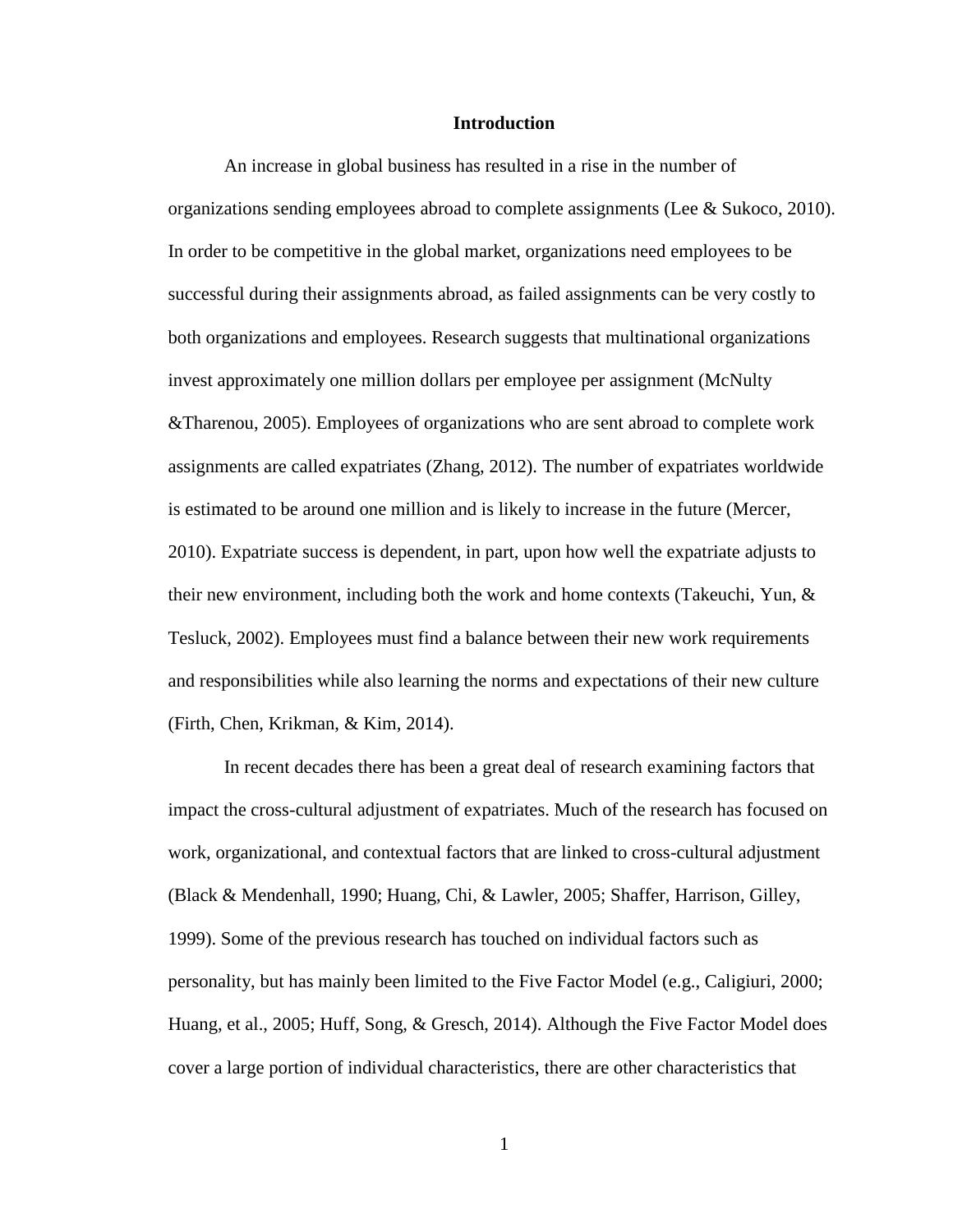could be beneficial to examine in this context as well, such as narcissism. In previous research, narcissism has been linked to organizational constructs such as leadership (Grijalva & Harms, 2014), which is relevant in this context because expatriates are frequently sent abroad to manage a global assignment, and they often manage a group of employees to help complete that assignment. The management aspect of their assignment makes the expatriate a global leader, and, as such, it would be beneficial to investigate which characteristics affect an expatriate's adjustment, as well as their leadership effectiveness.

The remainder of the paper is structured as follows. The definition of and background research on expatriates will be provided, followed by a discussion of culture research, with an emphasis on the cultural adjustment of expatriates. Next, leadership in a global setting will be discussed. Lastly, personality as an antecedent to expatriate adjustment will be discussed, and as very little research has investigated the role of narcissism in the cross-cultural context, the current study will explore narcissism as a predictor of expatriate adjustment and leadership effectiveness.

#### **Expatriates**

Previous research has defined an expatriate assignment as an "employee's timelimited move to a country beyond the borders of his or her home country, with the intent to return at the conclusion of the specified assignment" (Ritchie, Brantley, Pattie, Swanson, & Logsdon, 2015, p. 325). Other studies have described the concept as being more time-specific by saying an expatriate is an employee who is sent abroad by a firm to work for a year or more (McNulty  $&$  Tharenou, 2005). For the purpose of this study, an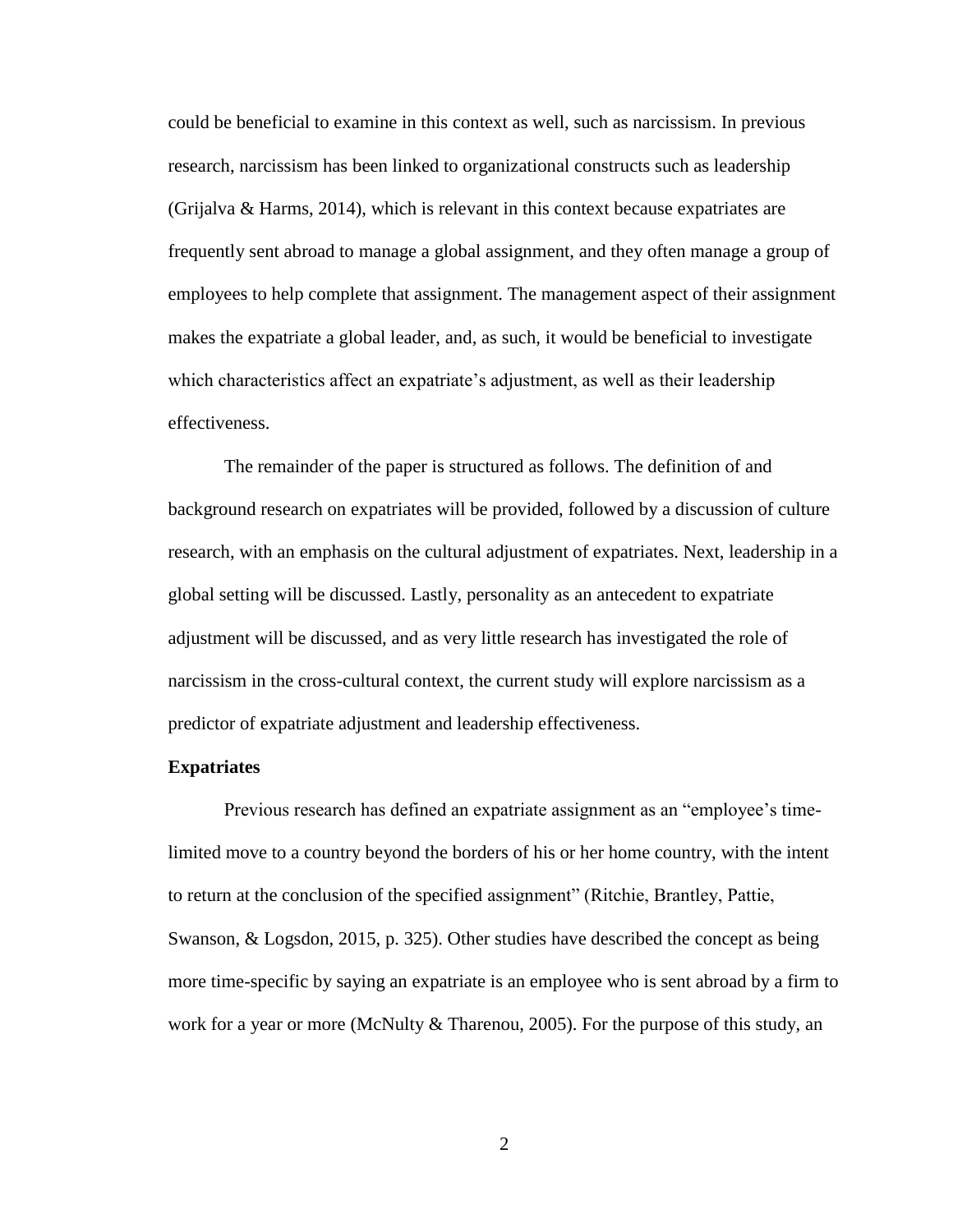expatriate will be defined as an individual who relocates to a new culture to work for an extended period of time.

Regardless of the definition used for expatriates, the increase in globalization requires that organizations find employees who are able to work effectively in a culturally diverse environment. For an expatriate to be successful and effective on an international assignment, they not only need to be competent in terms of global business, but also competent in how to interact with individuals from another culture on a global level (Zhang, 2012). Expatriates who are unable to interact successfully in a diverse global environment can be damaging to the organization's goals and operations in the culture in which they are working (Gregersen & Black, 1990).

Expatriates can be divided into to two categories: organization-initiated expatriates and self-initiated expatriates (Froese  $\&$  Peltokorpi, 2013). As the name suggests, organization-initiated expatriates are employees who are selected by the organization to relocate and work abroad on a foreign assignment. Self-initiated expatriates are individuals who decide on their own to relocate for work. Notably, the majority of research has focused on organization-initiated expatriates, and little research has been conducted using a self-initiated expatriate sample, even though 50-70% of expatriates around the globe are classified as self-initiated expatriates (Doherty, Dickman, & Mills, 2011).

With what little research has been done on self-initiated expatriates, one finding that stands out is that self-initiated expatriates differ from organization-initiated expatriates in terms of what motivates and drives their relocation (Doherty, et al., 2011; Inkson, Arthur, Pringle, & Barry, 1998; Richardson & Mallon, 2005; Richardson &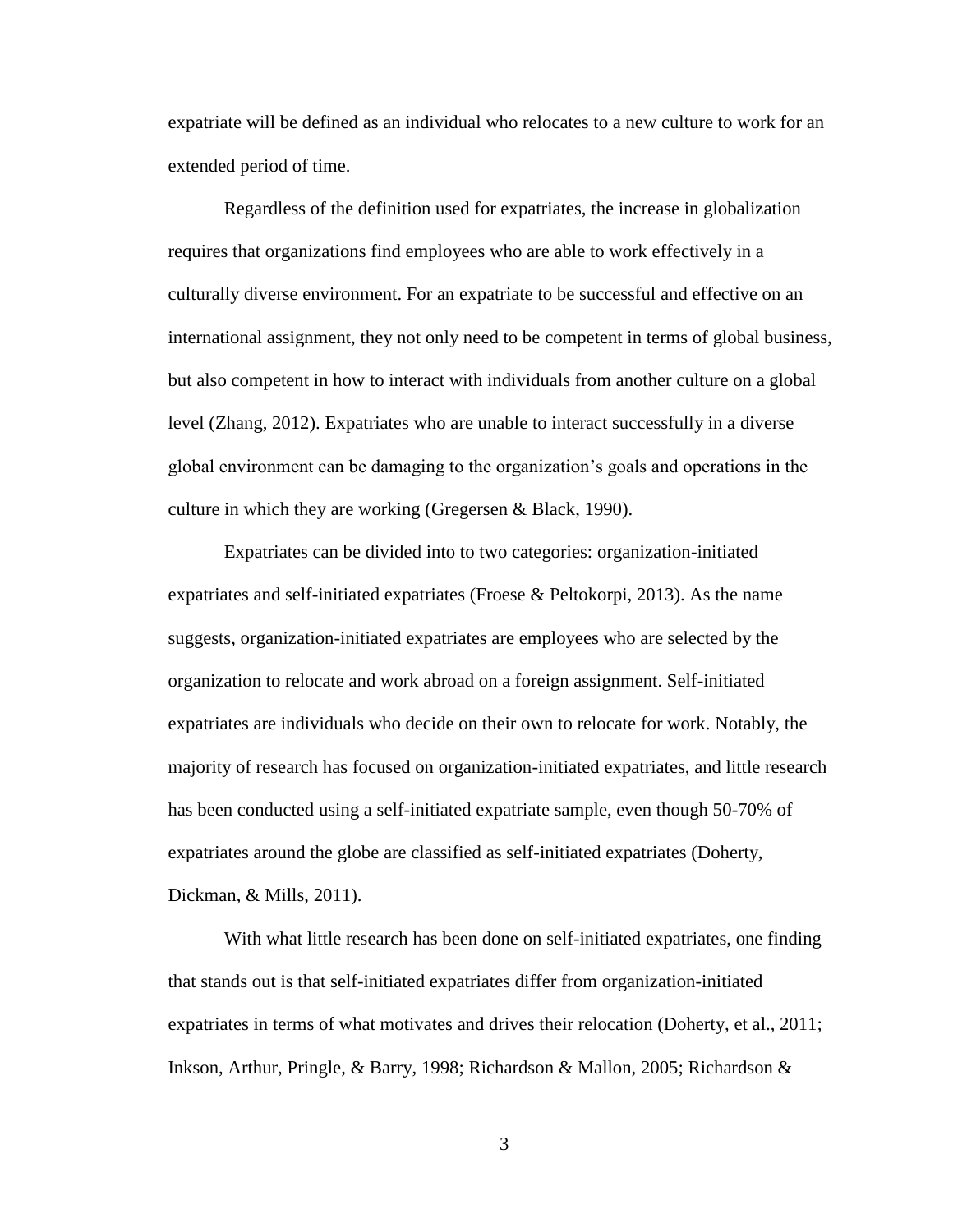McKenna, 2003). Self-initiated expatriates tend to be motivated to work abroad by a desire for adventure and travel, whereas organization-initiated expatriates tend to be motivated by organizational goals and incentives (Inkson, et al., 1997; Richardson & Mallon, 2005). Other differences between the two types of expatriates are that selfinitiated expatriates tend to be younger than organization-initiated expatriates and that self-initiated expatriates tend to stay for shorter periods of time (Suutari & Brewster, 2001). Research has also shown that self-initiated expatriates tend to have higher levels of cultural adjustment when compared to organization-initiated expatriates, but lower levels of job satisfaction (Biemann & Andresen, 2010; Froese & Peltokorpi, 2011, 2013; Peltokorpi & Froese, 2009). Regardless of whether they are self- or organizationinitiated, all expatriates need to adjust well to their new environment in order to succeed and one key aspect in adjusting is understanding their new culture.

### **Culture**

**Culture Defined.** Culture can be described as the "collective programming of the mind which distinguishes the members of one category of people from those of another" (Hofstede, 1984, p. 389). An individual's culture is dependent upon the environment in which they live and work, and an individual's cultural identity may be different across various aspects of their life, such as home versus work (Mao  $\&$  Shen, 2015). Hofstede (1984, 1991) suggested that there are five dimensions that define a culture, and they include power distance, individualism, masculinity, uncertainty avoidance, and shortterm versus long-term orientation. Each of the five dimensions will be explained further below.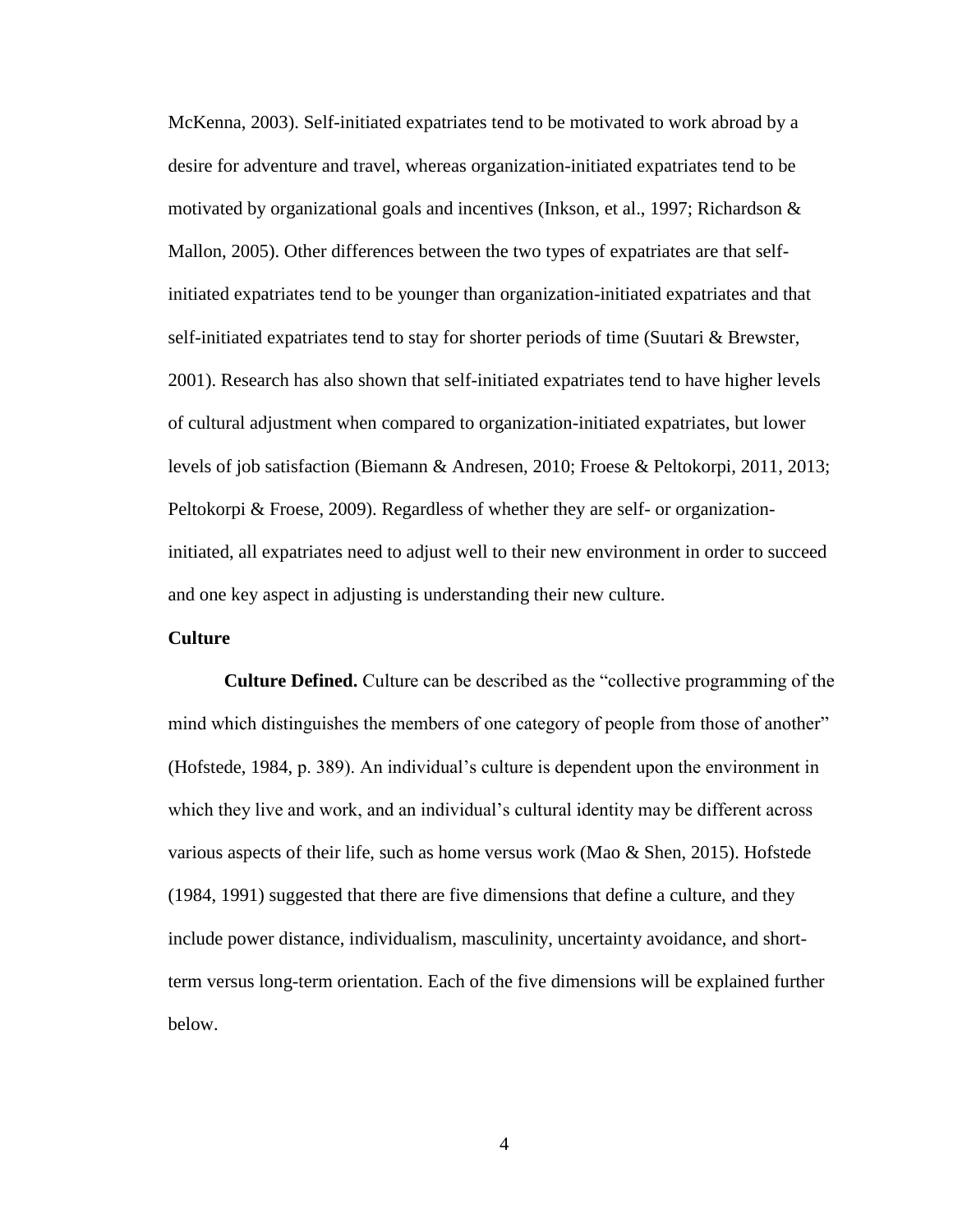Power distance can be defined by the amount of inequality an individual of lesser power feels when compared to their superior and how much of that inequality is normal for the individual's particular culture (Hofstede, 1984). Individuals who come from a culture with low power distance and are used to working in environments with power equality may have problems adjusting to a new environment where power distance is high. Examples of high power distance in the workplace can include a hierarchical organizational structure where the individuals on the bottom of the hierarchy almost never interact with individuals on the top of the hierarchy.

The second dimension of individualism is contrasted with collectivism (Hofstede, 1984). Members of cultures that are characterized as being individualistic tend to focus on their own interests and personal gain. The focus is on the issues and concerns of the self and immediate family. In contrast, members of cultures that are considered to be high in collectivism tend to form in-groups that include others besides those in their immediate family. When making decisions, members of collectivistic cultures consider how their decision will affect every member of the in-group. They are motivated not by individual gain, but rather how they can move forward as a group. An individual moving from an individualistic culture to a collectivistic culture may struggle with putting their own needs aside for others and vice versa.

Masculinity refers to how the culture views the differences in roles between men and women (Hofstede, 1984). Masculinity is on one end of a continuum, and femininity is on the other. Cultures high in masculinity have very contrasting social roles for men and women. Men are viewed as being more assertive and competitive, whereas women are seen to be more nurturing and caring toward others. More feminine cultures see social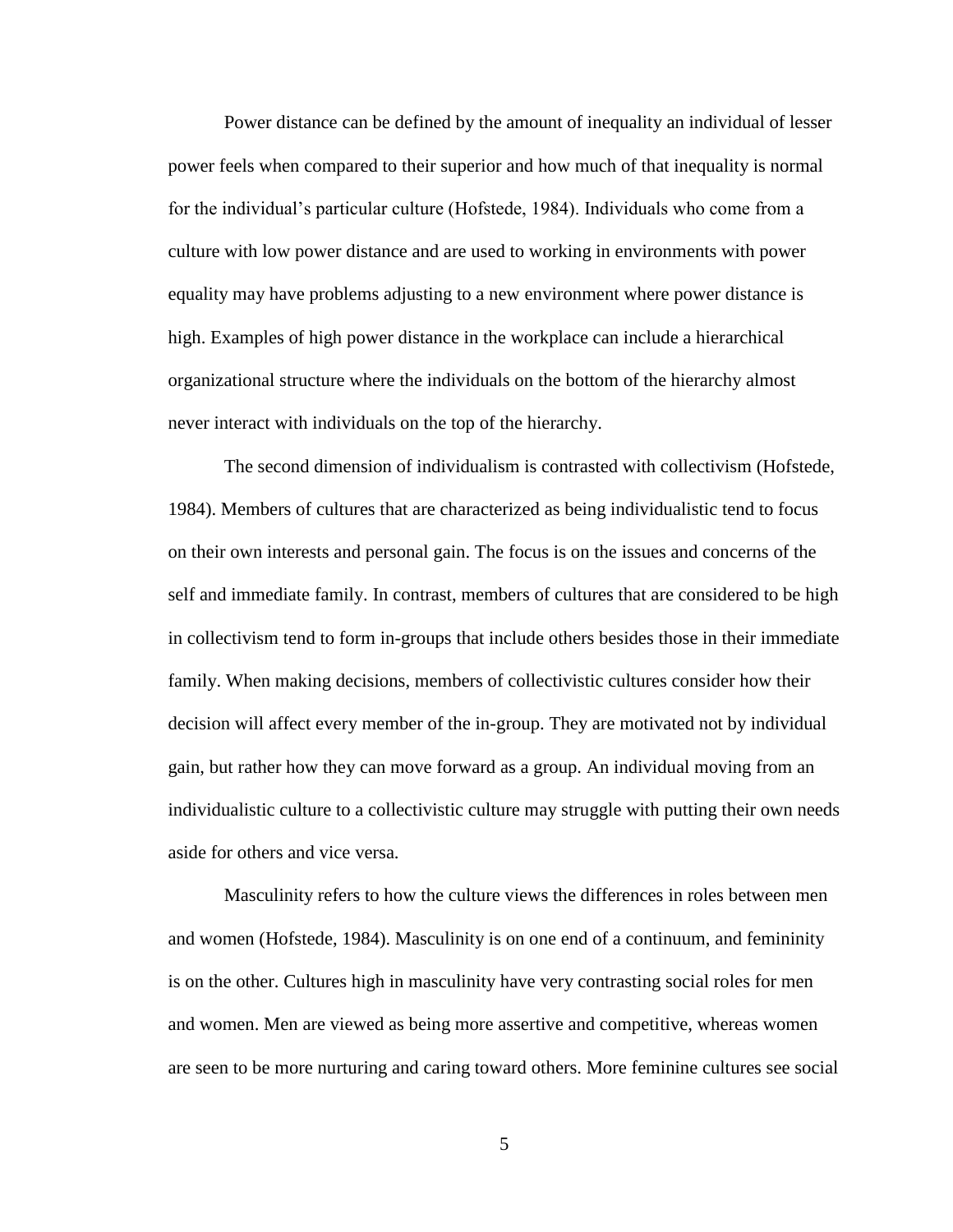roles as overlapping between the sexes. These cultures believe that a man or woman can take on the role of being strong and competitive or being weak and nurturing. Feminine cultures focus more on equality between the sexes.

Dimension four is uncertainty avoidance and is defined by the extent to which individuals react when there are circumstances that are unclear and unpredictable (Hofstede, 1984). Cultures that are considered to have strong levels of uncertainty avoidance seek out feelings of security and are intolerant to situations out of the ordinary. In contrast, cultures that are considered to have lower levels of uncertainty avoidance are accepting of personal risk and are more tolerant of unpredictable situations. An individual within a low uncertainty avoidance culture who is used to having a lot of structure and predictability in their job may struggle if their new environment holds a lot of ambiguity and vice versa.

The final dimension, long-term versus short-term orientation, refers to how much a culture is focused on the future (Hofstede, 1991). Individuals with a long-term cultural orientation are able to put current projects and issues aside, if necessary, to prepare for the future. Long-term oriented cultures value persistence and being able to adapt to changes. Conversely, individuals from short-term orientation cultures focus on the past and present and see them as being more important than the future. Short-term oriented cultures value tradition and get satisfaction from immediate gratification.

All five of these dimensions are what make cultures different from each other, and those differences can be found in the workplace as well. When expatriates make the move to their host culture, there may be discrepancies between what they are used to in their home culture and what they are experiencing in the host culture. In order for an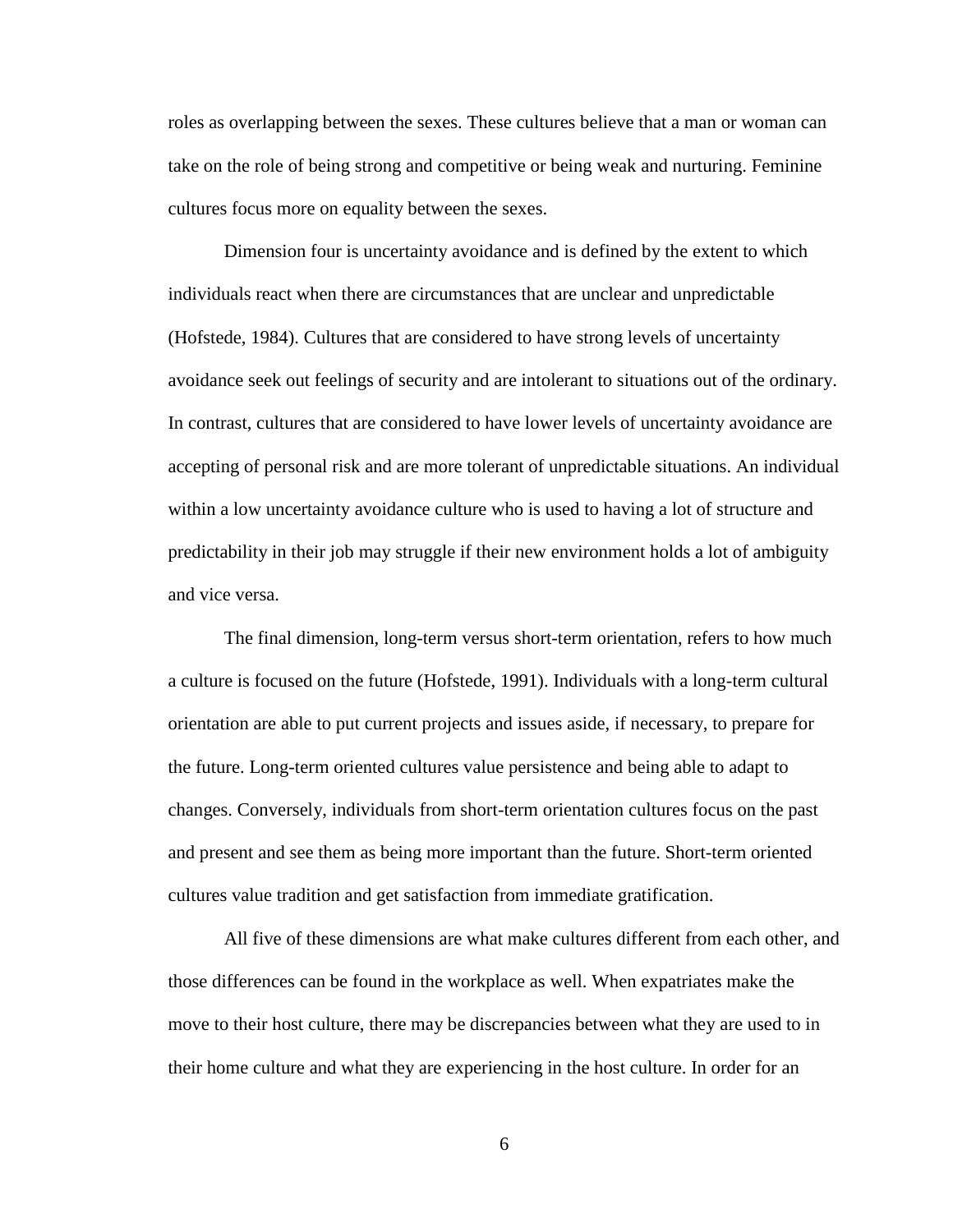expatriate to be successful, they need to be able to adjust to these differences to be effective in their new environment.

**Cultural Adjustment Theories.** To better understand the different types of crosscultural adjustment, Black and Stephens (1989) broke down cultural adjustment into three forms. Work adjustment refers to how the expatriate adjusts to their new job responsibilities and performance expectations. Interaction adjustment refers to communicating and socializing with individuals from the expatriate's host culture. General adjustment refers to aspects of everyday life such as housing, food, and shopping. It is possible that the expatriate will have no trouble adjusting in one aspect, but have difficulty in one of the others.

Research has also suggested that individuals who travel abroad develop their adjustment patterns within the first six months of their experience (Draine & Hall, 2000). Black and Mendenhall's (1991) U-curve theory describes the typical effect expatriates experience when traveling abroad. The curve begins with what is called the honeymoon stage and is experienced when the expatriate first arrives in the new culture. As the name suggests, the honeymoon stage is a time when the expatriate has a sense of euphoria and love for the observed differences in the new culture. Activities the expatriate may participate in during this stage are engaging in the customs and activities of the new culture, such as trying the traditional foods of the culture. The honeymoon stage lasts about two weeks for most individuals.

The next stage of the U-curve is the crisis or culture shock stage. During this stage, the expatriate begins to notice differences from their home culture, and those differences begin to cause them anxiety and stress. During this time, the expatriate may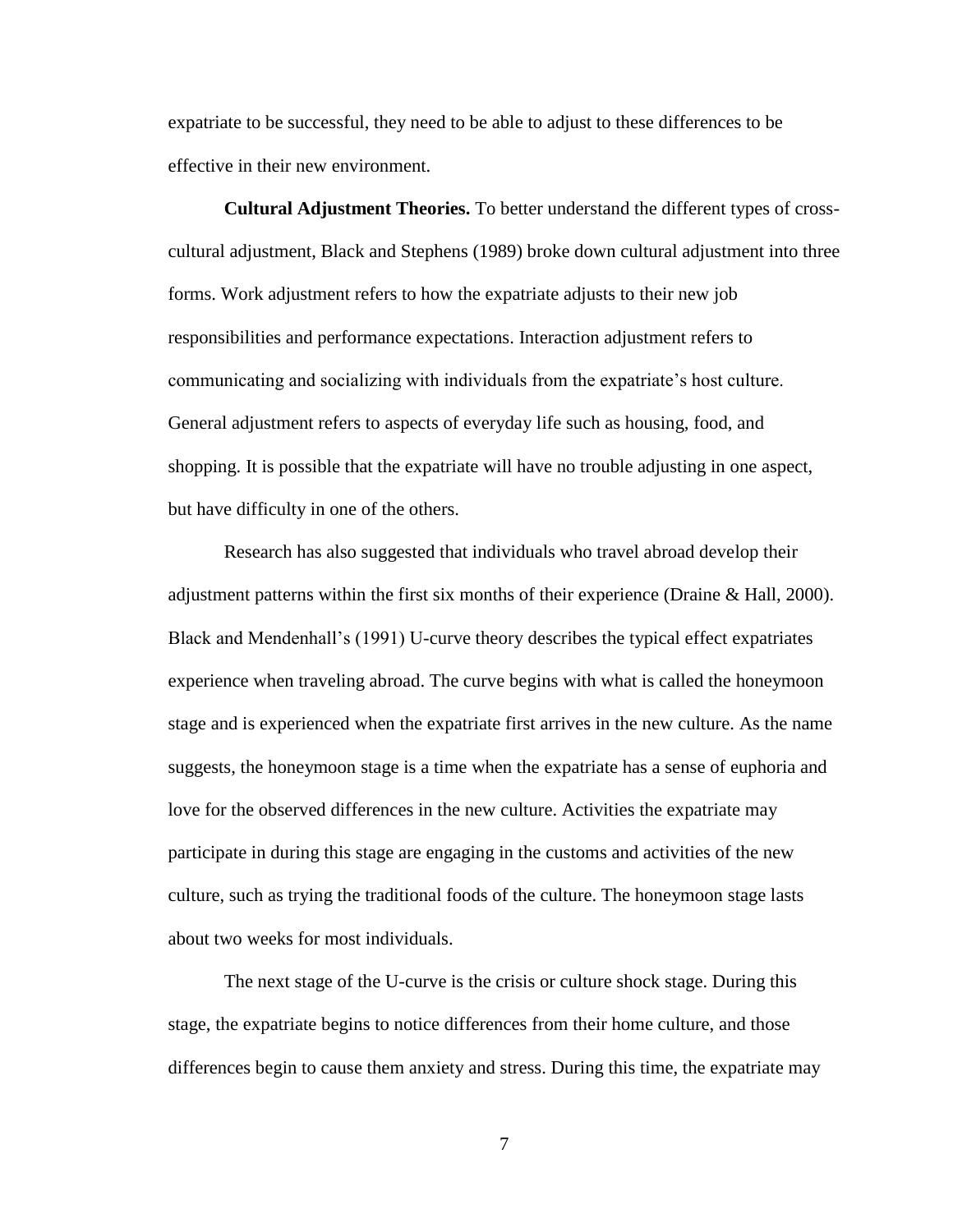begin to experience feelings of loneliness, homesickness, and depression. These feelings can result in the expatriate retreating from the daily activities in which they participated previously. If the expatriate is able to move out of the culture shock stage, they begin to move toward the third stage, which is the adjustment stage. In this stage, the expatriate accepts the differences between their host culture and their home culture and begins to enjoy experiencing those differences. It is important to note that the expatriate will likely never reach the level of euphoria they felt during the honeymoon stage. The time it takes for the expatriate to move from the culture shock stage to the adjustment stage varies due to differences in cultural location, the support provided in the work setting, and individual characteristics. However, the average time it takes for an individual to move through the full adjustment curve is about six months (Draine & Hall, 2000). Research has suggested there are several antecedents and outcomes of cultural adjustment.

**Antecedents of Cultural Adjustment.** Positive cultural adjustment is one of the key aspects to expatriate success (Caligiuri, 1997). Poor adjustment often leads to early termination of the assignment abroad, which is extremely costly to the organization (Kim & Slocum, 2008). Research on cross-cultural adjustment has noted many antecedents that have an effect on the expatriate's adjustment.

Cultural distance, which refers to how different the expatriate's host culture is from their home culture in terms of values and communication styles (Morosini, Shane, & Singh, 1998), is one predictor of cultural adjustment. There is an inverse relationship between cultural adjustment and cultural distance, meaning that the more cultural distance between the host culture and the expatriate's home culture, the poorer their cross-cultural adjustment (Black & Gregersen, 1991; Black & Stephens, 1989). An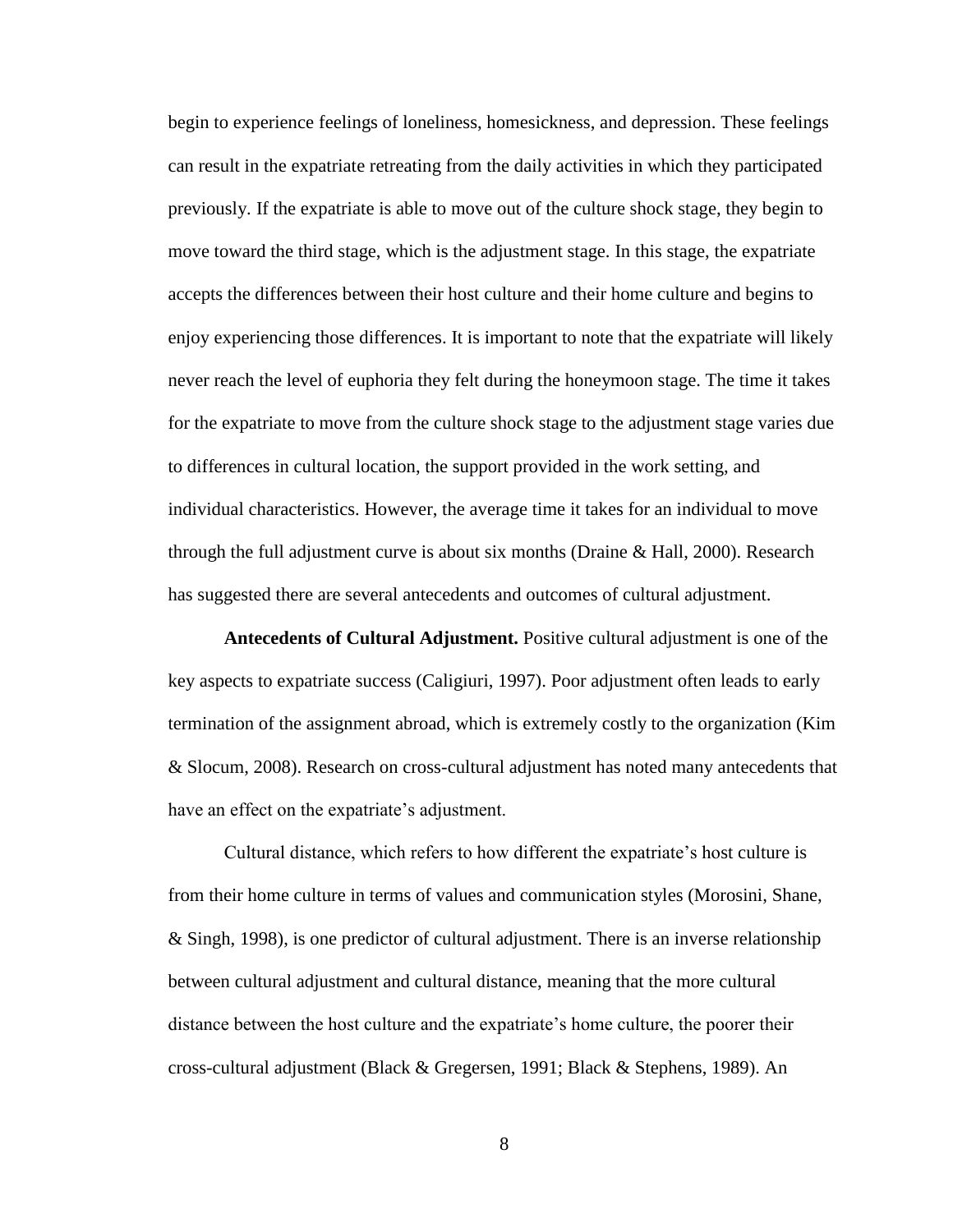example of two cultures that have high levels of cultural distance from one another would be the United States and China; the values and communication styles in the two cultures differ greatly.

The expatriate's cross-cultural self-efficacy upon arriving in their new culture is another very influential antecedent to their cross-cultural adjustment. Self-efficacy in the context of cross-cultural adjustment refers to the expatriate's confidence in themselves to overcome the obstacles that come with the adjustment process (Haslberger, 2005). An individual with a high level of self-efficacy will be less likely to give up when faced with obstacles during the adjustment process, as compared to someone with low self-efficacy (Haslberger, 2005). Thus, the withdrawal aspect of the culture shock stage of the U-curve theory will become less likely, and a positive adjustment experience will become more likely (Haslberger, 2005).

Social support or the presence of social networks is another antecedent in expatriate cross-cultural adjustment. A social network can be defined by the expatriate's support system at home or work, and may also include the expatriate's relationships with the host nationals of their new culture (Mao  $\&$  Shen, 2015). Social networks are important to cross-cultural adjustment because often when the expatriate leaves their home culture for their host culture, they feel as if they are losing their friends and support system back home (Oberg, 1960). Research has shown that if the expatriate is able to create friendly relationships with host nationals or support systems at home or work, they are likely to adjust better than those who do not (Haslberger, 2005).

Research has also suggested that the personality of an expatriate can help predict their cross-cultural adjustment on an assignment abroad (Bhatti, Battour, Ismail, &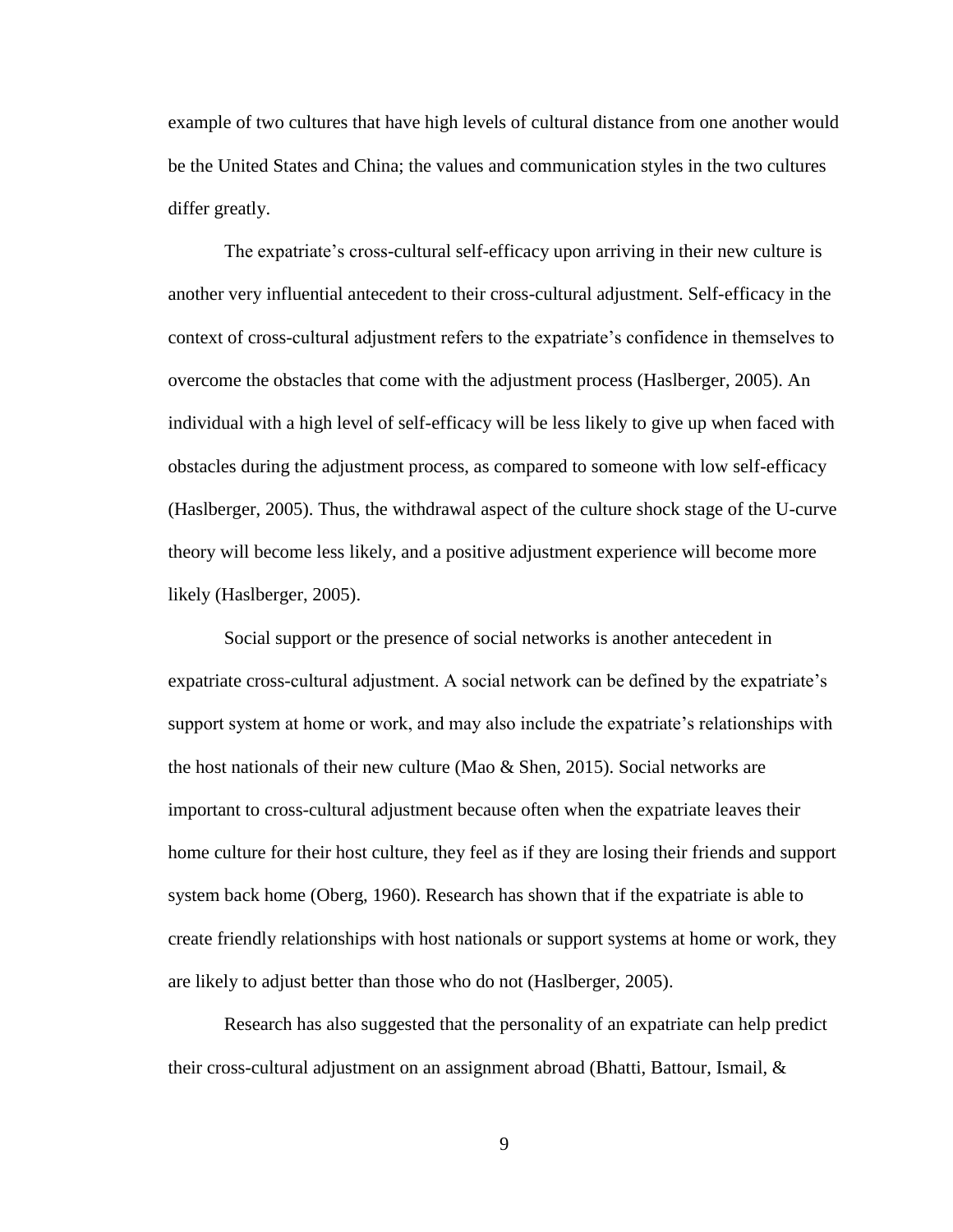Sundram, 2013; Ramalu, Wei, & Rose, 2011) The Five Factor Model has been used in many cross-cultural adjustment and personality research studies. Conscientiousness, extraversion, openness to experience, emotional stability, and agreeableness have all been positively linked to cross-cultural adjustment (Bhatti, et al., 2013; Huff, et al., 2014; Swagler & Jome, 2005). Accurately predicting cultural adjustment is of critical importance to international organizations, especially considering the outcomes associated with high (or low) levels of cultural adjustment.

**Outcomes of Cross-Cultural Adjustment.** Research has suggested that cultural adjustment is positively related to relationships with the host nationals and host organizations (Ritchie et al., 2015). These relationships are critical to the expatriate's success with their assignment abroad because the expatriate is reliant on resources from the host culture to complete their assignment (Ritchie et al., 2015).

An expatriate's level of cross-cultural adjustment can also impact their levels of job satisfaction during their abroad assignment. How well an expatriate adjusts to their new work environment or new home environment can positively spill over into their job satisfaction (Takeuchi et al., 2002), and job satisfaction is one of the key aspects in having expatriates complete their assignment abroad (Takeuchi et al., 2002). Poor job satisfaction may lead to outcomes that cost the organization a lot of time and money, such as early termination of the assignment.

The cross-cultural adjustment of expatriates has also been linked to the expatriate's intentions of ending their assignment abroad prematurely. The more poorly the expatriate adjusts to their new culture, the more likely it is that he or she will prematurely terminate the assignment (Black, 1988; Caligiuri, 1997). It is estimated that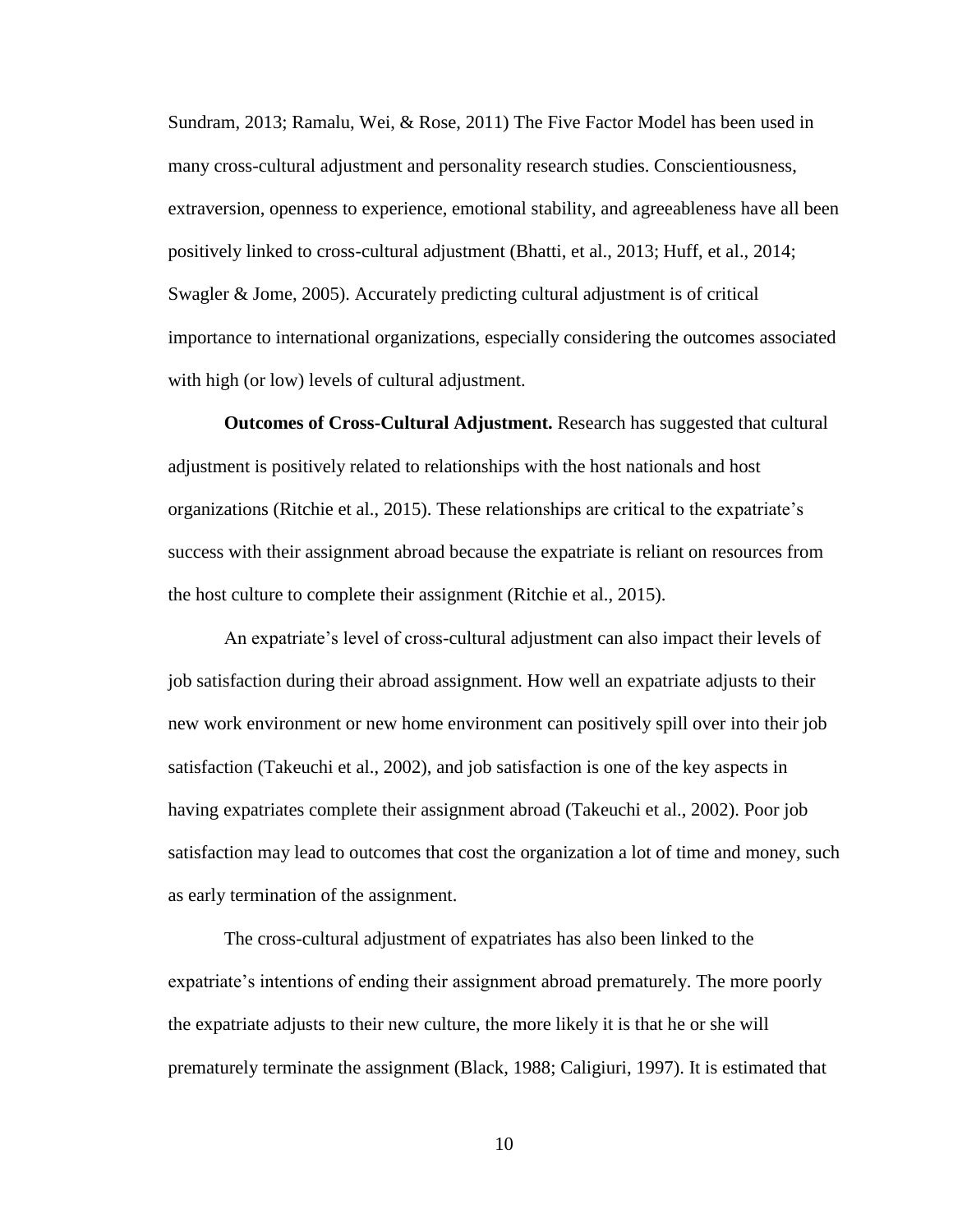20 to 40 percent of expatriates leave their assignments early (Kim & Slocum, 2008), which costs the organization money, time, and potentially business relationships (Ritchie et al., 2015), as organizations must pick up the unfinished projects the expatriate left behind and begin to search for a replacement. In order to prevent costly negative outcomes associated with low levels of cultural adjustment, it is also important to understand how leaders, namely expatriate leaders, are viewed differently from one culture to the next by members of that culture.

#### **Cross-Cultural Leadership**

The organization for Global Leadership and Organizational Behavior Effectiveness (GLOBE) has defined leadership as "the ability of an individual to influence, motivate, and enable others to contribute toward the effectiveness and success of the organization of which they are members" (House, Javidan, Hanges, & Dorfman, 2002, p. 3). Cross-cultural literature has placed emphasis on the differences in preferred leadership styles between cultures (House et al., 2002). Expatriates who have the responsibility of leading projects need to understand how to work in a multicultural work group (Aritz & Walker, 2014). The success of the expatriate's assignment is dependent upon their effectiveness as a leader in a global setting (Caligiuri & Tarique, 2012). Previous research has suggested that work groups that are heterogeneous in terms of culture have significant communication issues and trouble reaching their full potential (Earley & Gibson, 2002; Earley & Mosakoski, 2000; Jehn, Northcraft, & Neale, 1999; Ravlin, Thomas, & Ilsev, 2000). Expatriates as leaders face the challenge of resolving these communication issues so that their multicultural work group can reach their full potential.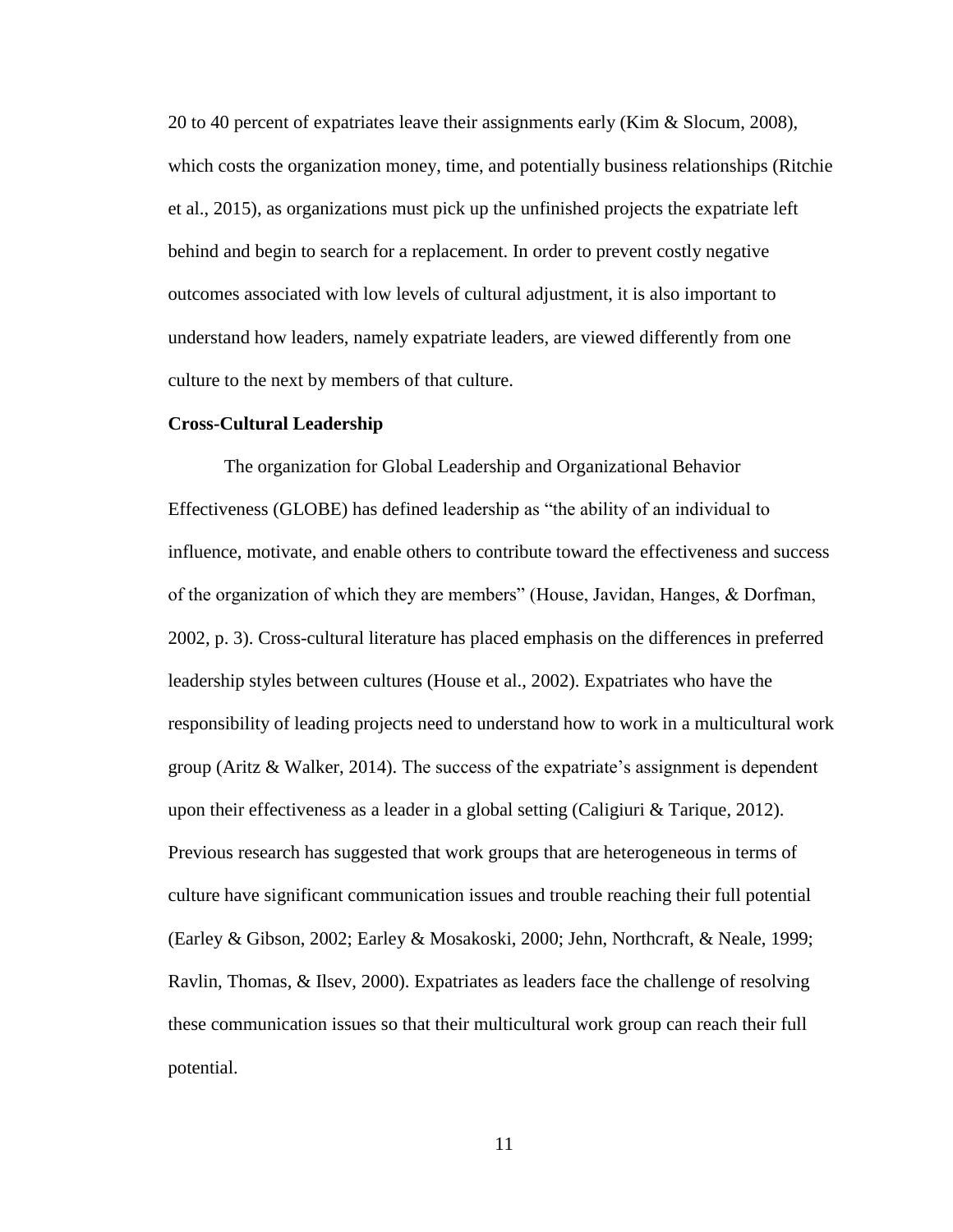A large portion of the research regarding differences in leadership styles between cultures has focused on Western versus Eastern cultures, and more specifically, the United States versus Asian cultures. Research has found that one of the main differences between cultures is what the followers look for and want in a leader (Aritz & Walker, 2014; Hui & Tan, 1996). For instance, research has suggested that Chinese employees want leaders who are benevolent, honest, trustworthy, and unbiased (Hui  $&$  Tan, 1996). Chinese leaders also tend to hold those same values and do not see independent thinking as a key characteristic needed by leaders (Hui  $&$  Tan, 1996). On the other hand, the workplace in the United States thrives off of competiveness, toughness, and independence, and followers look for those aspects in their leaders (Aritz & Walker, 2014). US leaders also often expect subordinates to be able to work autonomously and contribute to the organization's goals through independent work (Aritz & Walker, 2014). Thus, this illustrates why it is sometimes difficult for expatriates to be effective leaders in an abroad environment where their followers value a leadership style different from their own. As such, the expatriate needs to understand the differences and be willing to adjust to the leadership values of their new culture in order to be successful.

One key aspect of leadership effectiveness is the relationship between the leader and the follower and how it impacts the organizational goals. Leader Member Exchange theory (LMX), originally introduced by Graen and Uhl-Bien (1995), is based around the development of those relationships and how they can differ from follower to follower (Liden, Sparrowe, & Wayne, 1997). The main idea behind the theory focuses on how the one-on-one exchanges between leader and follower develop and maintain the relationship (Wang, Law, Hackett, Wang, & Chen, 2005). Low LMX relationships between leader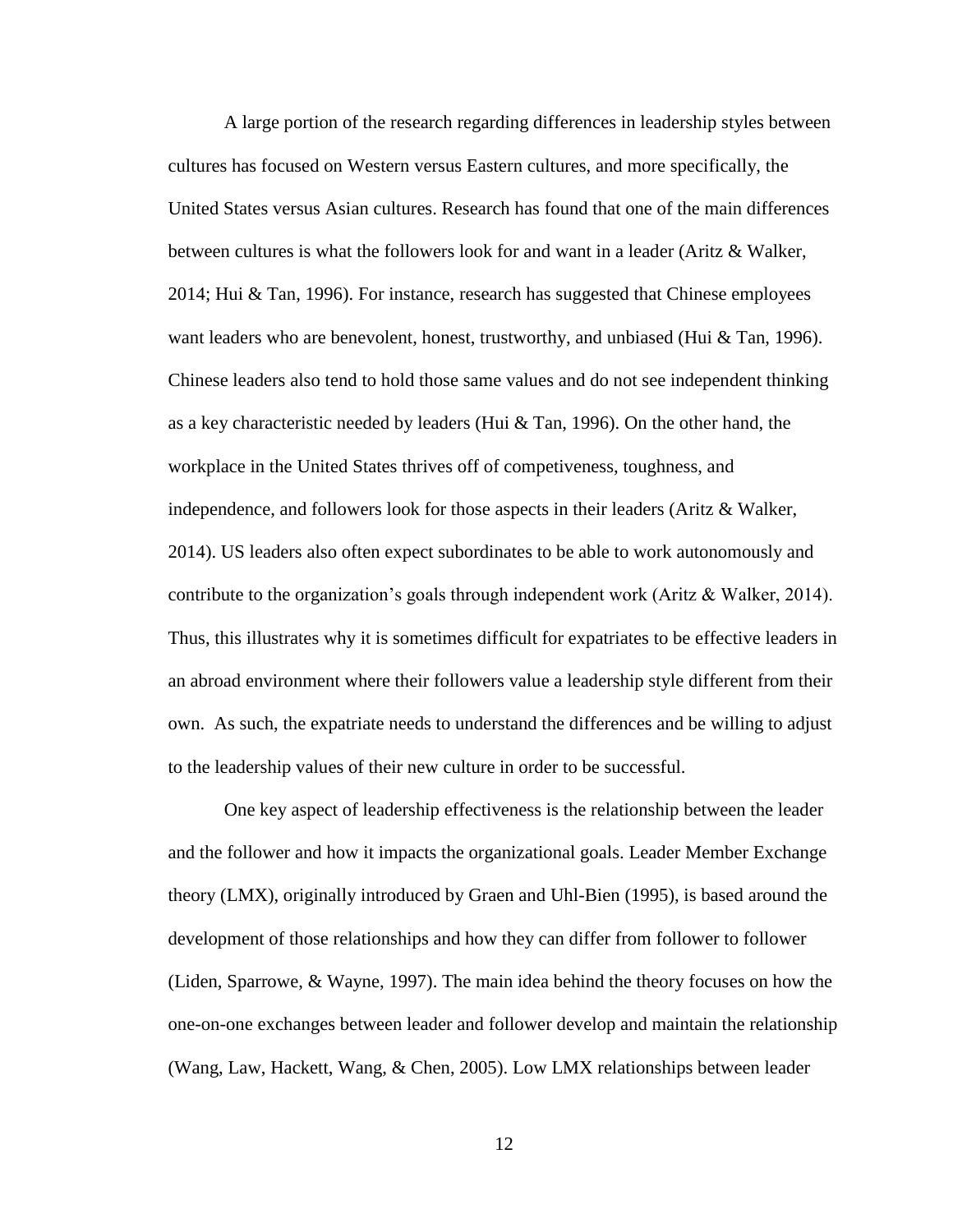and follower are characterized by exchanges that take place only according to the job description (Liden et al., 1997). Followers who fall under the category of low LMX relationship with their leader are considered to be in the out-group (Dansereau, Graen,  $\&$ Haga, 1975). High LMX relationships are considered to be relational exchanges between leader and follower that go beyond the formal job description, and followers who fall into this category are considered to be part of the in-group (Dansereau et al., 1975; Liden et al., 1997;). Research suggests that high levels of LMX are positively related to followers' job performance, employment experiences, and organizational effectiveness (Deluga, 1998; Liden et al., 1997). Followers who observe high levels of leadership support should feel a need to give back by engaging in actions that benefit the organization (Ilies, Nahrgang, & Morgeson, 2007; Kamdar & Van Dyne, 2007). Similarly, leaders who see followers with strong effort and high performance should respond with equal actions (Bernerth, Armenakis, Feild, Giles, & Walker, 2008).

Personality characteristics have also often been investigated in leadership research. Similar to the cultural adjustment research, perceptions of leadership effectiveness have been linked to characteristics in the Five Factor Model (Judge, Bono, Ilies, & Gerhardt, 2002). Of the five personality traits, conscientiousness (Barrick  $\&$ Mount, 1991; Judge et al., 2002), extraversion (Costa & McCrae, 1988; Judge et al., 2002), and openness to experience (Bass, 1990; Judge et al., 2002) have all been found to be positively linked to leadership effectiveness. Neuroticism has been inversely linked (Bass, 1990; Eysenck, 1990; Hogan, Curphy, & Hogan, 1994) and findings on agreeableness in relationship to leadership effectiveness have been mixed (Judge et al., 2002). In regard to the Five Factor Model and LMX theory, research has suggested that a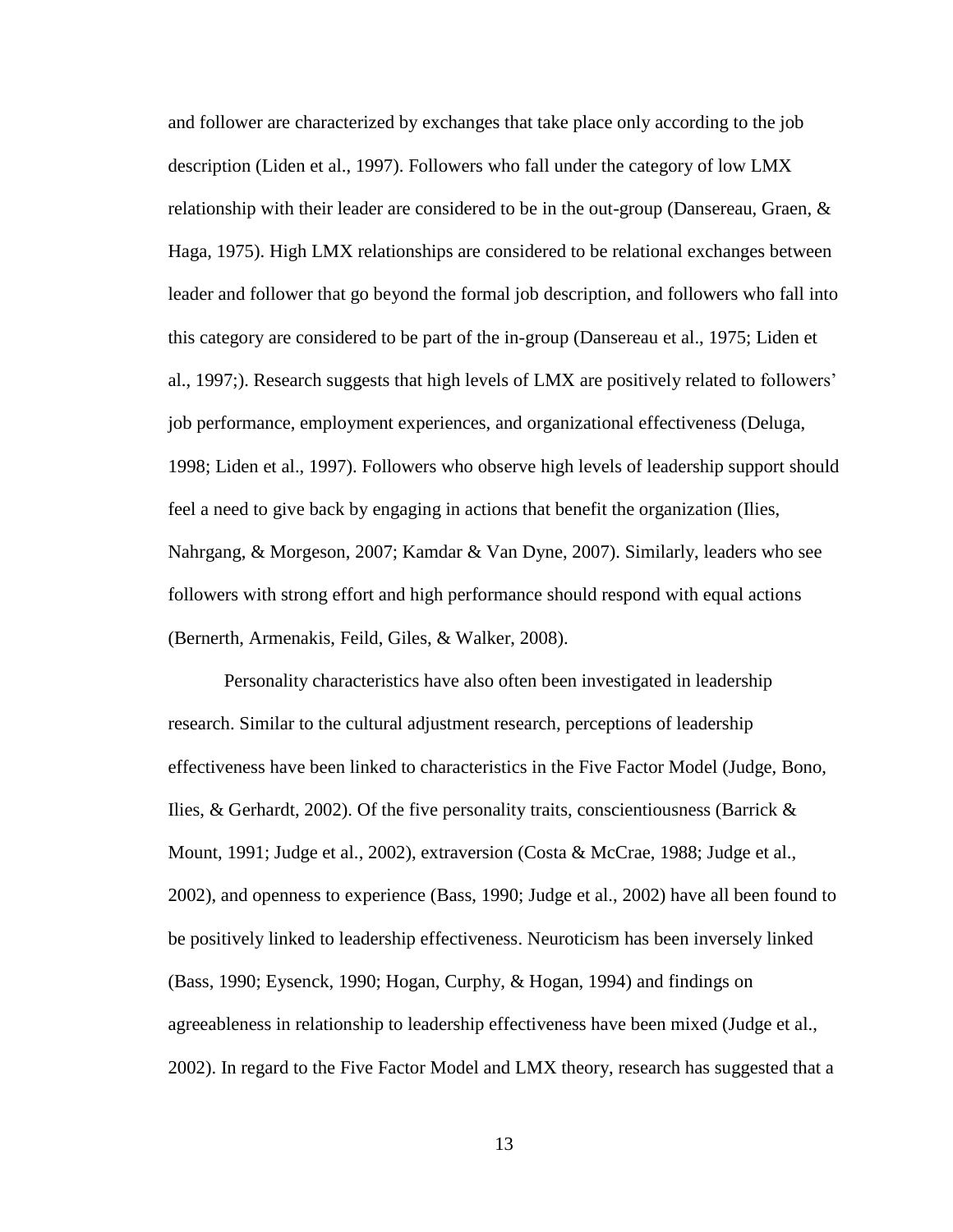leader's levels of agreeableness and conscientiousness positively impacted followers' perceptions of their relationship with their leader (Bernerth, Armenakis, Feild, Giles, & Walker, 2007).

Another personality characteristic that has been researched often in the leadership literature is narcissism. GLOBE has identified personality characteristics of leaders that are universally disliked, such as egocentrism (Javidan, Dorfman, de Luque, & House, 2006). Egocentrism is defined as the "practice of talking about oneself excessively because of an undue sense of self-importance" (Merriam-Webster's online dictionary, n.d.). Egocentrism is very similar to narcissism in definition, which is "a grandiose preoccupation with one's own self-importance" (American Psychiatric Association, 2013, p. 645). However, the link between narcissism and leadership effectiveness is unclear, and future research is needed to better understand the relationship between these two constructs (Grijalva & Harms, 2014). Notably, as previous research has called for investigation of narcissism in cross-cultural contexts (Grijalva & Harms, 2014), narcissism will be considered in the current paper as a predictor of expatriate leadership effectiveness.

#### **Narcissism**

Although narcissism can occur on a clinical level, most individuals display a level of narcissism that exists on a continuum like many other personality characteristics (Grijalva & Harms, 2014). Much of the organizational research on narcissism focuses on the personality trait of narcissism rather than the personality disorder (Grijalva & Harms, 2014), so the research reviewed here is that which is focused on trait narcissism.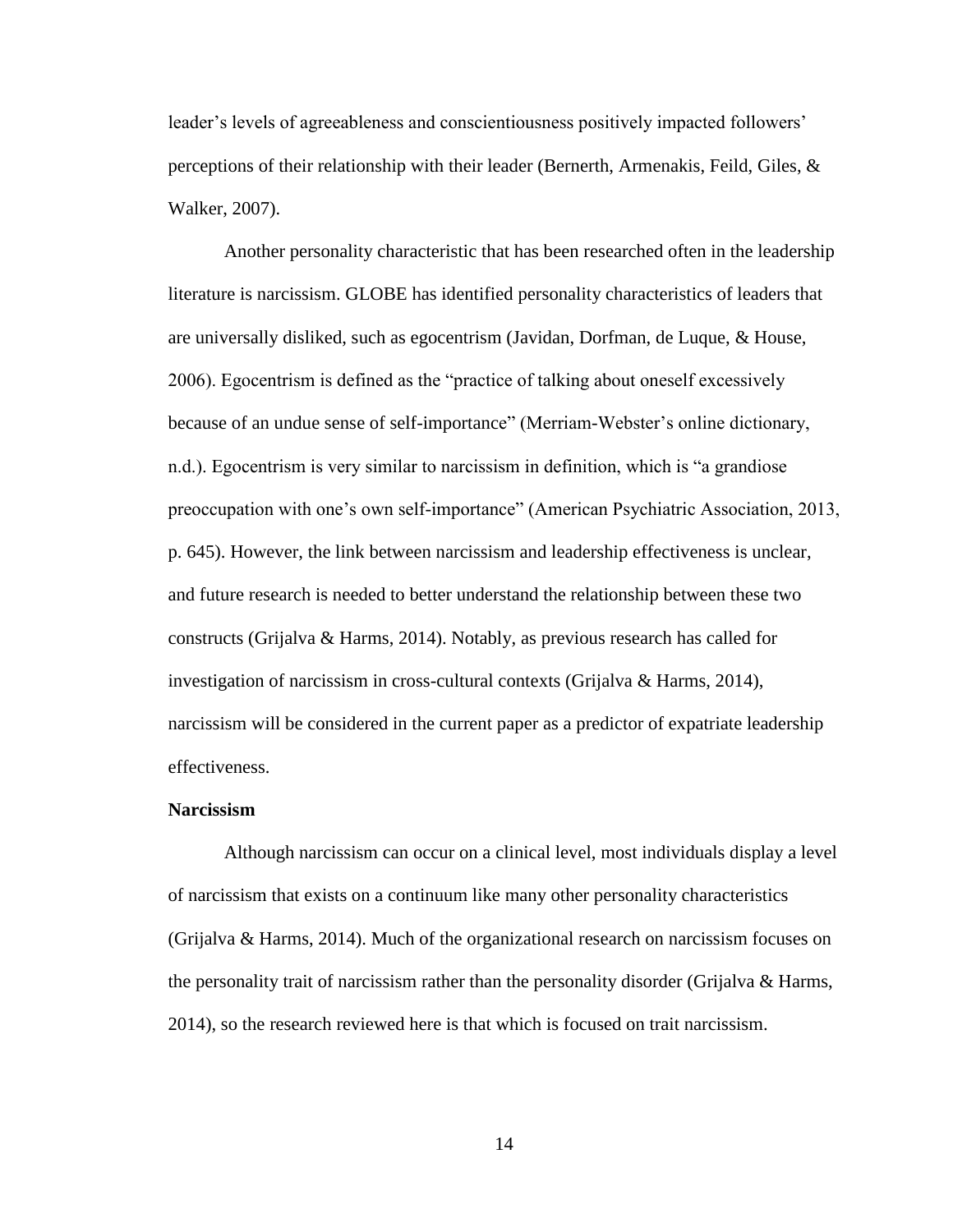Narcissism has been linked to many outcomes in the workplace, including counterproductive workplace behaviors (CWBs) and exploitative behavior, such as lack of workplace integrity (Blair, Hoffman, & Helland, 2008; Grijalva & Harms, 2014; O'Boyle, Forsyth, Banks, & McDaniel, 2012). Also, individuals with high levels of narcissism often have trouble maintaining long-term relationships with the people with which they work (Campbell & Foster, 2002; Campbell, Foster, & Finkel, 2002; Paulhus, 1998). Notably, however, building long-term relationships with coworkers and followers is a key aspect of effective leadership (Liao & Chuang, 2007; Tourangeau, Cranley, Spence Laschinger, & Pachis, 2010). Narcissists tend to have trouble with this aspect because they often see interpersonal relationships as an opportunity for self-enhancement and are generally oblivious to others' feelings and opinions (Carroll, 1987; Grijalva  $\&$ Harms, 2014; Watson, Grisham, Trotter, & Biderman, 1984). However, there have been mixed results regarding the link between leadership effectiveness and narcissism (Blair et al., 2008; Galvin, Waldman, & Balthazard, 2010).

Narcissists often display characteristics that are stereotypical of a good leader, such as high levels of extraversion, high self-esteem, and dominance (Ensari, Riggio, Christian, & Carslaw, 2011; Judge et al., 2002). Narcissism has also been linked to a desire for leadership roles because narcissists long for power and status (Carroll, 1987; Hogan, Raskin, & Fazzini, 1990; Raskin & Novacek, 1991), and their charismatic nature often makes them attractive for organizational leadership roles (Back, Schmukle,  $\&$ Egloff, 2010; Brunell et al., 2008; Nevicka, De Hoogh, Van Vianen, Beersma, & McIlwain, 2011). In additions, narcissists are very willing to speak highly of themselves, and as a result, they are often seen as more competent job applicants when compared to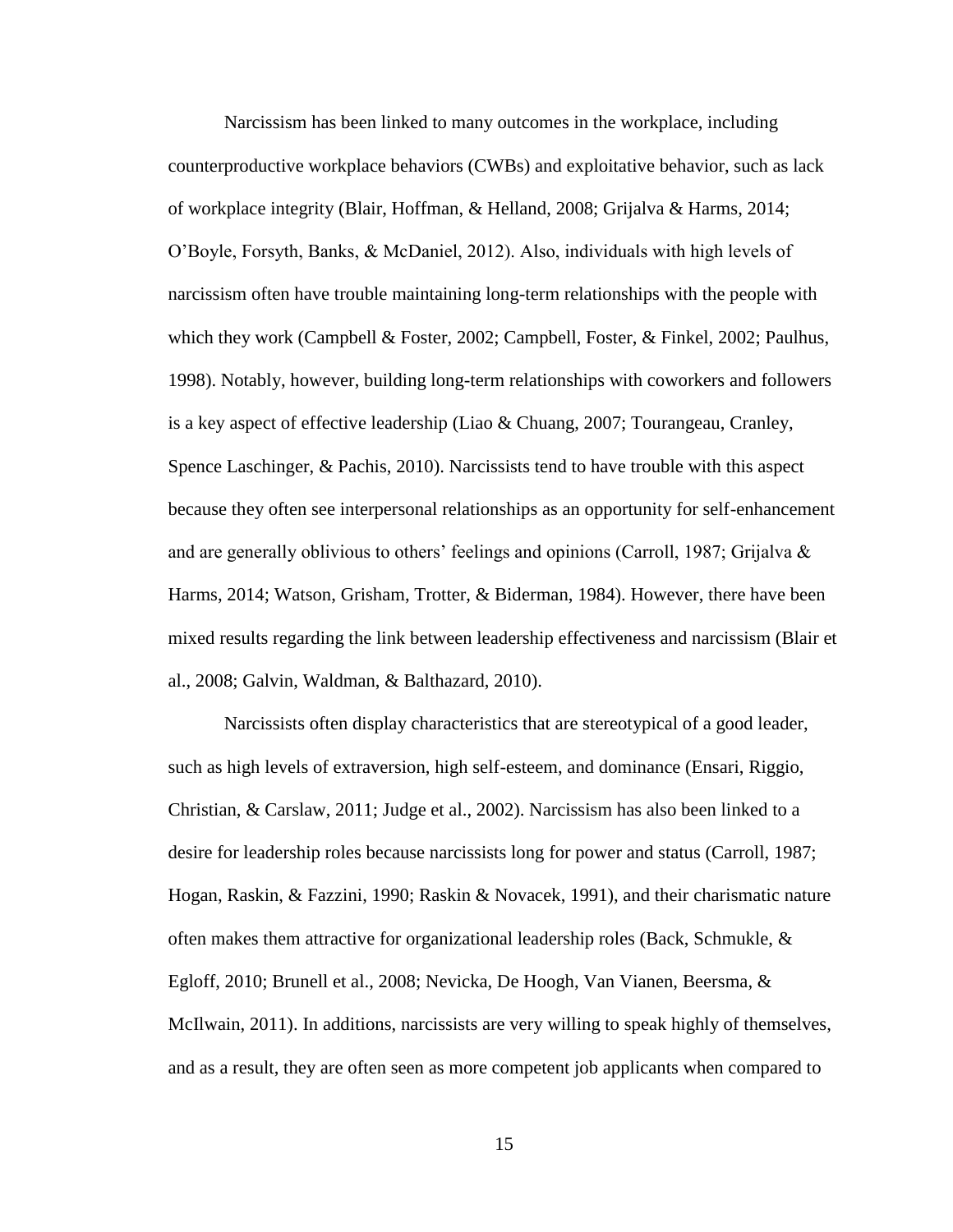others (Paulhus, Westlake, Calvez, & Harms, 2013). However, over time, narcissists' assertive nature can tend to take over what was previously seen as charismatic and attractive, resulting in dislike from their followers (Grijalva & Harms, 2014; Paulhus, 1998). Although there has been research conducted on narcissism and leadership, there is no previous research that has focused on narcissism and leadership in a cross-cultural context . Likewise, as there has been a call for research that investigates the impact of narcissism in cross-cultural settings (see e.g., Grijalva & Harms, 2014), the current study will examine narcissism as a predictor of cross-cultural adjustment and leadership effectiveness among expatriates.

#### **The Current Study**

Due to an increase in globalization, research in the cross-cultural arena has focused on what predicts expatriate effectiveness. As mentioned previously, an expatriate's effectiveness is dependent upon their adjustment to their new culture (Takeuchi et al., 2002). Organizations often want expatriates who can be effective leaders on their assignments to help reach organizational goals. Previous research has linked cultural adjustment with personality characteristics from the Big Five, suggesting that there are characteristics of an expatriate that make them more likely to adjust to their new culture successfully (Bhatti et al., 2013; Huff et al., 2014; Swagler & Jome, 2005). However, the characteristic of narcissism has received little attention in previous research. Narcissists tend to see themselves as more capable than others when it comes to completing difficult tasks and tend to feel entitled when it comes to things they want (Grijalva & Harms, 2014). When entering a new culture, individuals with high levels of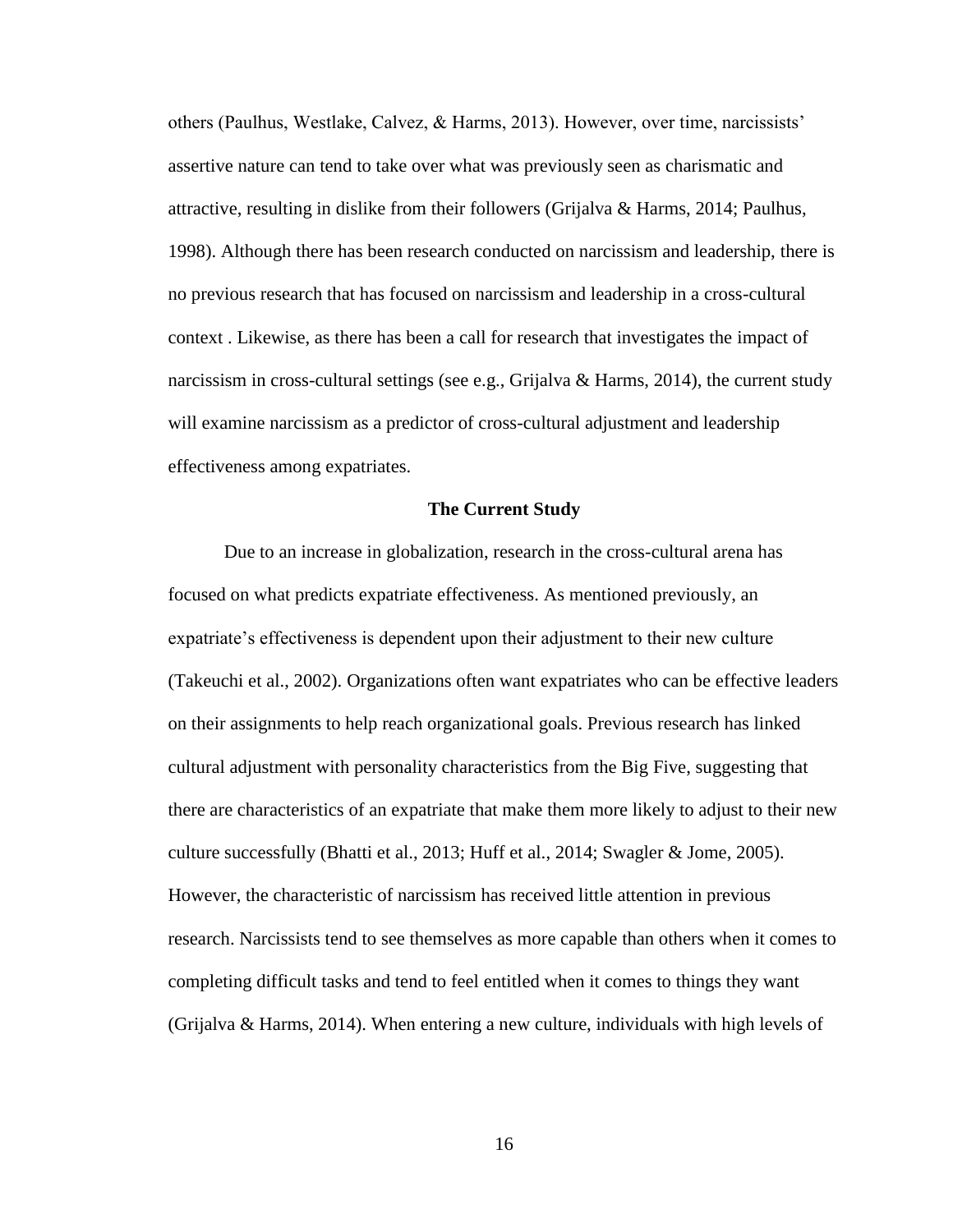narcissism may feel as though they do not need anyone's help adjusting to their new culture or feel as though they are entitled to everyone's help.

In order for an expatriate to be successful on their assignment abroad, they must be effective in their leadership position (Caligiuri & Tarique, 2012). Previous research has suggested that the link between narcissism and leadership is too mixed to draw conclusions about the nature of this relationship (Grijalva & Harms, 2014). Some research suggests that narcissists are often depicted as successful leaders because of their charisma and likelihood of making good first impressions (Grijalva & Harms, 2014). However, other research has suggested that over time, narcissists tend to be viewed by their followers as assertive and selfish (Grijalva & Harms, 2014). Yet, if given the chance to rate their own effectiveness, because of their strong belief in their ability and their confidence that they know more than others, narcissists would be likely to report that they are effective leaders even if they are not. Therefore, the current study will test the following hypothesis:

*Hypothesis 1:* Expatriate cross-cultural adjustment will partially mediate the positive relationship between narcissism and self-perceptions of leadership effectiveness such that (a) narcissism will be negatively related to expatriate adjustment and (b) expatriate cross-cultural adjustment will be positively related to self-perceptions of leadership effectiveness (see Figure 1).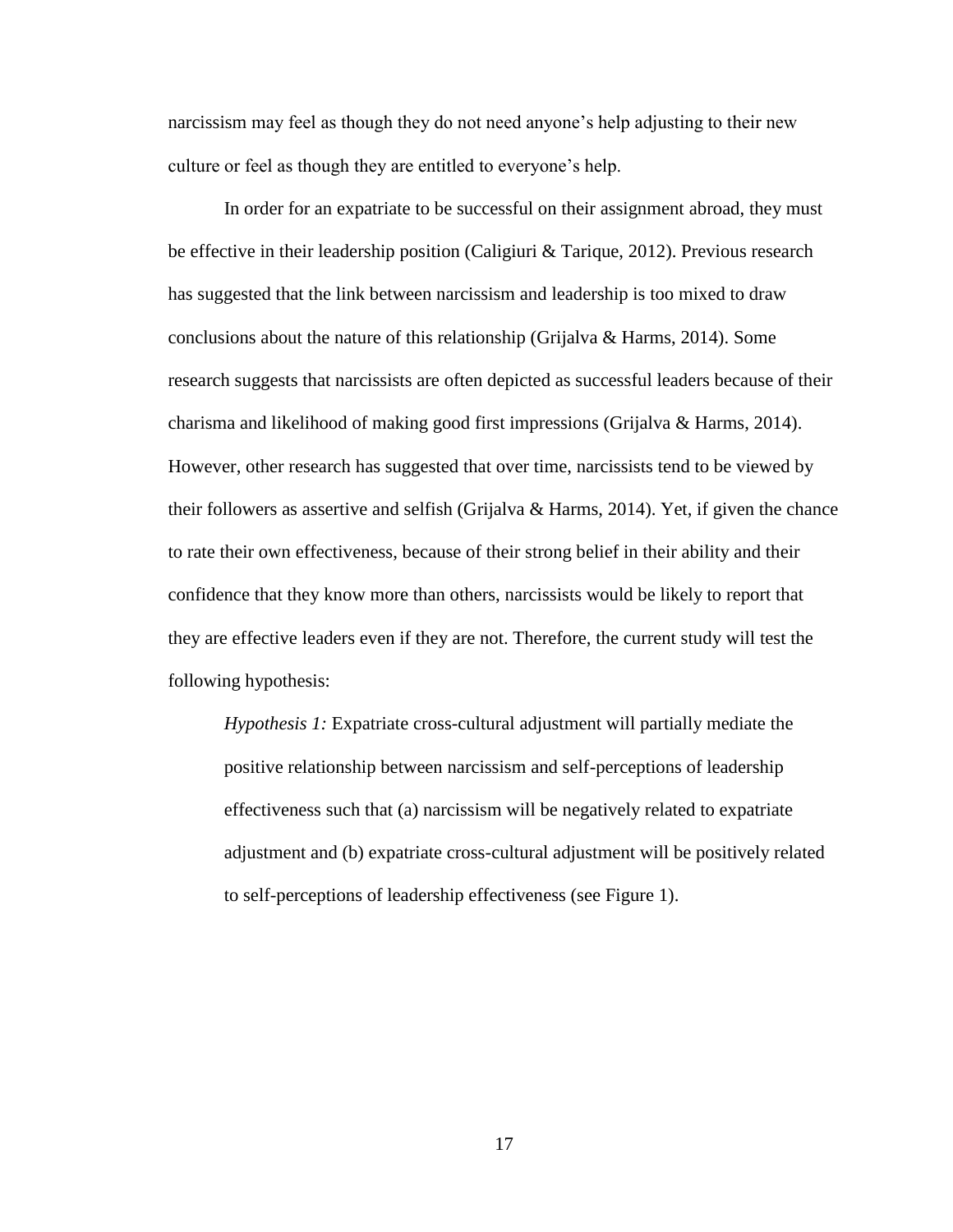**Figure 1.** Model of the relationship between narcissism levels of expatriates and their perceived leadership effectiveness partially mediated by cultural adjustment levels.



The second hypothesis in the current study is similar to the first, but instead of investigating leadership effectiveness, LMX perceptions will be examined. According to LMX theory, followers develops a unique relationship based on their social exchanges with their leader, and that relationship is commonly found to be positively related to job performance (Janssen & Van Yperen, 2004). Individuals with high narcissism levels may feel as though they have great relationships with their followers even if their followers do not share the same feeling (Grijalva & Harms, 2014). Therefore, the current study will also test the following hypothesis:

*Hypothesis 2*: Expatriate cross-cultural adjustment will partially mediate the positive relationship between narcissism and LMX perceptions such that (a) narcissism will be negatively related to expatriate adjustment and (b) expatriate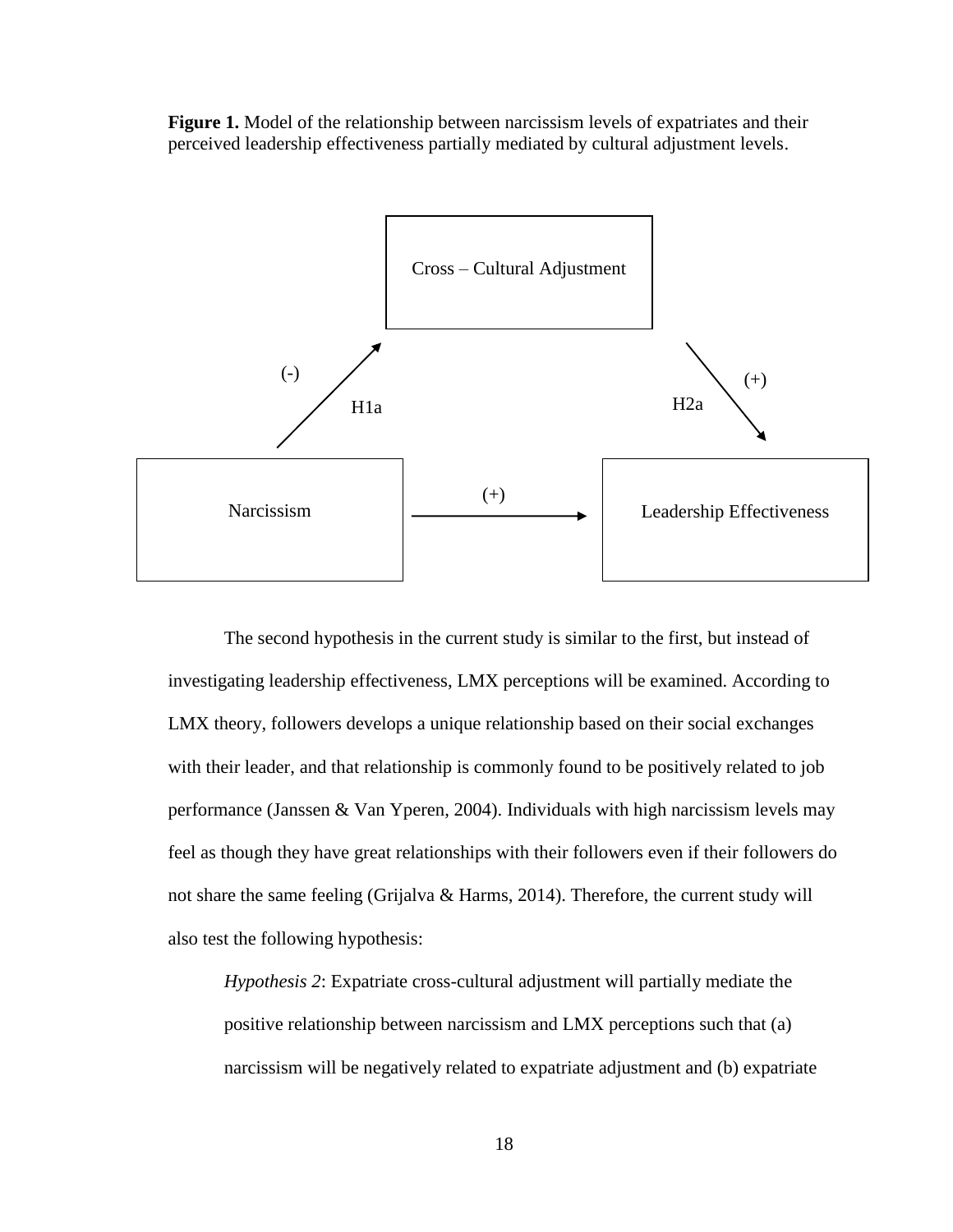cross-cultural adjustment will be positively related to LMX perceptions (see

Figure 2).

**Figure 2.** Model of the relationship between narcissism levels of expatriates and their LMX perceptions partially mediated by cultural adjustment levels.



Previous research has not investigated the link between narcissism and crosscultural adjustment; as a result, the current study will answer the following research question:

*Research Question:* Will expatriates' levels of narcissism have differing relationships with the three types of cross-cultural adjustment (i.e., general, work, and interactional adjustment)?

#### **Method**

#### **Participants**

Participants were a sample of 73 teachers working in abroad environments. However, 15 participants' data were excluded due to incompletion of the study survey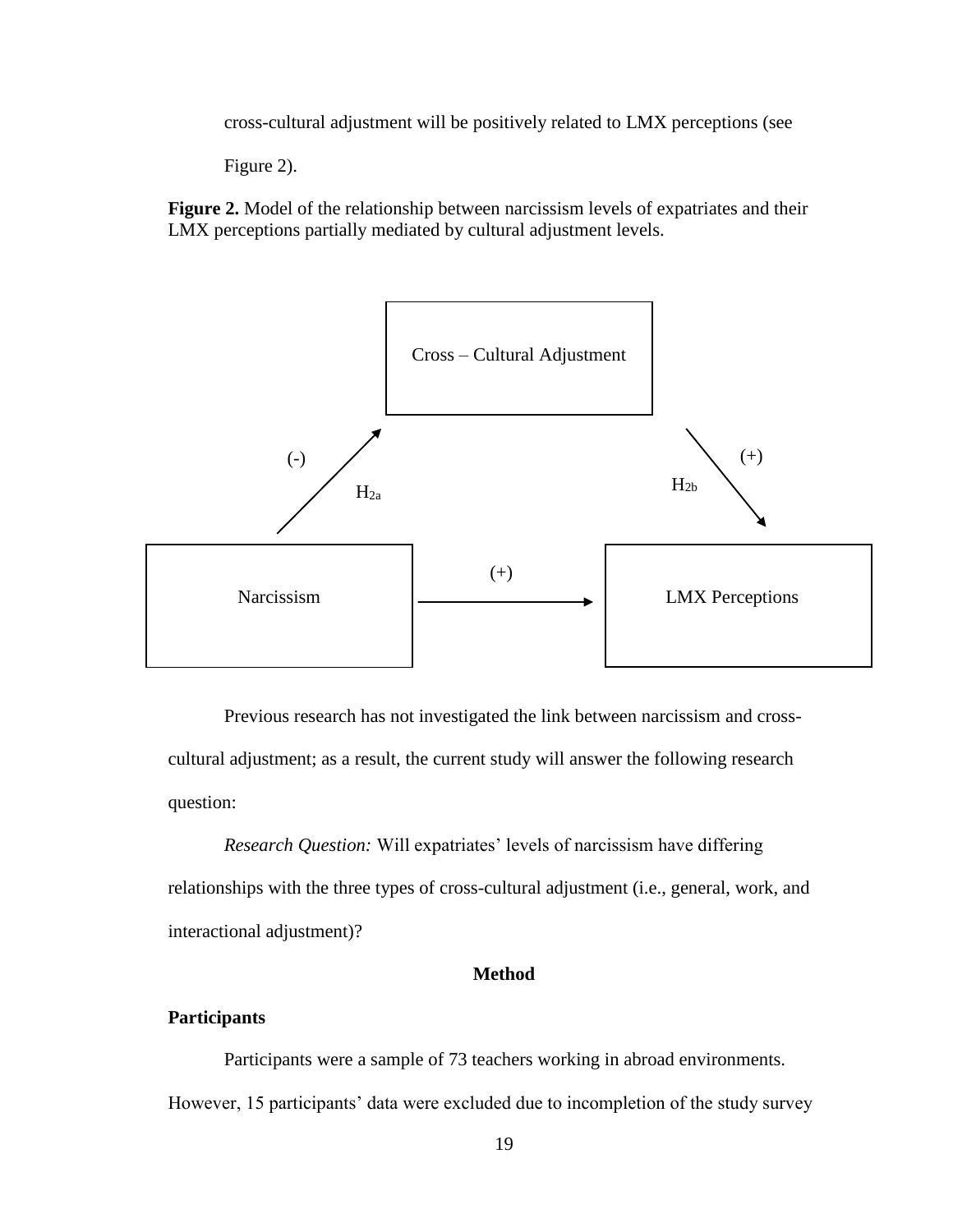and another five participants' data were also excluded for incorrectly answering the quality control question in the survey. The final sample size used in data analysis was 53 participants. Thirty of the participants were teachers from an English immersion school located in Bangkok, Thailand, all of which are originally from the United States. The remaining 33 participants were teachers from a number of Chinese immersion programs located in universities across the United States. All of the teachers from the Chinese sample were originally from China and proficient in English; however, each participant responded to an English proficiency questionnaire to assess their level of mastery with the English language.

The average age of the participants was  $30.95$  years (*SD* = 10.07), and 79% of participants were female. Of the participants who responded, 53% identified as Asian, 43% as White/Caucasian, 2% as Black, and 2% as Hawaiian/Pacific Islander. The average amount of time spent in their host culture was  $9.94$  months (*SD* =  $9.89$ ). Eighty percent of participants reported having traveled abroad before their current assignment, and 30% reported having working abroad prior to their current assignment.

A large amount of previous research has used samples that involve expatriates in leadership positions with adult subordinates or followers. The current study strayed from that typical sample and used a sample comprised of expatriates who are teachers working abroad and who had followers who were children and adolescents. Although, this situation appears significantly different from past research, teachers share many of the same job aspects of traditional leaders with adult followers (York-Barr & Duke, 2004). Teachers lead a group of individuals toward a shared goal, encourage team building, maintain group cohesiveness, and develop learning plans for followers (York-Barr &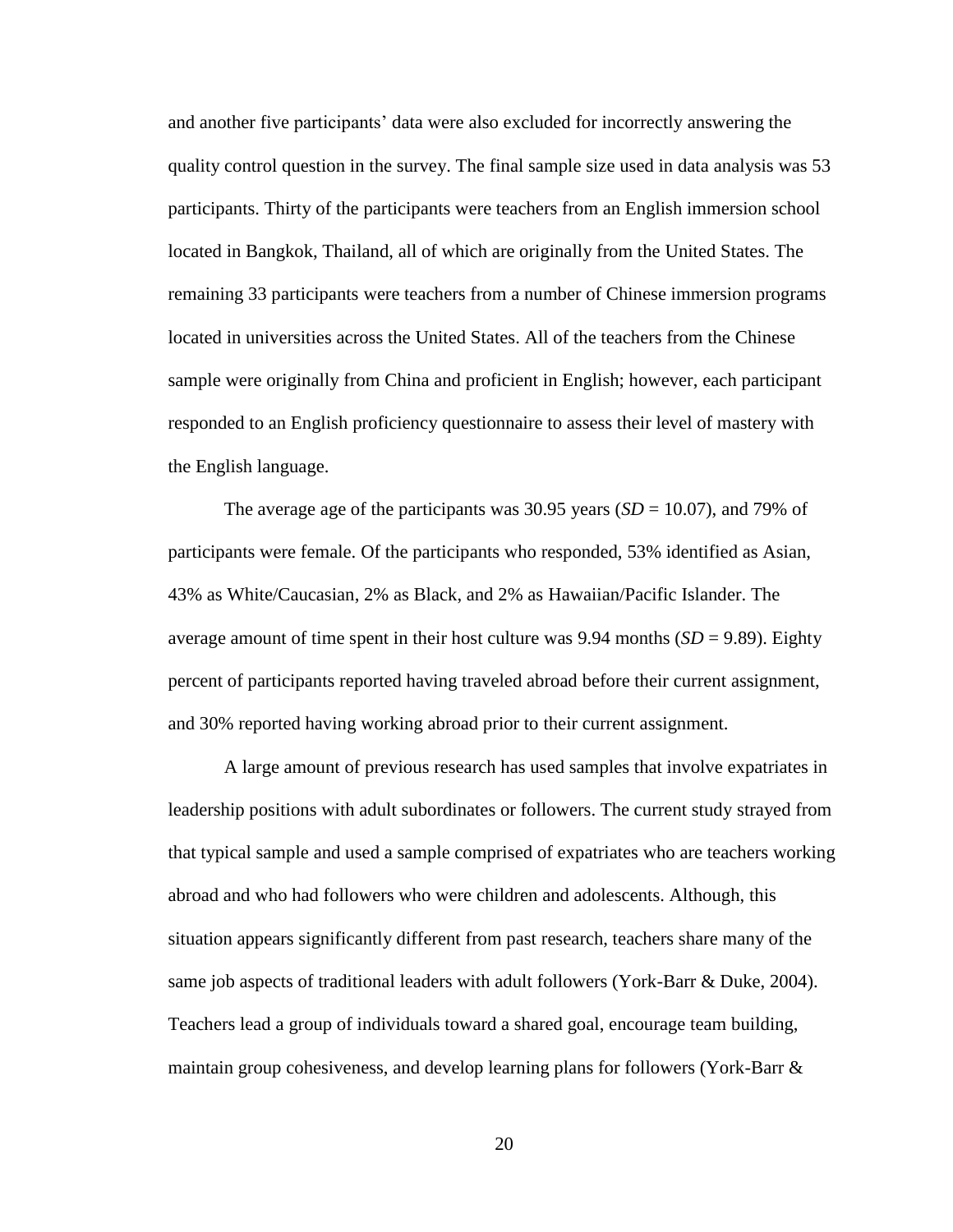Duke, 2004). Teachers are leaders in the classroom, and for the purpose of the current study, were considered leaders in the cross-cultural context.

#### **Materials**

The measures in the current study were administrated through a Qualtrics survey. The survey contained seven measures that assessed participants' demographic information, English proficiency, cultural adjustment, narcissism, Big Five personality characteristics, leadership effectiveness, and LMX perceptions. The measures were evaluated by a faculty member at Western Kentucky University who teaches Chinese language courses. This individual looked over each measure and reported that there were no foreseen issues with the Chinese sample understanding the measures being used. Each measure is explained in more detail below.

**Demographic information.** Demographic information gathered included sex, race, age, country of origin, length of current assignment, location of abroad assignment, and previous experience working abroad (see Appendix A).

**English proficiency.** English proficiency was measured using a four-item scale. Participants were asked to read a short paragraph written in English and then answered four items based on what they read (see Appendix B). This measure was used to ensure that the participants were proficient enough in English to complete the questionnaires. No participants from the Chinese sample failed the English proficiency questionnaire, so all data were used.

**Cultural adjustment.** The 14-item measure developed by Black and Stephens (1989) was used to assess the cross-cultural adjustment of expatriates (see Appendix C). The participants were asked to indicate how well they adjusted to their host culture on a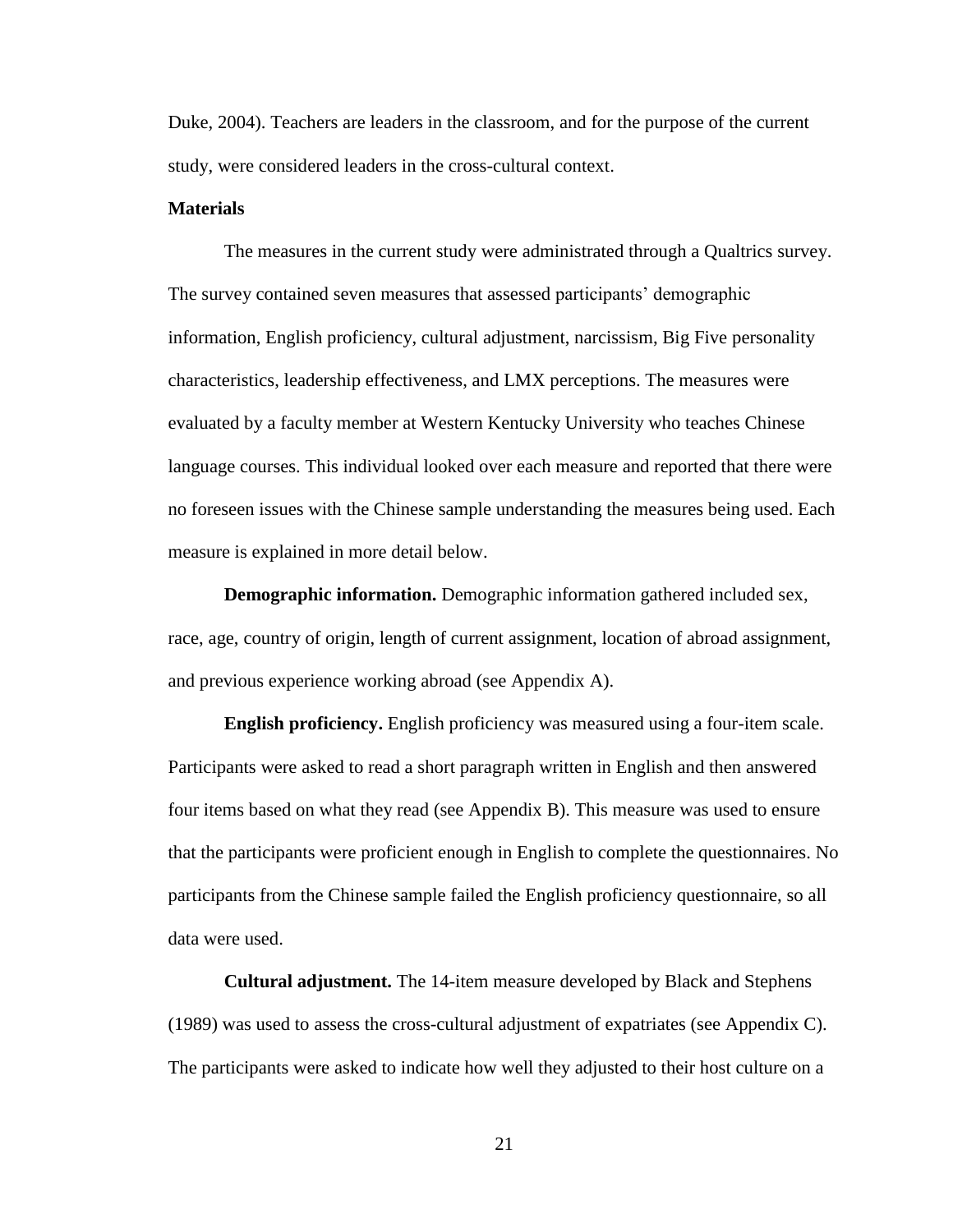Likert scale ranging from  $1 = \text{very unadjusted to } 5 = \text{completely adjusted}$ . The measure was separated into three subscales: general adjustment, interactional adjustment, and work adjustment. The general adjustment subscale had seven items pertaining to the expatriates' day-to-day adjustment, including housing and food (sample item: "living conditions in general"). The interactional adjustment subscale included four items that touched on the expatriates' adjustment to socializing with the host nationals (sample item: "interacting with host nationals on a day-to-day basis"). The work adjustment subscale had three items and measured adjustment in terms of aspects of the expatriates' job (sample item: "specific job responsibilities"). Overall scores of the complete measure and total scores for each subscale were calculated.

**Narcissism.** The participants' levels of narcissism were measured using the Narcissistic Personality Inventory (NPI) developed by Raskin and Terry (1988; see Appendix D). The NPI was developed to measure levels of narcissism in a normal population and included 40 items in a forced choice format. For each item, participants were instructed to choose the statement that best fits their personality. An example item was "I am more capable than other people" versus "There is a lot that I can learn from other people."

**Five Factor personality characteristics.** The Big Five Inventory (BFI), developed by John, Donahue, and Kentle (1991), was used to measure the participants' Big Five personality characteristics (see Appendix E). The measure included five subscales: extraversion (e.g., being talkative, energetic, and assertive), agreeableness (e.g., being sympathetic, kind, and affectionate), conscientiousness (e.g., being organized, thorough, and reliable), neuroticism (e.g., being tensed, moody, and anxious), and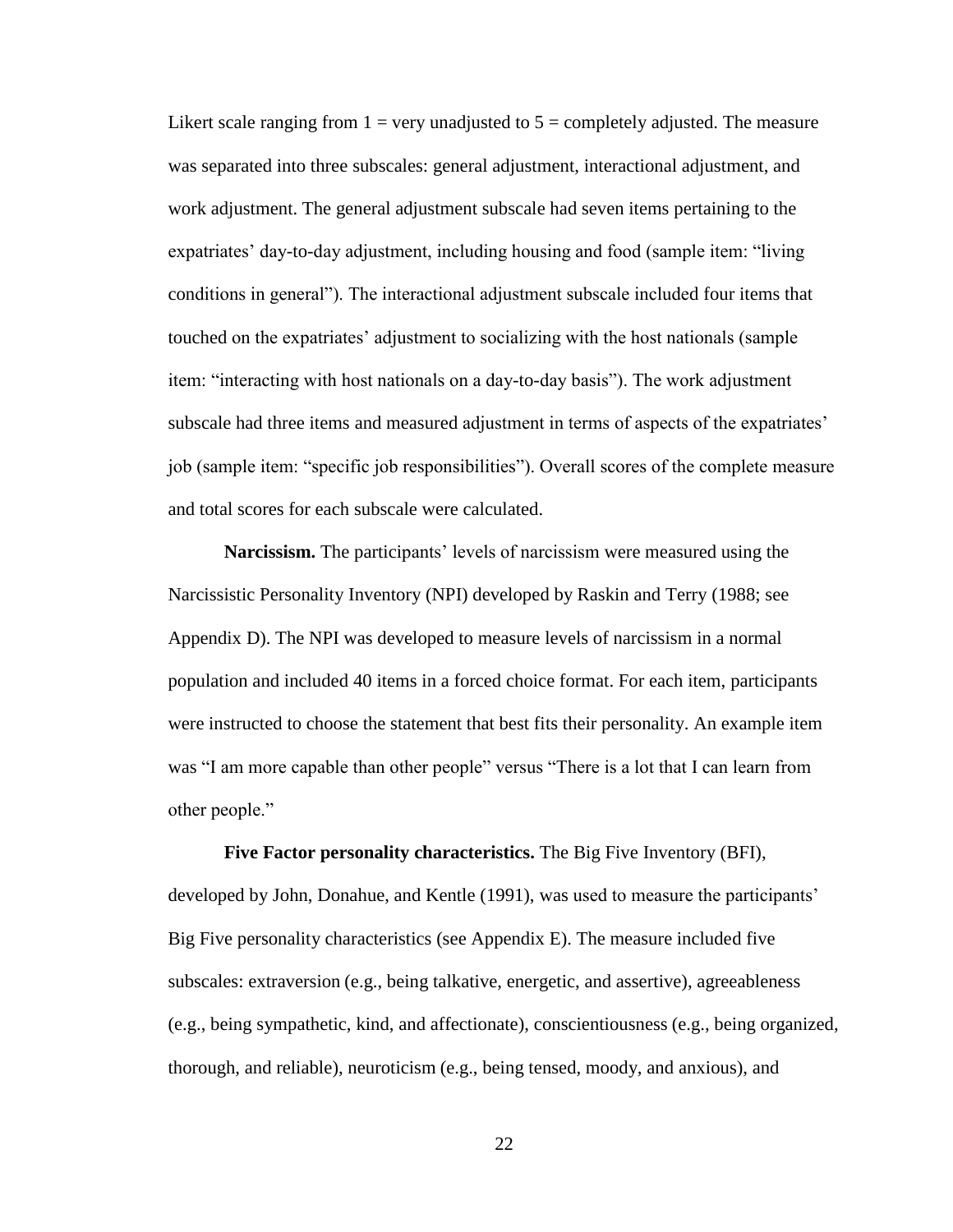openness to experience (e.g., having wide interests and being imaginative and insightful). Participants were instructed to answer how much they agreed with each statement in regard to their personality based on a five-point Likert scale, ranging from  $1 =$  strongly disagree to  $5 =$  strongly agree. The BFI was used in the current study to control for other personality characteristics that could be linked to cultural adjustment. The purpose of having this measure was to investigate if narcissism predicts cultural adjustment over and above the characteristics included in the BFI.

**Leadership effectiveness.** Participant leadership effectiveness was assessed using a self-report leadership effectiveness measure developed by Vecchio and Anderson (2009; see Appendix F). The measure included five items that measure perceived leadership effectiveness in one's current leadership position. Participants were instructed to answer how much they agree or disagree with an item in regard to their own leadership effectiveness. Items were answered on a five-point Likert scale, where  $1 =$  strongly disagree and 5 = strongly agree. A sample item from the questionnaire is: "I am satisfied with the quality of leadership that I provide."

**Leader-Member Exchange.** The quality of the exchange between leaders and followers was measured using the LMX-MDM scale (Liden & Maslyn, 1998). The measure contained twelve items assessed on a five-point Likert scale ranging from  $1 =$ strongly disagree to  $5 =$  strongly agree (see Appendix G). The items were separated into four subscales, including, affect, loyalty, contribution, and professional respect. A sample item from this measure is "I feel as though my students like me very much as a person." The items were slightly modified from the original scale to fit the teacher-student relationship.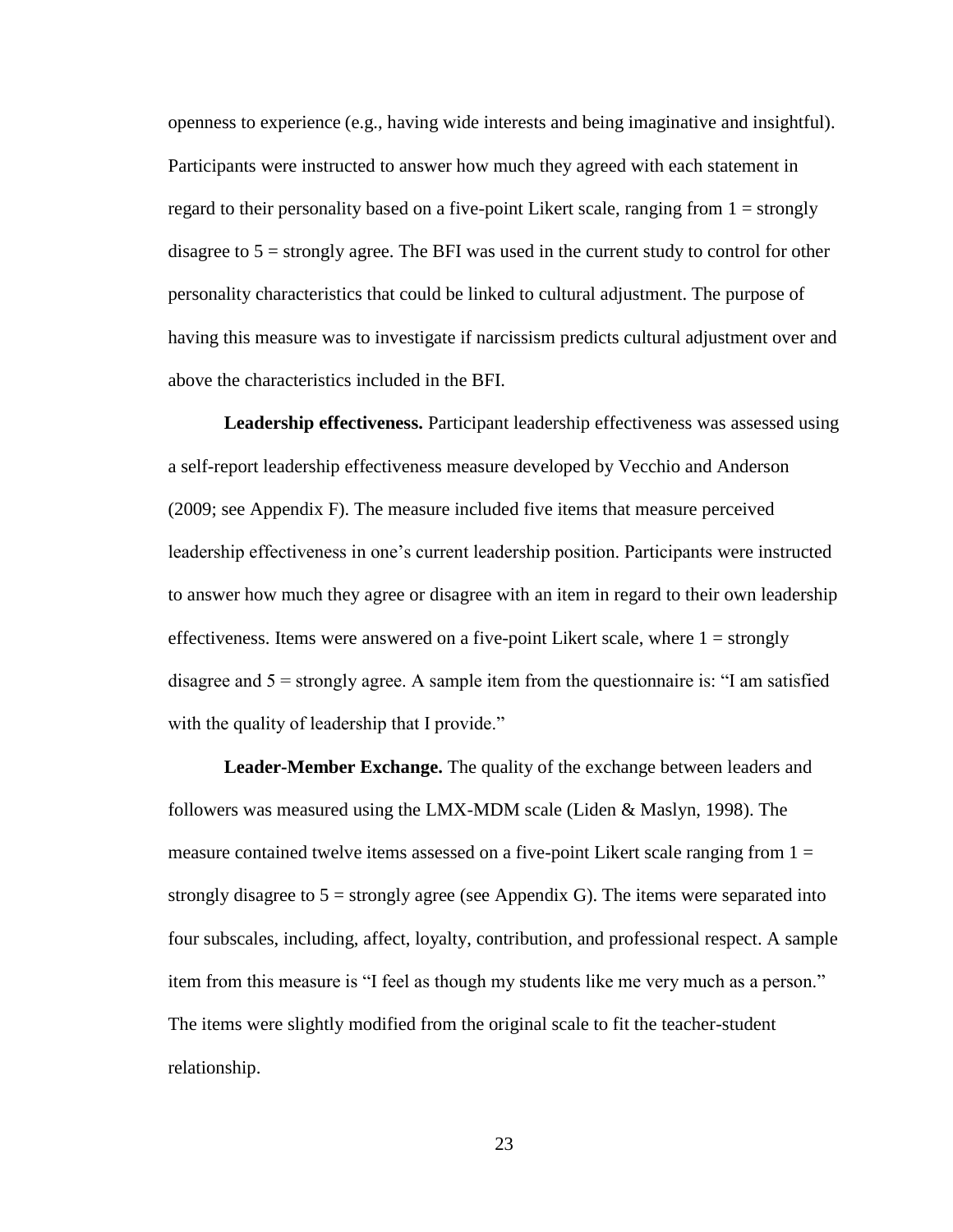# **Procedure**

Participants were sent the Qualtrics survey link via email from their supervisor. Participants were asked to read over the informed consent and proceeded to the survey if they agreed to participate. All of the participants' answers were kept confidential within the research team.

#### **Results**

In order to test Hypotheses 1 and 2, mediation analyses were conducted to test the significance of the indirect, direct, and total effects of the three variables. Following the Preacher and Hayes (2008) model, the current study used a bootstrapping method in which point estimates of the indirect, direct, and total effects were calculated from the mean of 10,000 estimates of the relationship. Mediation analyses were run that directly tested the significance of the indirect effect of the independent variable (IV) on the dependent variable (DV) through the mediator (M), while controlling for other IVs. The indirect effect was quantified as the product of the effects of the IV on the M (i.e., the a path) and the effect of the M on the DV (i.e., the b path), partialing out the effect of the IV (see Figure 3). Partial mediation occurs when the results of the mediation model indicate that the indirect and direct effects are significant. Full mediation occurs when the indirect effect is significant, but the direct effect is not.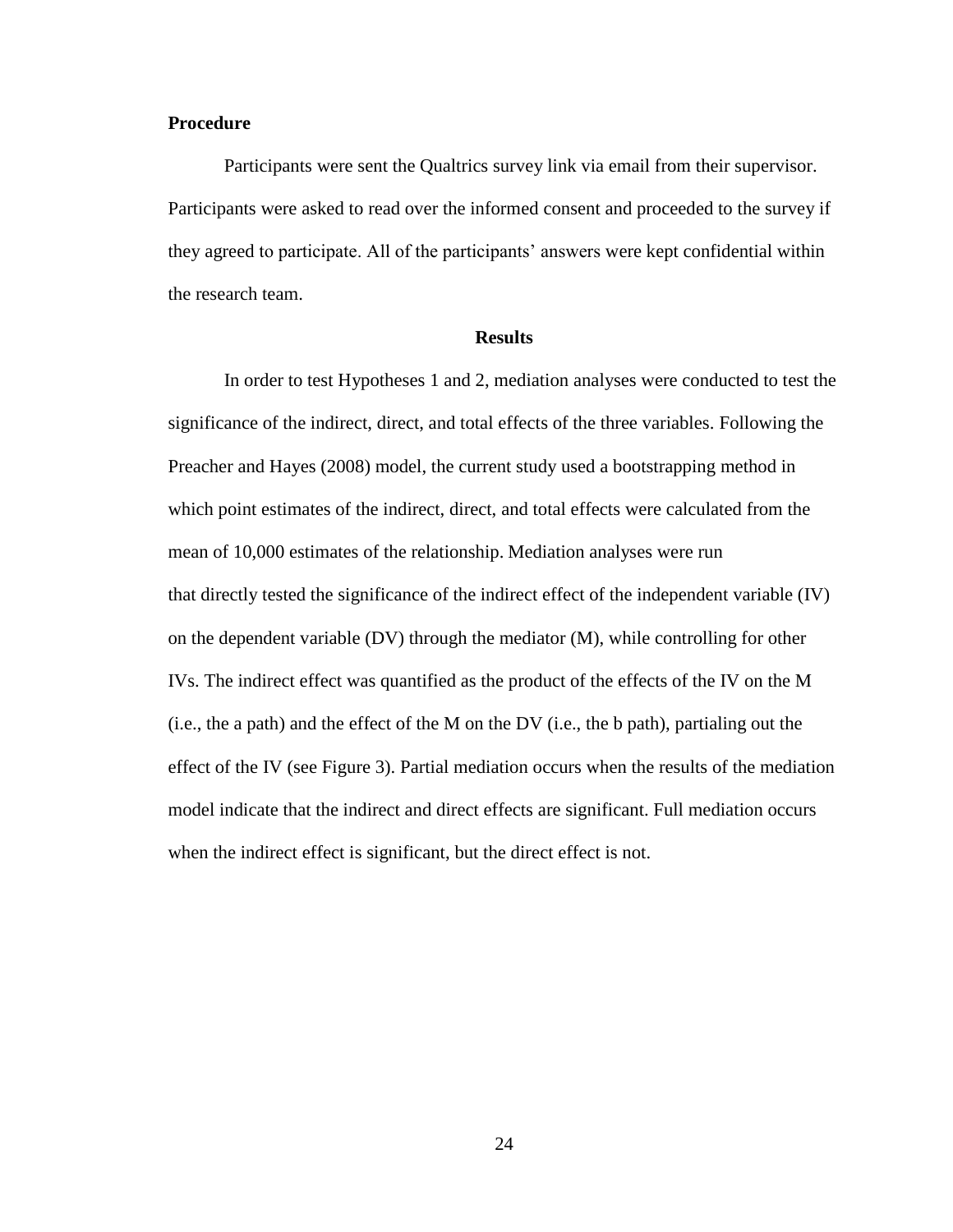**Figure 3.** Illustration of Simple Mediation



Hypothesis 1 predicted that cross-cultural adjustment would partially mediate the relationship between narcissism and perceived leadership effectiveness. The results of the mediation analysis partially supported this hypothesis (see Figure 4) If hypothesis 1a was predicted in the opposite direction, narcissism would have been a significant predictor of cultural adjustment,  $b = .30$ ,  $SE = .13$ ,  $p < .05$ . Cultural adjustment was a significant predictor of perceived leadership effectiveness,  $b = .18$ ,  $SE = .07$ ,  $p < .05$ , and narcissism had a direct effect on perceptions of leadership effectiveness,  $b = .29$ ,  $SE = .06$ ,  $p < .001$ . A significant indirect effect between the variables also emerged,  $b = .05$ ,  $SE = .03$ ,  $p <$ .05. Participant scores on the NPI scale were evenly distributed across the scale (see Table 1).

Hypothesis 2 predicted that cross-cultural adjustment would partially mediate the relationship between narcissism and LMX perceptions. The results of the mediation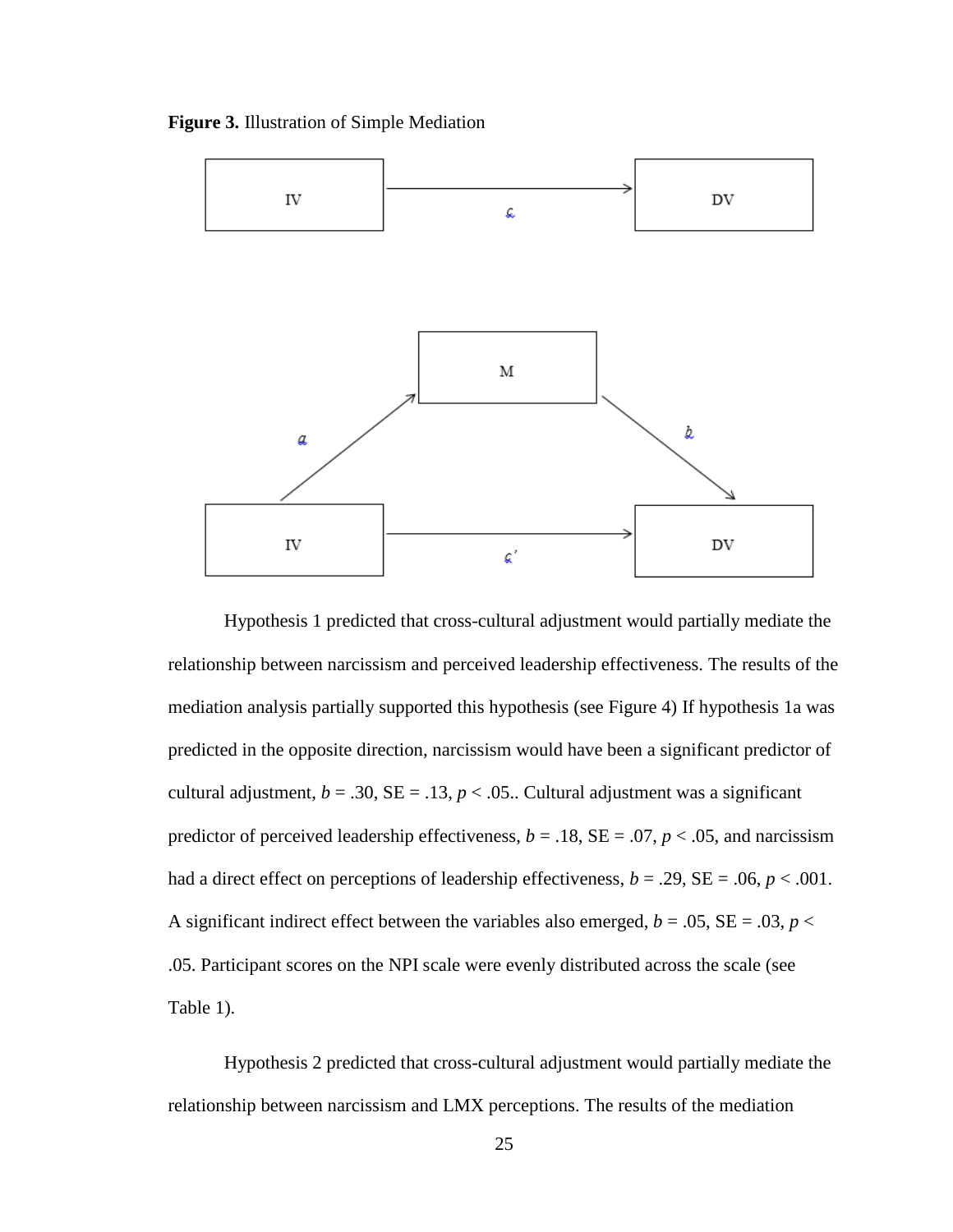analysis were not significant and did not support the predictions of Hypothesis 2 (see

Figure 5).

**Figure 4.** Results of the relationship between narcissism levels of expatriates and their perceived leadership effectiveness partially mediated by cultural adjustment levels.



#### **Table 1**

| Variable                              | $\overline{N}$ | Minimum | Maximum | Mean  | SD    |
|---------------------------------------|----------------|---------|---------|-------|-------|
| General Adjustment                    | 53             | 18      | 35      | 27.53 | 4.29  |
| Social Adjustment                     | 53             | 8       | 15      | 11.43 | 1.94  |
| Work Adjustment                       | 53             | 5       | 15      | 12.23 | 2.46  |
| <b>Overall Adjustment</b>             | 53             | 35      | 65      | 51.59 | 6.94  |
| Narcissism                            | 48             | 3       | 30      | 14.06 | 6.91  |
| Extraversion                          | 48             | 18      | 38      | 26.65 | 4.41  |
| Agreeableness                         | 48             | 21      | 43      | 34.85 | 4.77  |
| Conscientiousness                     | 47             | 24      | 43      | 33.38 | 4.50  |
| Neuroticism                           | 48             | 11      | 34      | 21.48 | 5.65  |
| Openness to Experience                | 47             | 27      | 35      | 36.47 | 4.21  |
| Perceived Leadership Effectiveness 48 |                | 9       | 25      | 16.75 | 3.72  |
| Perceived LMX                         | 48             | 30      | 72      | 54.29 | 10.48 |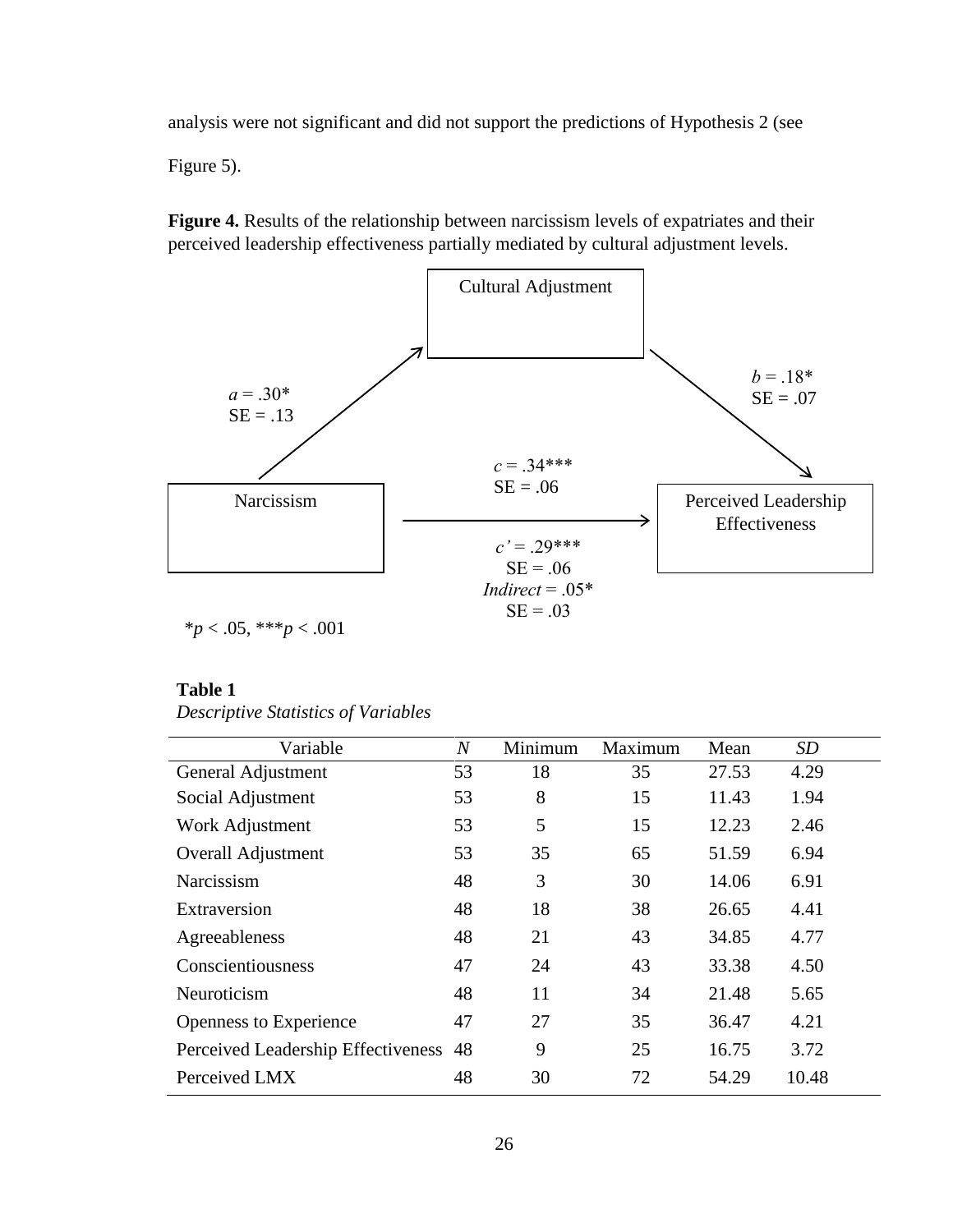**Figure 5.** Results of the relationship between narcissism levels of expatriates and their LMX perceptions partially mediated by cultural adjustment levels



 $*p < .05$ 

The research question of the current study stated, "Will expatriates' levels of narcissism have differing relationships with the three types of cross-cultural adjustment (i.e., general, work, and interactional adjustment)?" To answer this research question, bivariate correlations were run between the variables (see Table 2). Results indicated that participants' narcissism levels were related to their overall cultural adjustment,  $r = .35$ ,  $p = 0$ < .05. When broken down into the three different subscales of cultural adjustment, narcissism significantly predicted participants' general adjustment,  $r = .29$ ,  $p < .05$ , and work adjustment,  $r = .35$ ,  $p < .05$ . However, there was no relationship between narcissism and the social adjustment subscale,  $r = .01$ ,  $p = .96$ .

On an exploratory basis, a hierarchical regression was conducted to examine if narcissism predicted cultural adjustment over and above the Five-Factor model.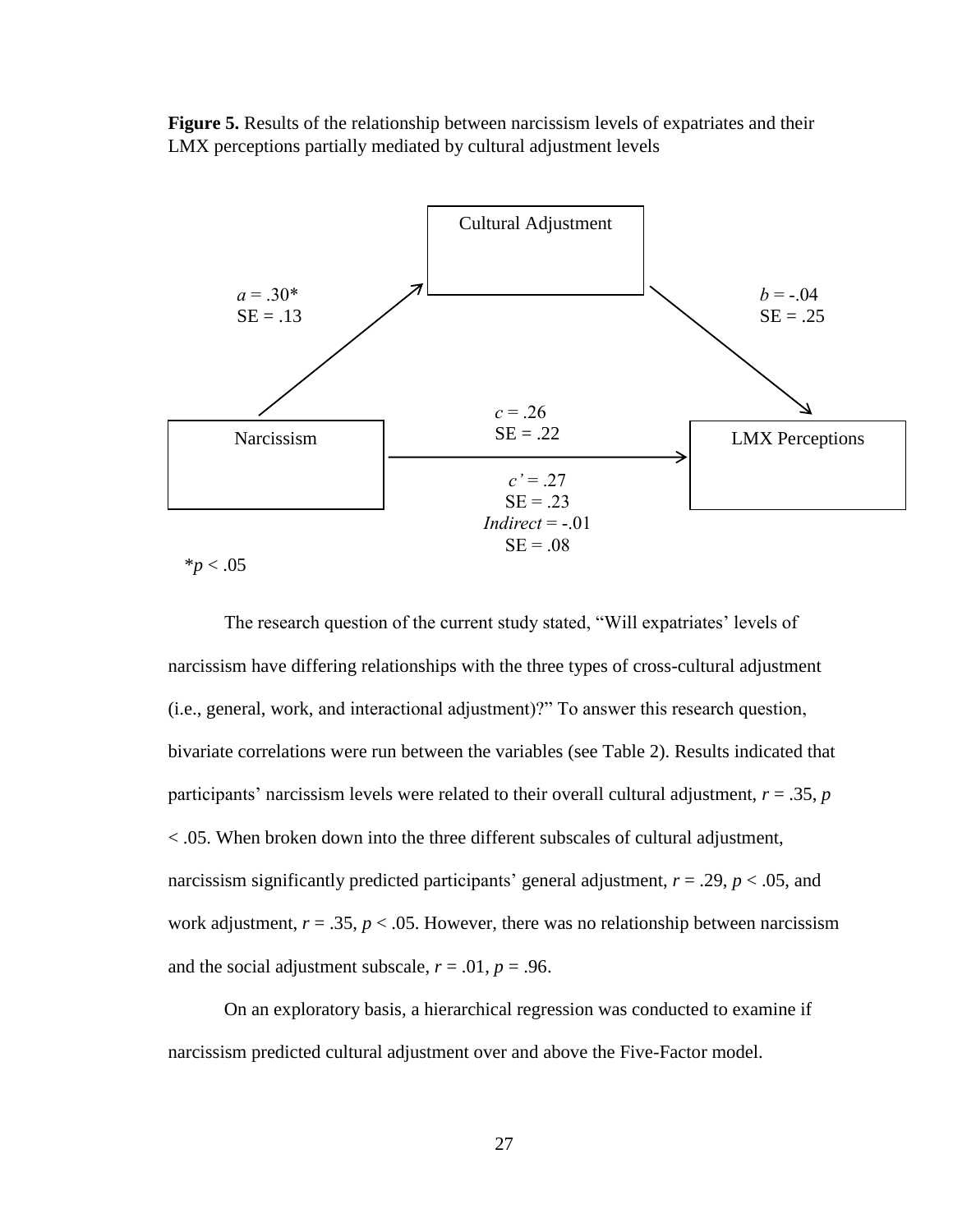# **Table 2**

*Intercorrelations among All Variables* 

|    |                                              |         | $\overline{2}$ | 3       | 4      | 5       | 6       | $\overline{7}$ | 8       | 9      | 10    | 11    | 12    |
|----|----------------------------------------------|---------|----------------|---------|--------|---------|---------|----------------|---------|--------|-------|-------|-------|
| 1. | General<br>Adjustment                        | (.74)   |                |         |        |         |         |                |         |        |       |       |       |
|    | 2. Social Adjustment                         | $.41**$ | (.68)          |         |        |         |         |                |         |        |       |       |       |
| 3. | Work Adjustment                              | $.50**$ | $.30*$         | (.88)   |        |         |         |                |         |        |       |       |       |
|    | 4. Overall<br>Adjustment                     | $.91**$ | $.64**$        | $.74**$ | (.83)  |         |         |                |         |        |       |       |       |
|    | 5. Narcissism                                | $.30*$  | .01            | $.35*$  | $.31*$ | (.85)   |         |                |         |        |       |       |       |
| 6. | Extraversion                                 | $.30*$  | .11            | .21     | $.29*$ | $.54*$  | (.73)   |                |         |        |       |       |       |
|    | 7. Agreeableness                             | .06     | .21            | .05     | .11    | $-.32*$ | .04     | (.77)          |         |        |       |       |       |
| 8. | Conscientiousness                            | .13     | .09            | .16     | .16    | .18     | $-.06$  | .31            | (.72)   |        |       |       |       |
| 9. | Neuroticism                                  | $-.11$  | .20            | $-.16$  | $-.07$ | $-.01$  | $-.17$  | $-.32*$        | $-.34*$ | (.85)  |       |       |       |
|    | 10. Openness to<br>Experience                | .25     | .20            | $.29*$  | $.31*$ | .49**   | $.41**$ | $-.03$         | $-.11$  | .13    | (.70) |       |       |
|    | 11. Perceived<br>Leadership<br>Effectiveness | $.42**$ | $.42**$        | .24     | $.41*$ | $.62**$ | $.41**$ | .07            | $.55**$ | $-.13$ | .29   | (.91) |       |
|    | 12. LMX Perceptions                          | $-12$   | $-.12$         | .20     | .03    | .18     | $-.02$  | .19            | .28     | $-.13$ | .20   | .19   | (.89) |

*Note*. Scale reliability coefficients are presented in parentheses in the diagonal.

\**p* < .05; \*\**p* <. 01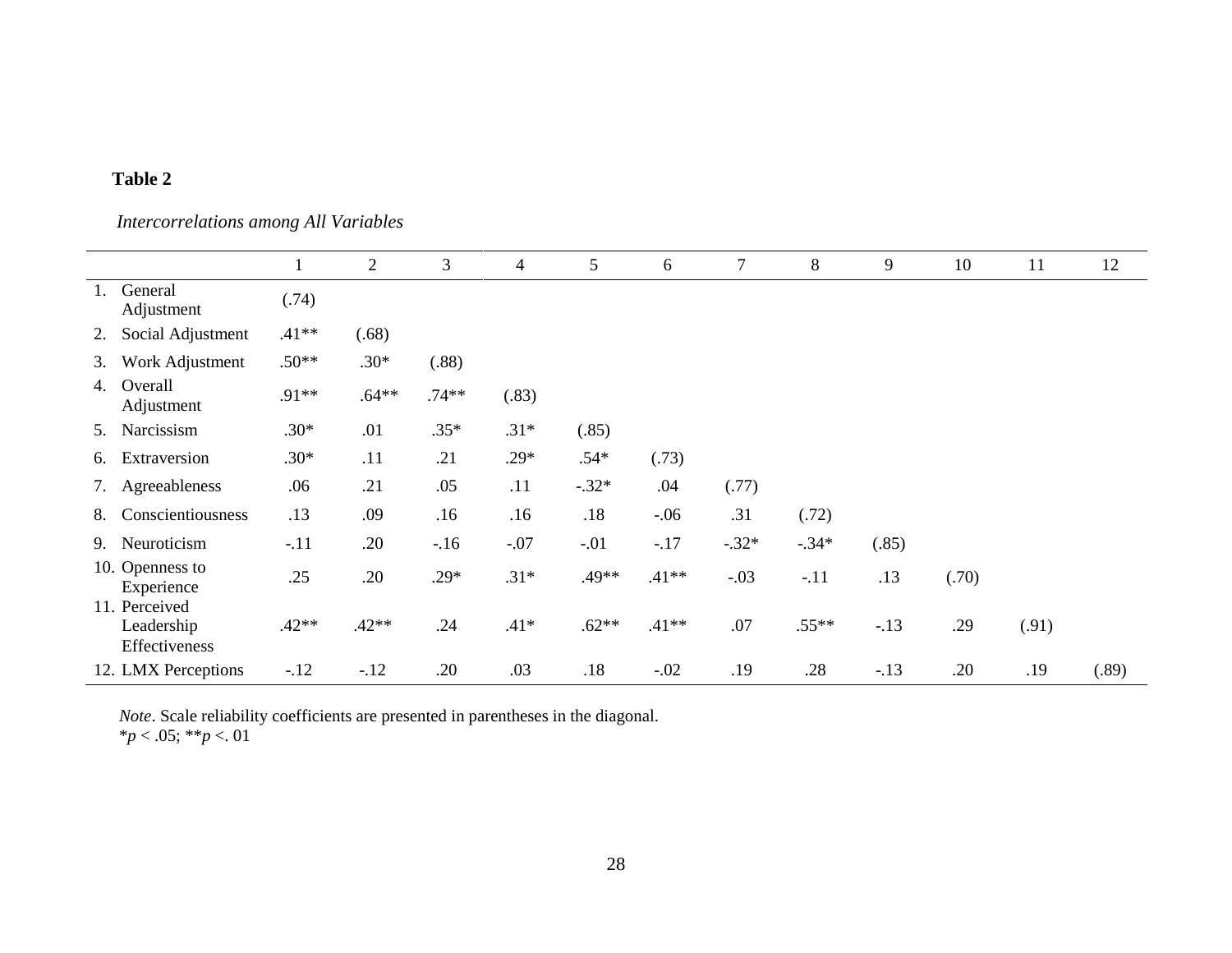Results demonstrated that narcissism did not predict cultural adjustment of expatriates over and above the characteristics of the Five-Factor Model,  $F(6,37) = 2.53$ ,  $p = .87$ , adj  $R^2 = 13$  (see Table 3).

### **Table 3**

#### *Hierarchical Regression of Five Factor Model and Narcissism*

| Predictor                      | Adjusted $R^2$ | $\Delta R^2$ | β       |
|--------------------------------|----------------|--------------|---------|
| Step 1                         | $.151*$        |              |         |
| Extraversion                   |                |              | $.532*$ |
| Agreeableness                  |                |              | .183    |
| Conscientiousness              |                |              | .310    |
| Neuroticism                    |                |              | $-.005$ |
| Openness to Experience         |                |              | .223    |
| Step 2                         | .129           | .001         |         |
| Narcissism                     |                |              | .033    |
| $M_{11}$ , $M_{22}$ , $M_{12}$ |                |              |         |

*Note.* \**p* < .05

#### **Discussion**

The current study indicates that an expatriate's level of narcissism may play a role in their cultural adjustment and perceptions of their effectiveness on their abroad assignment. Results of the mediation analysis suggests that cultural adjustment partially mediates the positive relationship between narcissism levels and perceived leadership effectiveness such that narcissism is positively related to overall cultural adjustment, which is then positively related to perceptions of leadership effectiveness. It was originally hypothesized that narcissism would be negatively related to overall cultural adjustment, but results indicated that these constructs are positively correlated. Perhaps this outcome is due to narcissism being related to a positive and inflated view of one's self and ability (Campbell, Goodie, & Foster, 2004). Participants who exhibited high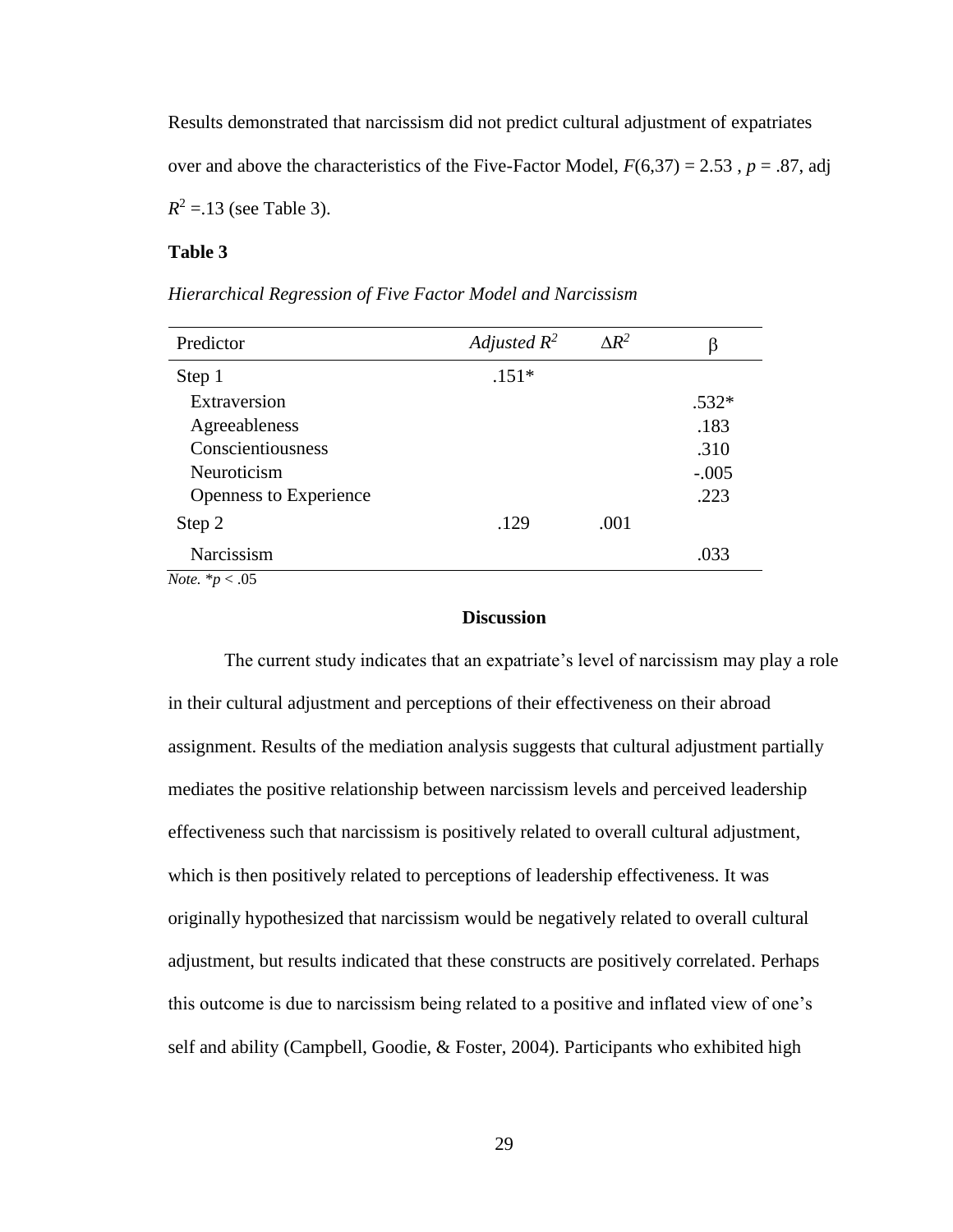levels of narcissism may have been confident in their ability to adjust to their new culture. Future research is needs investigate this relationship further.

The second hypothesis was not supported, as cultural adjustment did not partially mediate the relationship between narcissism and LMX perceptions. It was originally hypothesized that narcissism would be positively related to both leadership variables. However, there was not a significant relationship between narcissism and LMX perceptions, whereas there was a positive relationship between narcissism and perceptions of leadership effectiveness. Perhaps this is due to the nature of the instruments used to measure these two variables. The instrument used to measure perceived leadership effectiveness asked participants about their own perceptions regarding their effectiveness as a leader in the classroom. Participants who displayed high levels of narcissism also displayed high levels of perceived effectiveness. Due to the higher levels of narcissism, these participants may perceive themselves as capable leaders because of their inflated views in themselves and their abilities. On the other hand, the instrument used to measure participant's LMX perceptions instructed them to report on their relationships with their students. Previous research has suggested that individuals with high levels of narcissism have trouble creating and maintaining relationships (Campbell & Foster, 2002; Campbell, Foster, & Finkel, 2002; Paulhus, 1998). This could explain why there was not a positive relationship between narcissism and LMX perceptions; however, future research is needed to investigate this relationship further.

The significant positive correlation between narcissism and cultural adjustment suggests that higher levels of narcissism can lead to better expatriate cultural adjustment in an abroad setting. More specifically, higher levels of narcissism were correlated with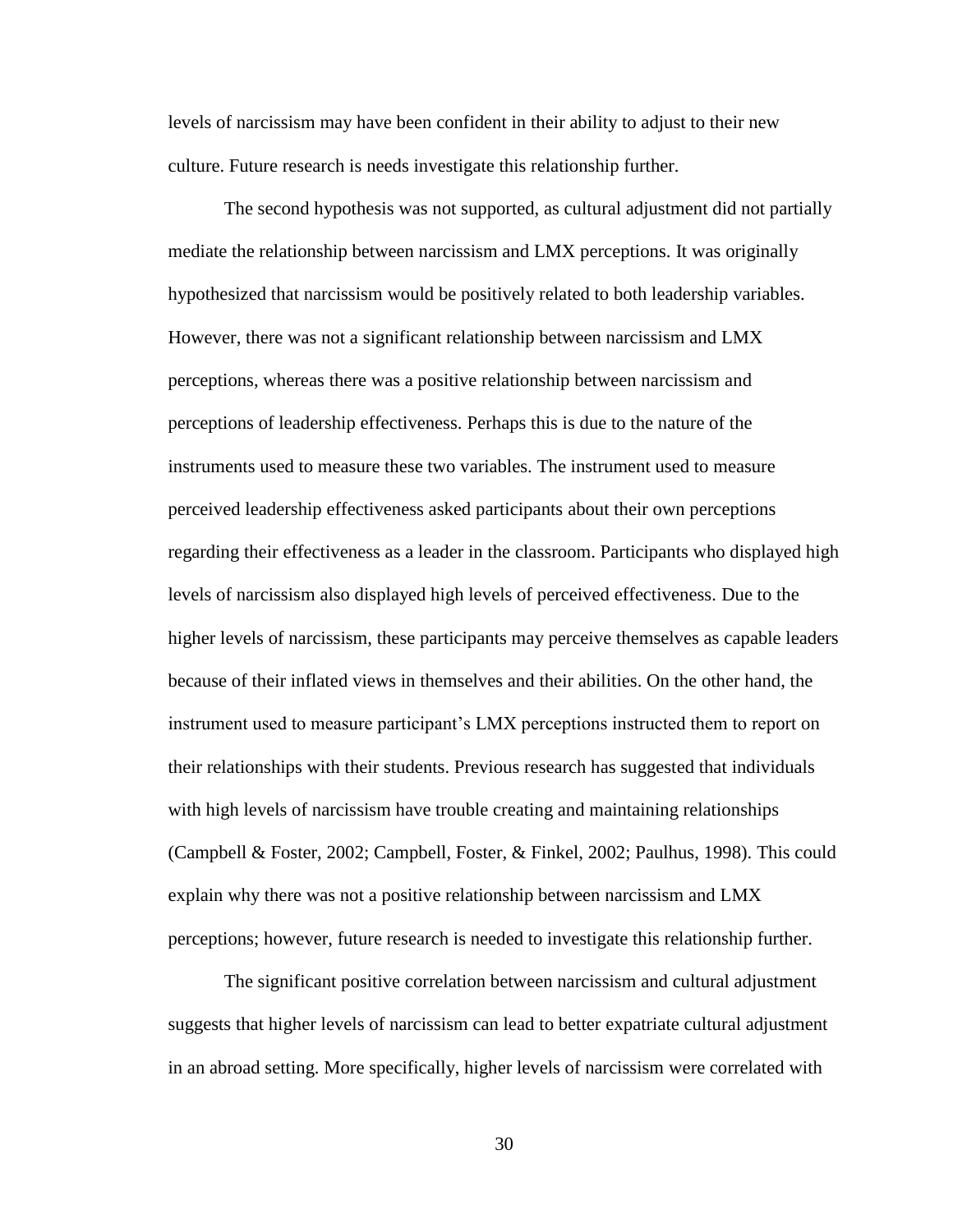higher levels of general and work adjustment. This again could be attributed to high levels of narcissism being linked to inflated views of one's self and one's ability. Interestingly, in the current study, narcissism was not related to the social aspect of cultural adjustment. This finding could also be attributed to the previous research that has suggested that individuals with high levels of narcissism have trouble creating and maintaining relationships over time (Campbell & Foster, 2002; Campbell, Foster,  $\&$ Finkel, 2002; Paulhus, 1998). However, future research would be needed to investigate why this relationship is not negative.

#### **Limitations and Future Research**

As the current study had a small sample size (i.e., 53 participants), study all findings should be interpreted with caution. Whereas the sample was diverse in terms of age and geographic location, more participants are needed to draw any strong conclusions based off the results. The small sample size was due to a poor response rate to the online survey as well as a number of surveys that were started but left incomplete. Another limitation of the current study is that traditional expatriates were not used in the sample. Whereas teachers are argued to be leaders in the classroom, they may not share all of the same attributes as leader in other workplace settings. In addition, the current study measured LMX perceptions only from the leader's point of view. Perceptions of the relationship between the leader and the follower should also be taken from the follower's point of view. The current study was unable to do this due to the young age of the teacher's followers. Due to the small sample size, the current study was not able to investigate differences in narcissism levels between participants from different cultural backgrounds. As research has yet to determine if narcissism exists across cultures, the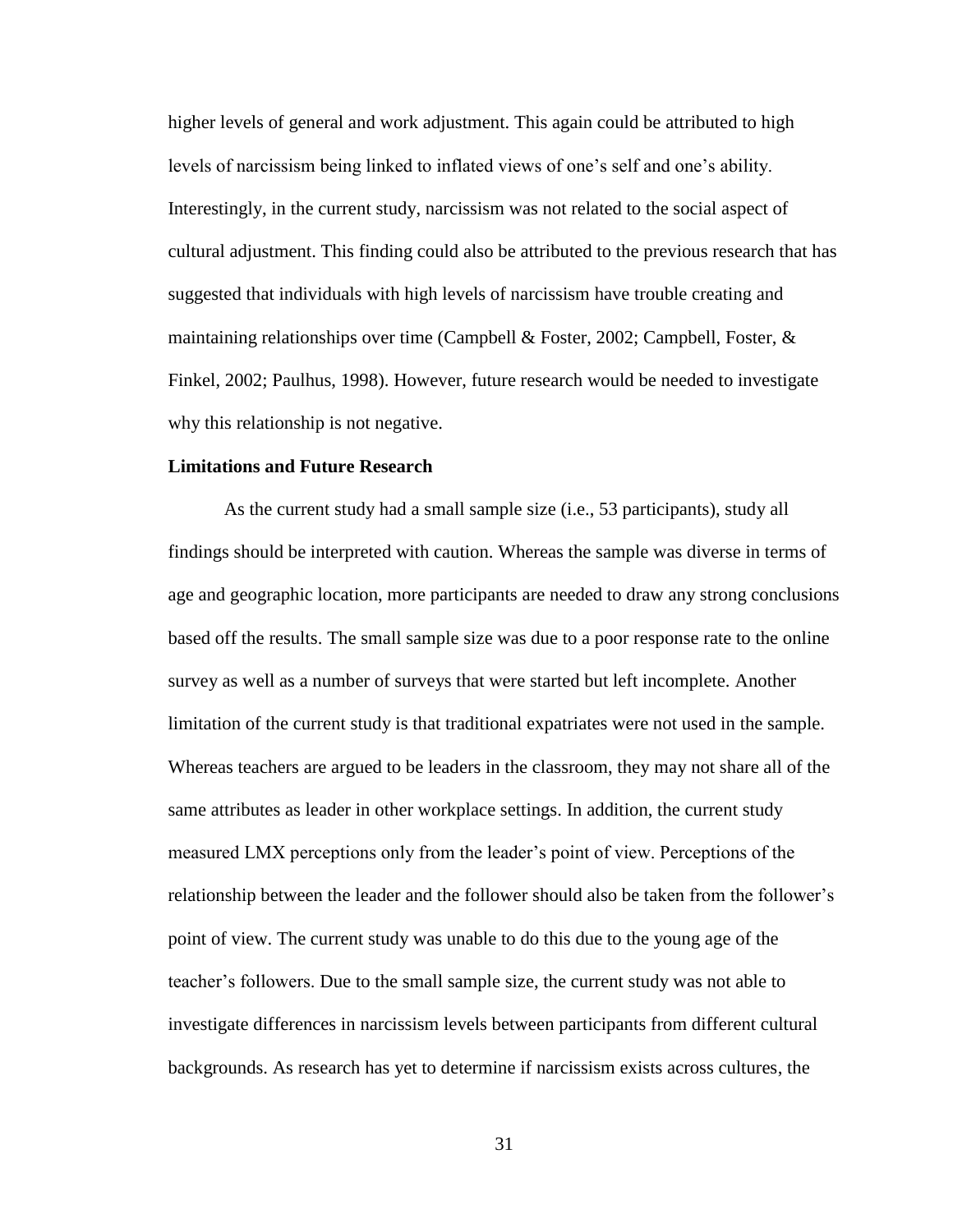current study was hoping to address this but was unsuccessful. Future research could investigate if there are differences in narcissism levels between participants from differing cultural backgrounds.

# **Conclusions and Implications**

As previous research has not investigated the relationship between narcissism and expatriate cultural adjustment, the current study provided a preliminary look into the association between these constructs. Study findings suggest that narcissism may play a role in expatriate cultural adjustment and leader performance. However, due to study limitations, these findings should be interpreted with caution.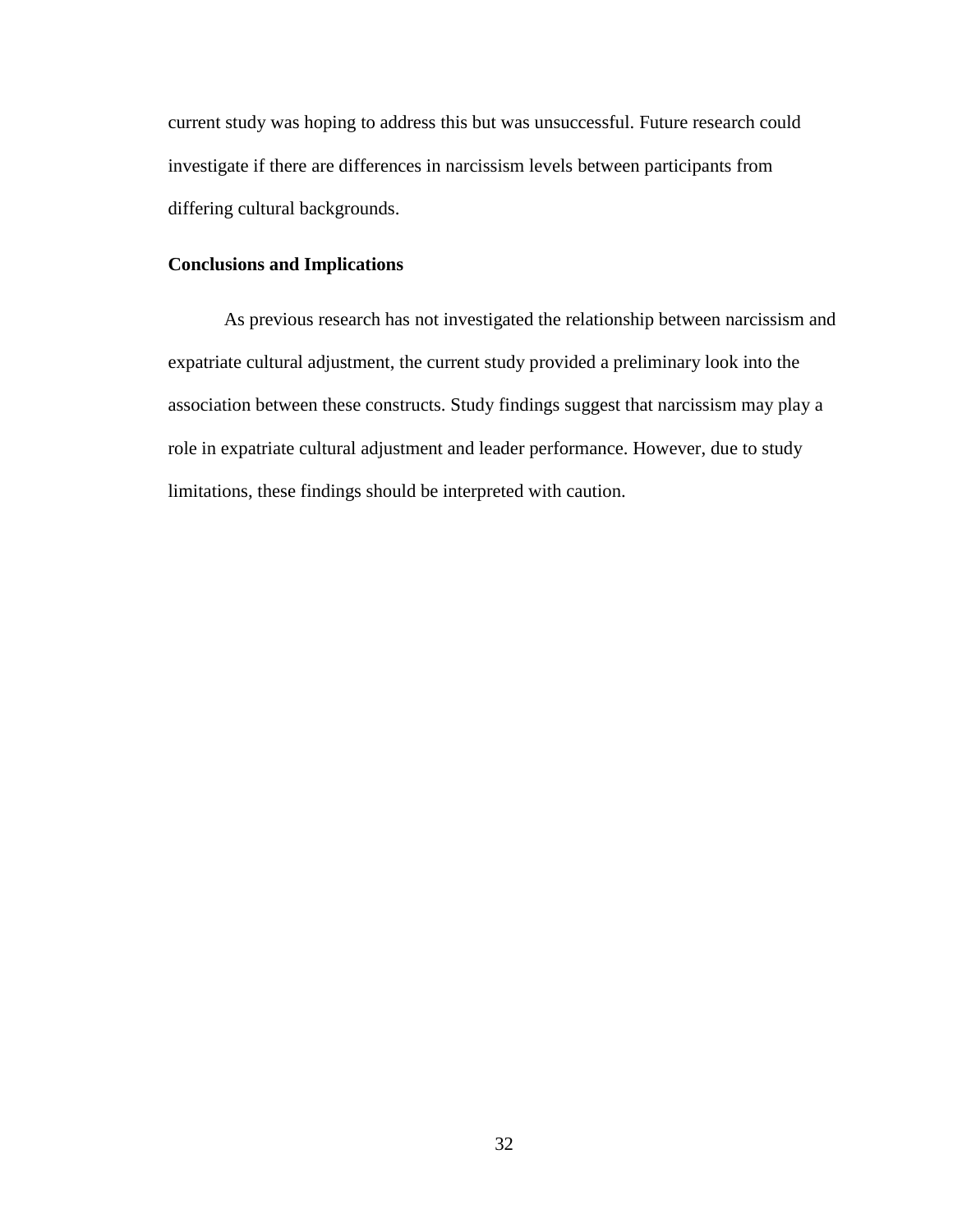#### **References**

- American Psychiatric Association. (2013). *Diagnostic and Statistical Manual of Mental Disorders (DSM-5)*. American Psychiatric Pub.
- Aritz, J., & Walker, R. C. (2014). Leadership styles in multicultural groups Americans and East Asians working together. *International Journal of Business Communication*, *51*, 72-92.
- Back, M. D., Schmukle, S. C., & Egloff, B. (2010). Why are narcissists so charming at first sight?: Decoding the narcissism–popularity link at zero acquaintance. *Journal of Personality and Social Psychology*, *98*, 132. doi:10.1037/a0016338
- Barrick, M. R., & Mount, M. K. (1991). The big five personality dimensions and job performance: a meta‐analysis. *Personnel Psychology*, *44*(1), 1-26. doi:10.1111/j.1744-6570.1991.tb00688.x
- Bass, B. M. (1990). *Bass and Stogdill's handbook of leadership* (3rd ed). New York: Free Press.
- Bernerth, J. B., Armenakis, A. A., Feild, H. S., Giles, W. F., & Walker, H. J. (2007). Leader–member social exchange (LMSX): Development and validation of a scale. *Journal of Organizational Behavior*, *28*, 979-1003.
- Bernerth, J. B., Armenakis, A. A., Feild, H. S., Giles, W. F., & Walker, H. J. (2008). The influence of personality differences between subordinates and supervisors on perceptions of LMX an empirical investigation. *Group & Organization Management*, *33*, 216-240.
- Bhatti, A.M., Battour, M.M., Ismail, R.A., & Sundram, P.V. (2013). Effects of personality traits (big five) on expatriate's adjustment and job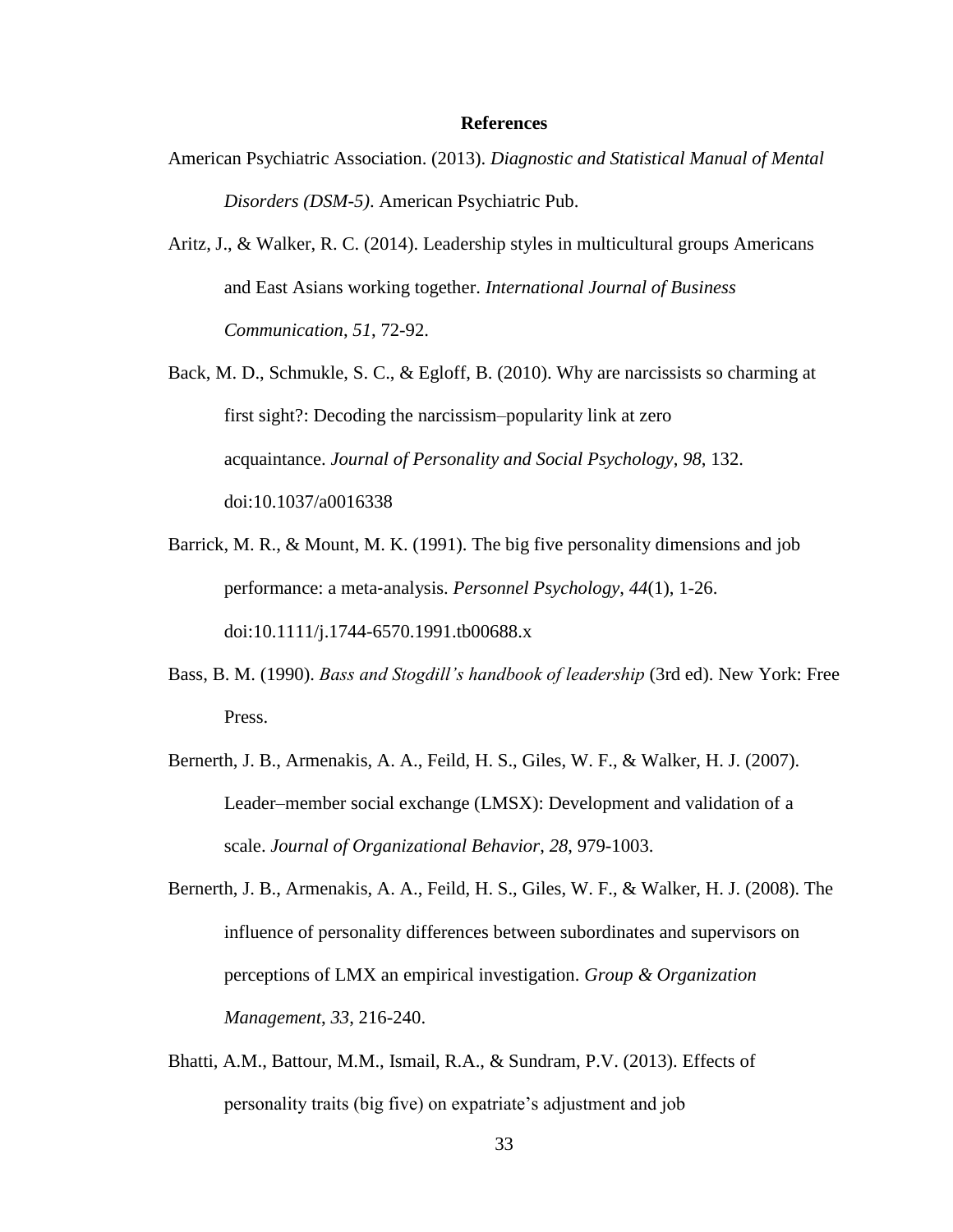performance. *Equality, Diversity and Inclusion: An International Journal*, *33*, 73- 96. doi:10.1108/edi-01-2013-0001

- Biemann, T., & Andresen, M. (2010). Self-initiated foreign expatriates versus assigned expatriates: Two distinct types of international careers?. *Journal of Managerial Psychology*, *25*, 430-448. doi:10.1108/02683941011035313
- Black, J. S. (1988). Work role transitions: A study of American expatriate managers in Japan. *Journal of International Business Studies, 19*, 277-294. doi:10.1057/8490383
- Black, J. S., & Gregersen, H. B. (1991). Antecedents to cross-cultural adjustment for expatriates in Pacific Rim assignments. *Human Relations*,*44*, 497-515. doi:10.1177/001872679104400505
- Black, J. S., & Mendenhall, M. (1990). Cross-cultural training effectiveness: A review and a theoretical framework for future research. *Academy of Management Review*, *15*, 113-136. doi:10.2307/258109
- Black, J. S., & Mendenhall, M. (1991). The U-curve adjustment hypothesis revisited: A review and theoretical framework. *Journal of International Business Studies, 22*, 225-247. doi:10.1057/ 8490301
- Black, J. S., & Stephens, G. K. (1989). The influence of the spouse on American expatriate adjustment and intent to stay in Pacific Rim overseas assignments. *Journal of Management*, *15*, 529-544. doi:10.1177/014920638901500403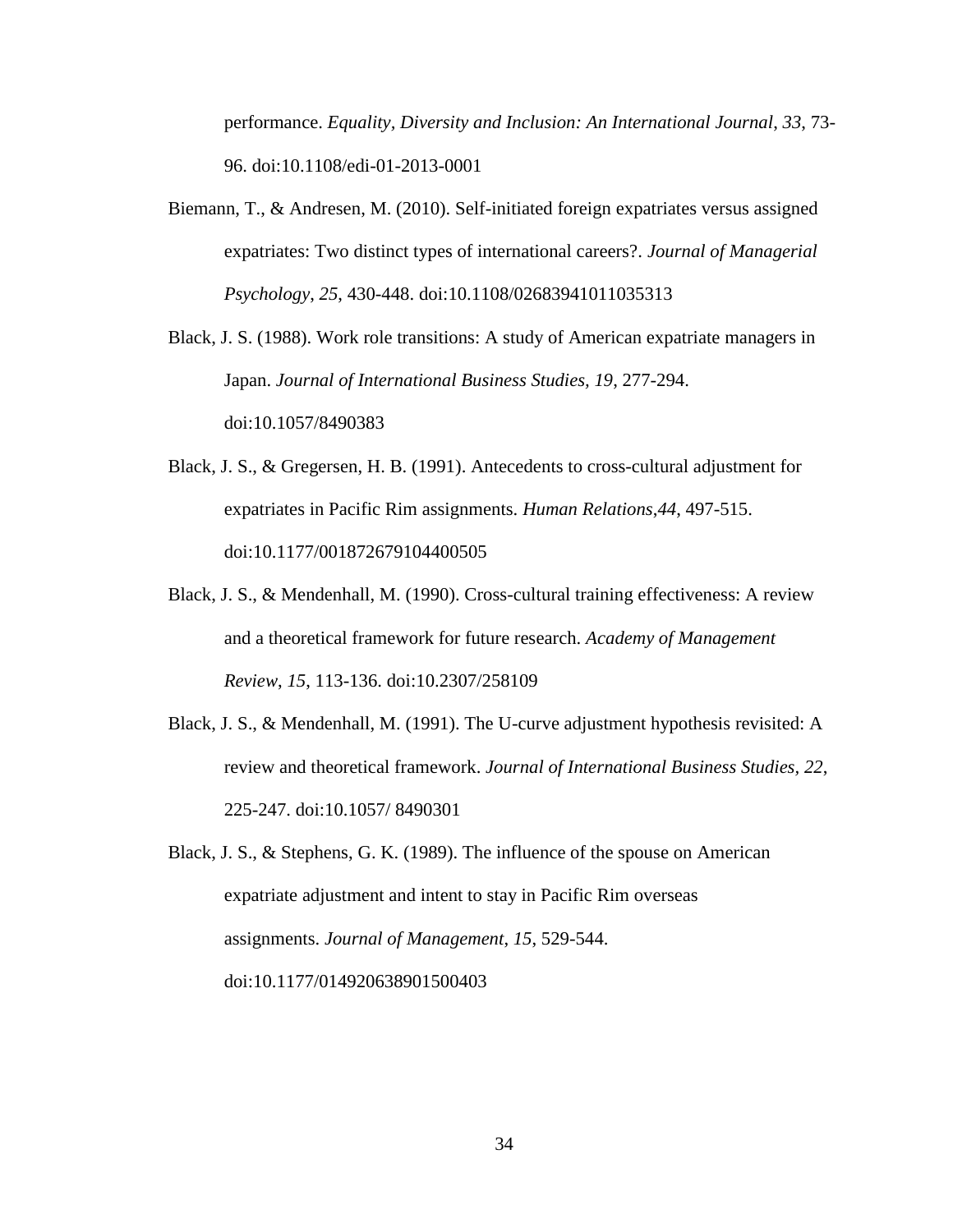- Blair, C. A., Hoffman, B. J., & Helland, K. R. (2008). Narcissism in organizations: A multisource appraisal reflects different perspectives. *Human Performance*, *21*, 254-276. doi:/10.1080/08959280802137705
- Brunell, A. B., Gentry, W. A., Campbell, W. K., Hoffman, B. J., Kuhnert, K. W., & DeMarree, K. G. (2008). Leader emergence: The case of the narcissistic leader. *Personality and Social Psychology Bulletin*, *34*, 1663-1676. doi:10.1177/0146167208324101
- Caligiuri, P. M. (1997). Assessing expatriate success: Beyond just being there. *New Approaches to Employee Management, 4*, 117-140.
- Caligiuri, P. M. (2000). The big five personality characteristics as predictors of expatriate's desire to terminate the assignment and supervisor‐rated performance. *Personnel Psychology*, *53*, 67-88. doi:10.1111/j.1744- 6570.2000.tb00194.x
- Caligiuri, P., & Tarique, I. (2012). Dynamic cross-cultural competencies and global leadership effectiveness. *Journal of World Business*, *47*, 612-622. doi:10.1016/j.jwb.2012.01.014
- Campbell, W. K., & Foster, C. A. (2002). Narcissism and commitment in romantic relationships: An investment model analysis. *Personality and Social Psychology Bulletin*, *28*, 484-495. doi:10.1177/0146167202287006
- Campbell, W. K., Foster, C. A., & Finkel, E. J. (2002). Does self-love lead to love for others?: A story of narcissistic game playing. *Journal of personality and social psychology*, *8*, 340. doi:10.1037/0022-3514.83.2.340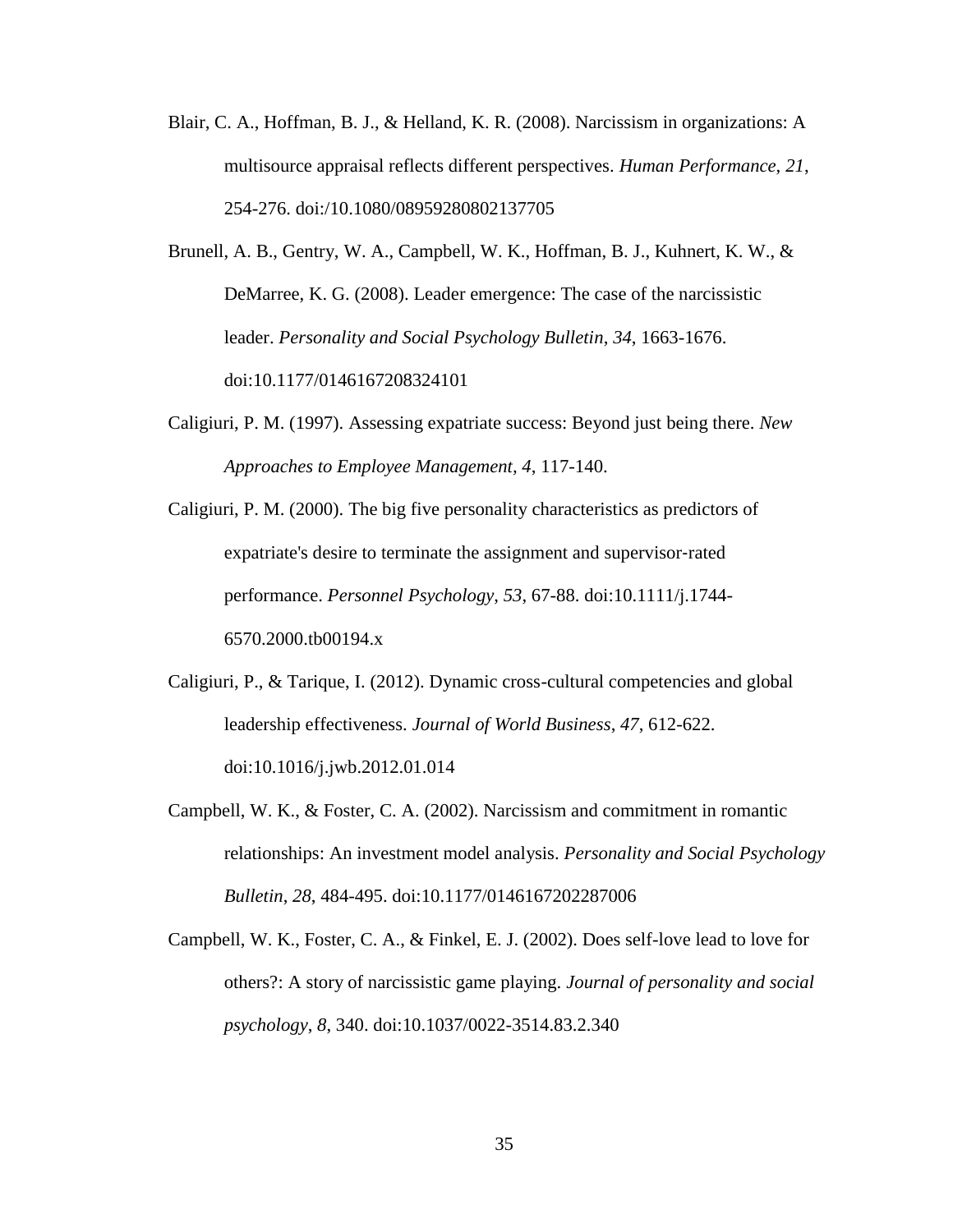- Campbell, W. K., Goodie, A. S., & Foster, J. D. (2004). Narcissism, confidence, and risk attitude. *Journal of Behavioral Decision Making*, *17*, 297-311.
- Carroll, L. (1987). A study of narcissism, affiliation, intimacy, and power motives among students in business administration. *Psychological Reports*, *61*, 355-358. doi:10.2466/pr0.1987.61.2.355

Costa, P. T., & McCrae, R. R. (1988). Personality in adulthood: A six-year longitudinal study of self-reports and spouse ratings on the NEO Personality Inventory. *Journal of Personality and Social Psychology*, *54*, 853. doi:10.1037/0022-3514.54.5.853

- Dansereau, F., Graen, G., & Haga, W. J. (1975). A vertical dyad linkage approach to leadership within formal organizations: A longitudinal investigation of the role making process. *Organizational Behavior and Human Performance*, *13*, 46-78.
- Deluga, R. J. (1998). Leader-member exchange quality and effectiveness ratings: The role of subordinate-supervisor conscientiousness similarity. *Group & Organization Management*, *23*, 189-216.
- Doherty, N., Dickmann, M., and Mills, T. (2011) Exploring the motives of companybacked and self-initiated expatriates. *International Journal of Human Resource Management*, 22, 595–611
- Draine, C., & Hall, B. (2000). *Culture shock: A guide to customs and etiquette.* Portland, OR: Graphics Arts Center Publishing Company.
- Earley, C. P., & Gibson, C. B. (2002). *Multinational Work Teams: A New Perspective.* Mahwah, NJ: Lawrence Erlbaum.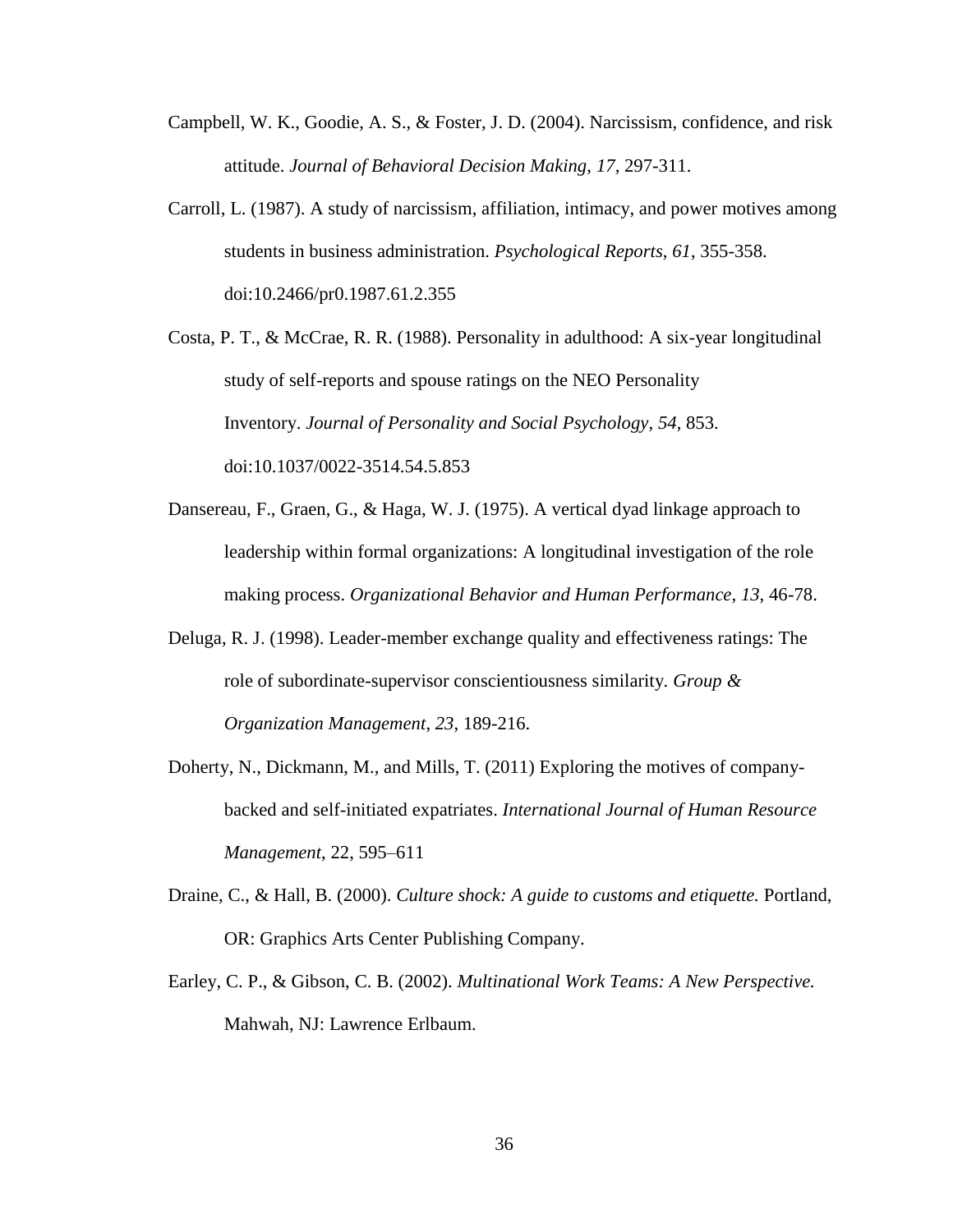- Earley, C. P., & Mosakoski, E. (2000). Creating hybrid team cultures: An empirical test of transnational team functioning. *Academy of Management Journal, 43*, 26-49. doi:10.2307/1556384
- Egotism. 2016. In *Merriam-Webster.com*. Retrieved April 4, 2016, from http://www.merriam-webster.com/dictionary/egotism
- Ensari, N., Riggio, R. E., Christian, J., & Carslaw, G. (2011). Who emerges as a leader? Meta-analyses of individual differences as predictors of leadership emergence. *Personality and Individual Differences*, *51*, 532-536.

Eysenck, H. J. (1990). *Biological dimensions of personality*. Guilford Press.

- Firth, B. M., Chen, G., Kirkman, B. L., & Kim, K. (2014). Newcomers abroad: Expatriate adaptation during early phases of international assignments. *Academy of Management Journal*, *57*, 280-300.
- Froese, F. J., & Peltokorpi, V. (2011). Cultural distance and expatriate job satisfaction. *International Journal of Intercultural Relations*, *35*, 49-60. doi:10.1016/j.ijintrel.2010.10.002
- Froese, F. J., & Peltokorpi, V. (2013). Organizational expatriates and self-initiated expatriates: Differences in cross-cultural adjustment and job satisfaction. *The International Journal of Human Resource Management*,*24*, 1953-1967. doi:10.1080/09585192.2012.725078
- Galvin, B. M., Waldman, D. A., & Balthazard, P. (2010). Visionary communication qualities as mediators of the relationship between narcissism and attributions of leader charisma. *Personnel Psychology*, *63*, 509-537. doi:10.1111/j.1744- 6570.2010.01179.x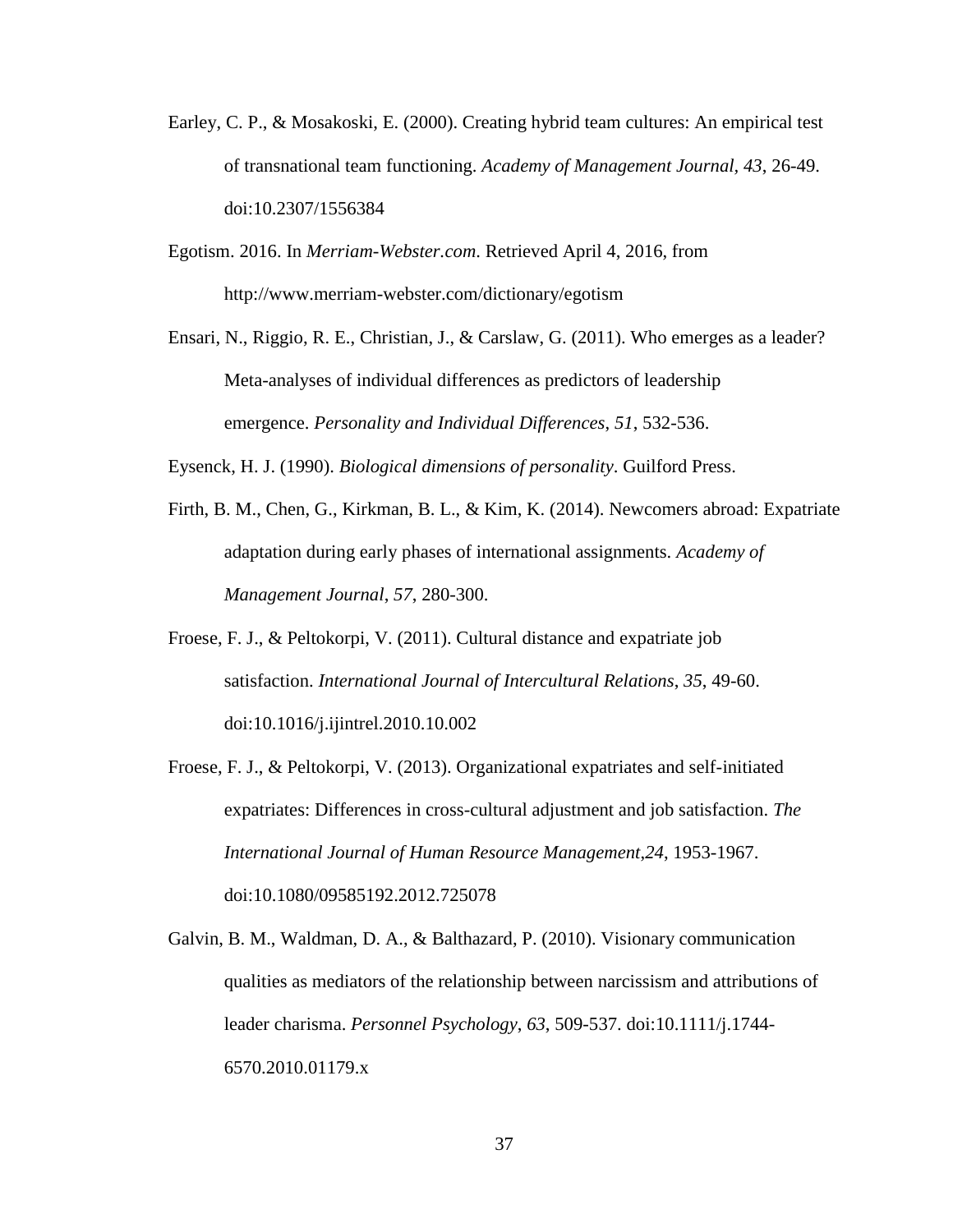- Graen, G. B., & Uhl-Bien, M. (1995). Relationship-based approach to leadership: Development of leader-member exchange (LMX) theory of leadership over 25 years: Applying a multi-level multi-domain perspective. *The Leadership Quarterly*, *6*, 219-247.
- Gregersen, H. B., & Black, J. S. (1990). A multifaceted approach to expatriate retention in international assignments. *Group & Organization Management*,*15*, 461-485. doi:10.1177/105960119001500409
- Grijalva, E., & Harms, P. D. (2014). Narcissism: An integrative synthesis and dominance complementarity model. *The Academy of Management Perspectives*, *28*, 108-127. doi:10.5465/amp.2012.0048
- Haslberger, A. (2005). The complexities of expatriate adaptation. *Human Resource Management Review*, *15*, 160-180. doi:10.1016/j.hrmr.2005.07.001
- Hofstede, G. (1984). *Culture's consequences: International differences in work-related values* (Vol. 5). sage.
- Hofstede, G., 1991. Cultures and organizations: software of the mind. London: McGraw-Hill
- Hogan, R., Curphy, G. J., & Hogan, J. (1994). What we know about leadership: Effectiveness and personality. *American psychologist*, *49*, 493. doi:10.1037/0003- 066X.49.6.493
- Hogan, R., Raskin, R., & Fazzini, D. (1990). *The dark side of charisma*. In K. E. Clark & M. B. Clark (Eds.), Measures of leadership (pp. 343–354). West Orange, NJ: Leadership Library of America.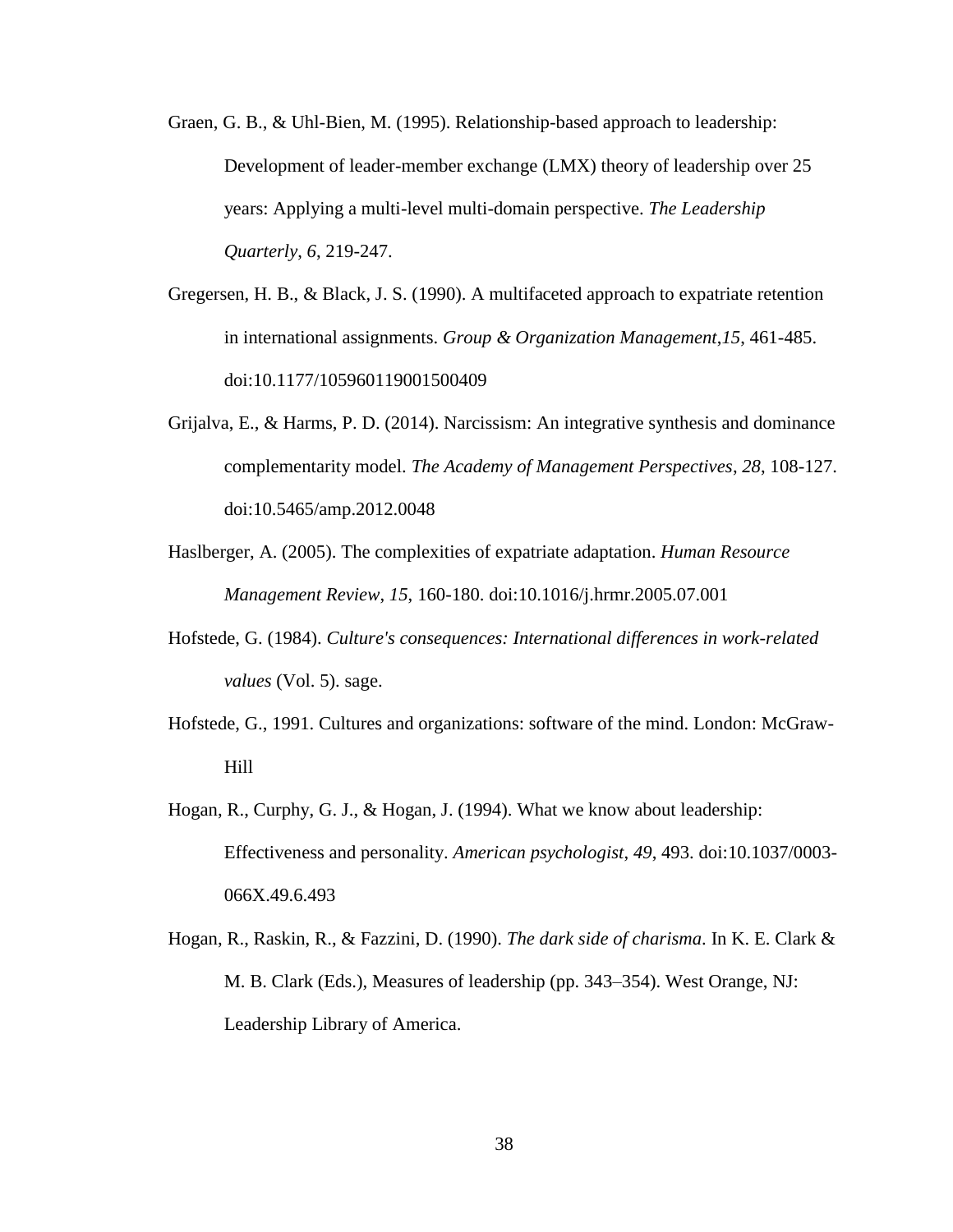House, R., Javidan, M., Hanges, P., & Dorfman, P. (2002). Understanding cultures and implicit leadership theories across the globe: an introduction to project GLOBE. *Journal of World Business*, *37*, 3-10. doi:10.1016/S1090- 9516(01)00069-4

Huang, T. J., Chi, S. C., & Lawler, J. J. (2005). The relationship between expatriates' personality traits and their adjustment to international assignments. *The International Journal of Human Resource Management*,*16*, 1656-1670. doi:10.1080/09585190500239325

- Huff, K. C., Song, P., & Gresch, E. B. (2014). Cultural intelligence, personality, and cross-cultural adjustment: A study of expatriates in Japan. *International Journal of Intercultural Relations*, *38*, 151-157. doi:10.1016/j.ijintrel.2013.08.005
- Hui, C. H., & Tan, C. K. (1996). *Employee motivation and attitudes in the Chinese workforce*. In M. H. Bond (Ed.), Handbook of Chinese psychology (pp. 364-378). New York: Oxford University Press.
- Ilies, R., Nahrgang, J. D., & Morgeson, F. P. (2007). Leader-member exchange and citizenship behaviors: a meta-analysis. *Journal of Applied Psychology*, *92*, 269.
- Inkson, K., Arthur, M. B., Pringle, J., & Barry, S. (1998). Expatriate assignment versus overseas experience: Contrasting models of international human resource development. *Journal of World Business*, *32*, 351-368. doi:10.1016/S1090- 9516(97)90017-1
- Janssen, O., & Van Yperen, N. W. (2004). Employees' goal orientations, the quality of leader-member exchange, and the outcomes of job performance and job satisfaction. *Academy of Management Journal*, *47*, 368-384.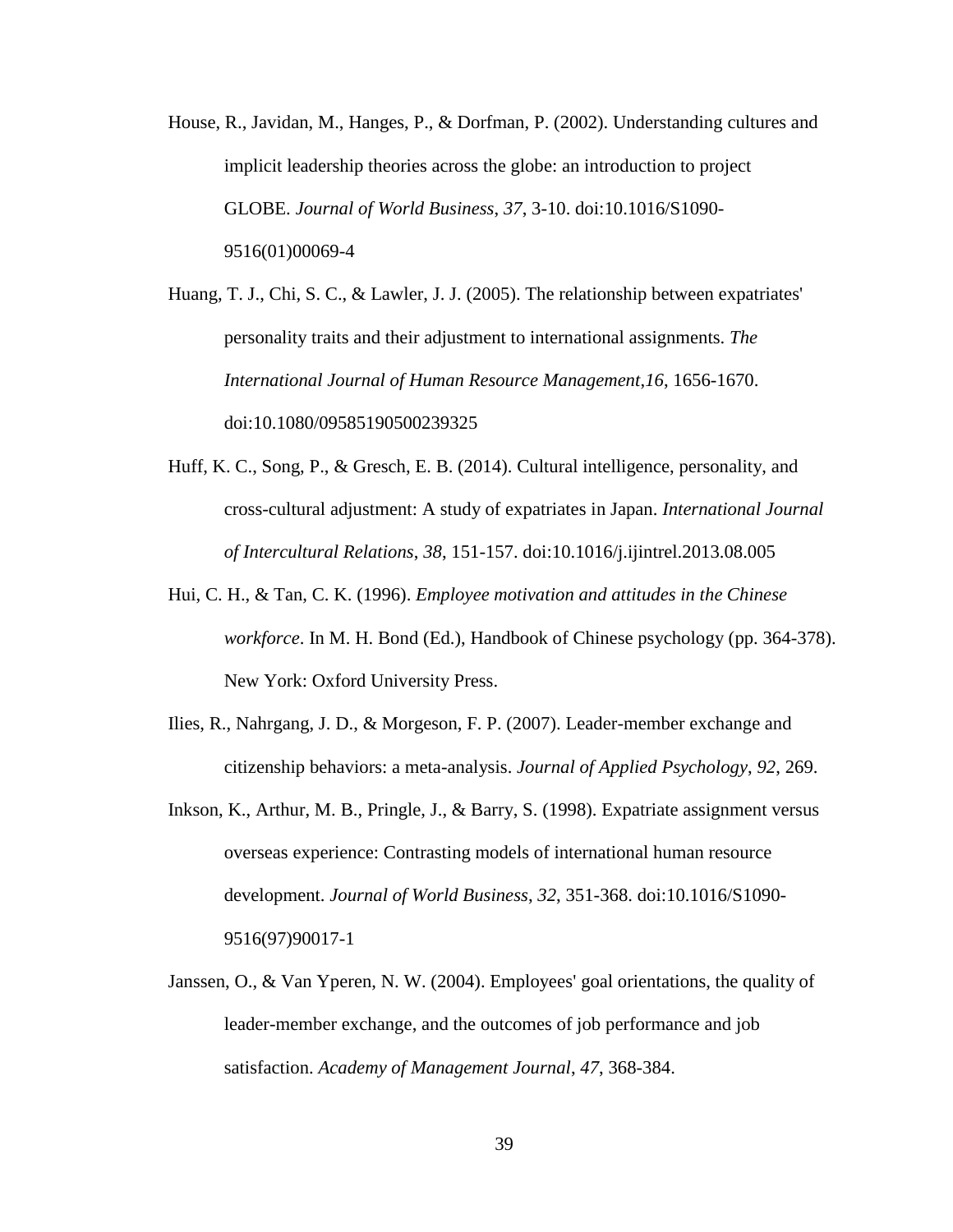- Javidan, M., Dorfman, P. W., De Luque, M. S., & House, R. J. (2006). In the eye of the beholder: Cross cultural lessons in leadership from Project GLOBE. *The academy of management perspectives*, *20*, 67-90.
- Jehn, K. A., Northcraft, G. B., & Neale, M. A. (1999). Why differences make a difference: A field study of diversity, conflict and performance in workgroups. *Administrative Science Quarterly*, *44*, 741-763. doi:10.2307/2667054
- John, O. P., Donahue, E. M., & Kentle, R. (1991). The Big Five. *inventory—version 4a and*, *54*.
- Judge, T. A., Bono, J. E., Ilies, R., & Gerhardt, M. W. (2002). Personality and leadership: A qualitative and quantitative review. *Journal of Applied Psychology*, *87*, 765. doi:10.1037/0021-9010.87.4.765
- Kamdar, D., & Van Dyne, L. (2007). The joint effects of personality and workplace social exchange relationships in predicting task performance and citizenship performance. *Journal of Applied Psychology*, *92*, 1286.
- Kim, K., & Slocum, J. W. (2008). Individual differences and expatriate assignment effectiveness: The case of US-based Korean expatriates. *Journal of World Business*, *43*, 109-126. doi:10.1016/j.jwb.2007.10.005
- Lee, L. Y., & Sukoco, B. M. (2010). The effects of cultural intelligence on expatriate performance: The moderating effects of international experience. *The International Journal of Human Resource Management*, *21*, 963-981. doi:10.1080/09585191003783397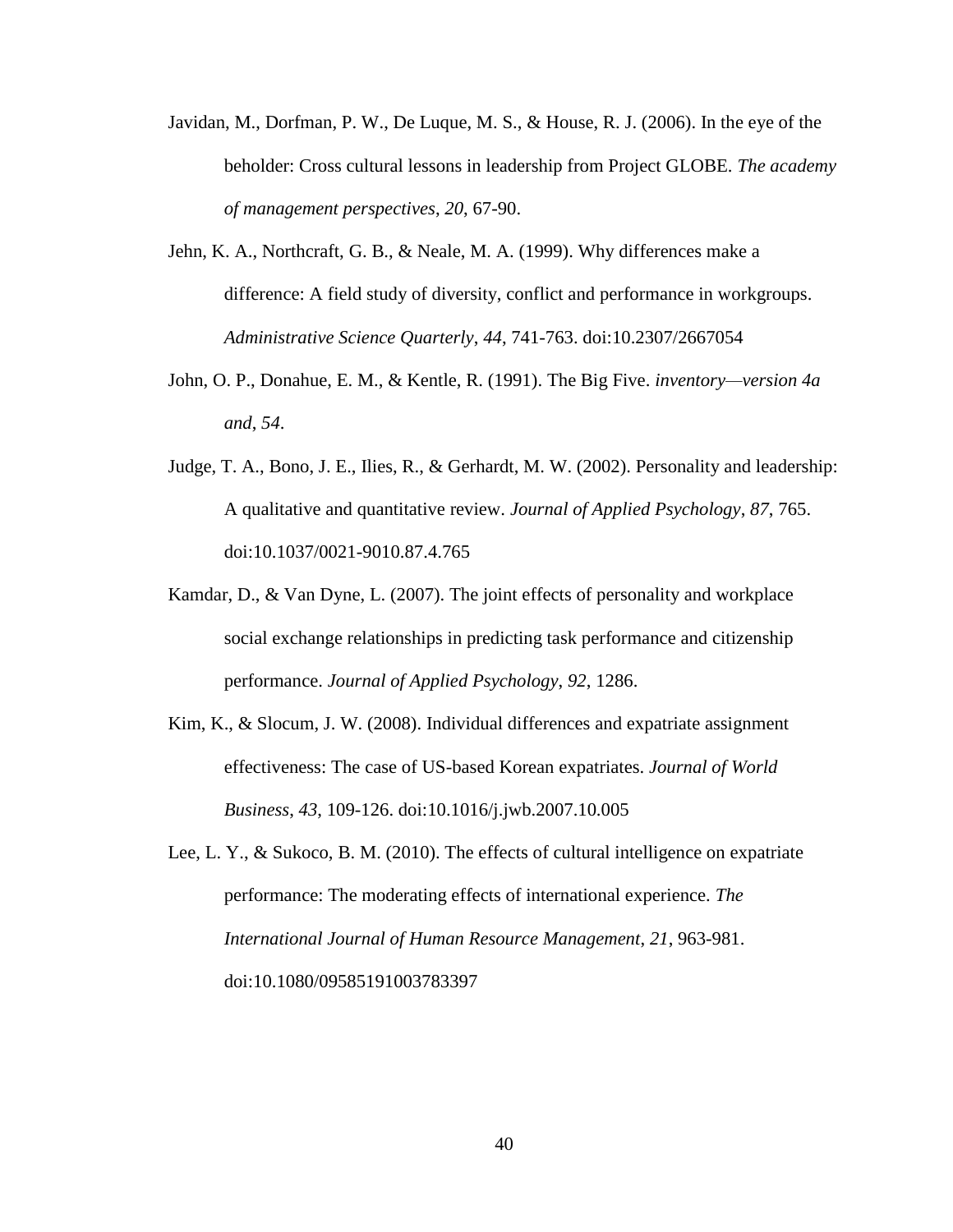- Liao, H., & Chuang, A. (2007). Transforming service employees and climate: A multilevel, multisource examination of transformational leadership in building long-term service relationships. *Journal of Applied Psychology*, *92*, 1006.
- Liden, R. C., & Maslyn, J. M. (1998). Multidimensionafity of leader-member exchange: An empirical assessment through scale development. *Journal of Management*, *24*, 43-72.
- Liden, R. C., Sparrowe, R. T., & Wayne, S. J. (1997). Leader-member exchange theory: The past and potential for the future. *Research in Personnel and Human Resources Management*, *15*, 47-120.
- Mercer (2010). Mercer's 2008/2009 benefits survey for expatriates and globally mobile employees. Retrieved from http://www.mercer.com/summary.htm?idContent  $=1326180$
- Mao, J., & Shen, Y. (2015). Cultural identity change in expatriates: A social network perspective. *Human Relations*, *68*, 1533-1556. doi:10.1177/0018726714561699
- McNulty, Y. M., & Tharenou, P. (2004). Expatriate return on investment: A definition and antecedents. *International Studies of Management & Organization*, *34*, 68-95. doi:10.5465/13863168
- Morosini, P., Shane, S., & Singh, H. (1998). National cultural distance and cross-border acquisition performance. *Journal of International Business Studies, 29*, 137-158. doi:10.1057/8490029
- Nevicka, B., De Hoogh, A. H., Van Vianen, A. E., Beersma, B., & McIlwain, D. (2011). All I need is a stage to shine: Narcissists' leader emergence and performance. *The Leadership Quarterly*, *22*, 910-925. doi:10.1016/2011.07.011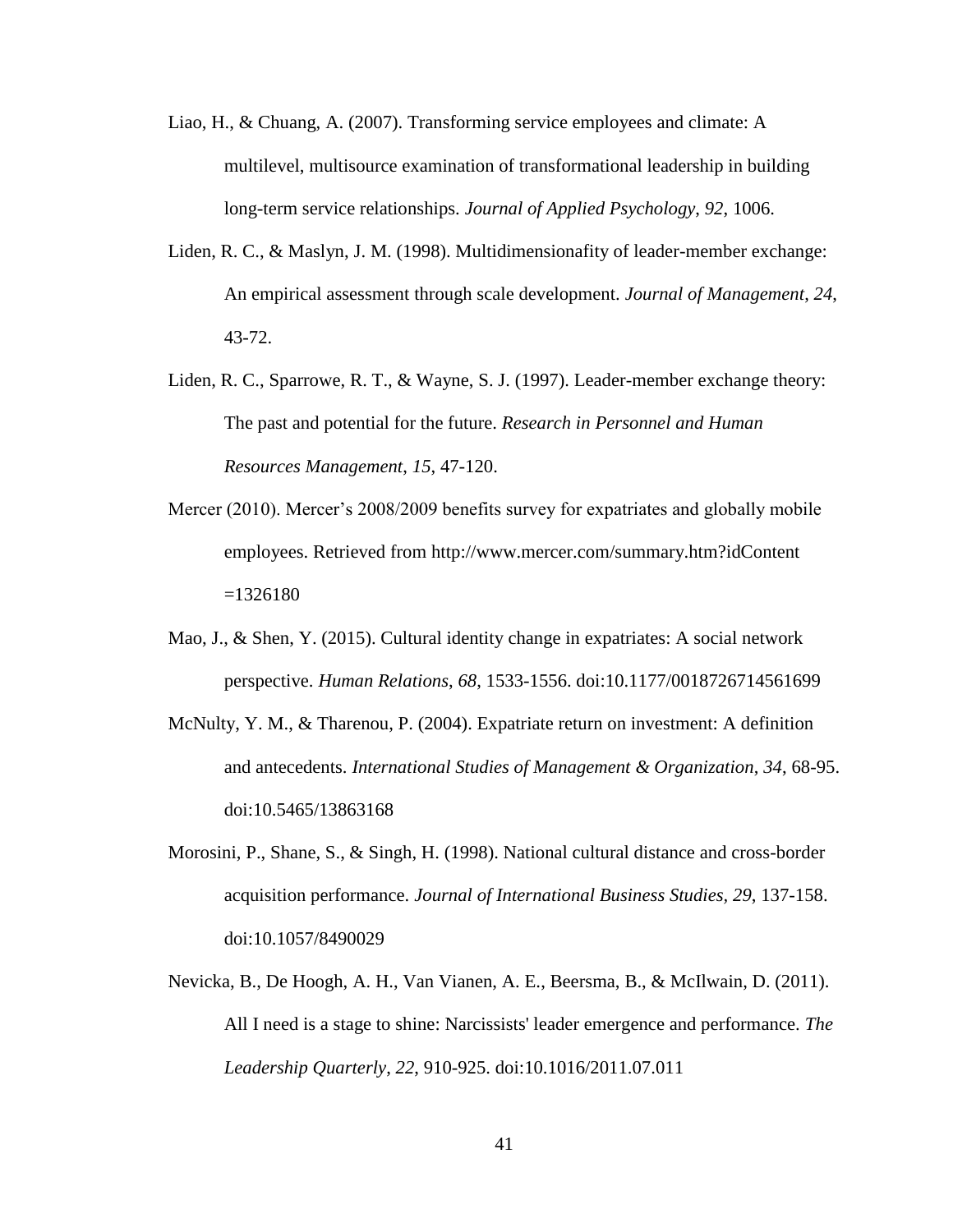- Oberg, K. (1960). Culture shock: Adjustment to new cultural environments. *Practical Anthropology, 7*, 177-182
- O'Boyle, E. H., Forsyth, D. R., Banks, G. C., & McDaniel, M. A. (2012). A metaanalysis of the dark triad and work behavior: A social exchange perspective. *Journal of Applied Psychology, 97*, 557–579. doi:10.1037/a0025679
- Paulhus, D. L. (1998). Interpersonal and intrapsychic adaptiveness of trait selfenhancement: A mixed blessing?. *Journal of personality and social psychology*, *74*, 1197. doi:10.1037/0022-3514.74.5.1197
- Paulhus, D. L., Westlake, B. G., Calvez, S. S., & Harms, P. D. (2013). Self‐presentation style in job interviews: the role of personality and culture. *Journal of Applied Social Psychology*, *43*, 2042-2059. doi:10.1111/jasp.12157
- Peltokorpi, V., & Froese, F.J. (2009). Organizational expatriates and self-initiated expatriates: Who adjusts better to work and life in Japan?. *The International Journal of Human Resource Management*, *20*, 1096-1112. doi:10.1080/09585190902850299
- Preacher, K. J., & Hayes, A. F. (2008). Asymptotic and resampling strategies for assessing and comparing indirect effects in multiple mediator models. *Behavior Research Methods*, *40*, 879-891.
- Ramalu, S., Wei, C. C., & Rose, R. C. (2011). The effects of cultural intelligence on cross-cultural adjustment and job performance amongst expatriates in Malaysia. *International Journal of Business and Social Science*, *2*, 59-71.
- Raskin, R., & Novacek, J. (1991). Narcissism and the use of fantasy. *Journal of Clinical Psychology, 60,* 490-499. doi:10.1002/1097-4679(199107)47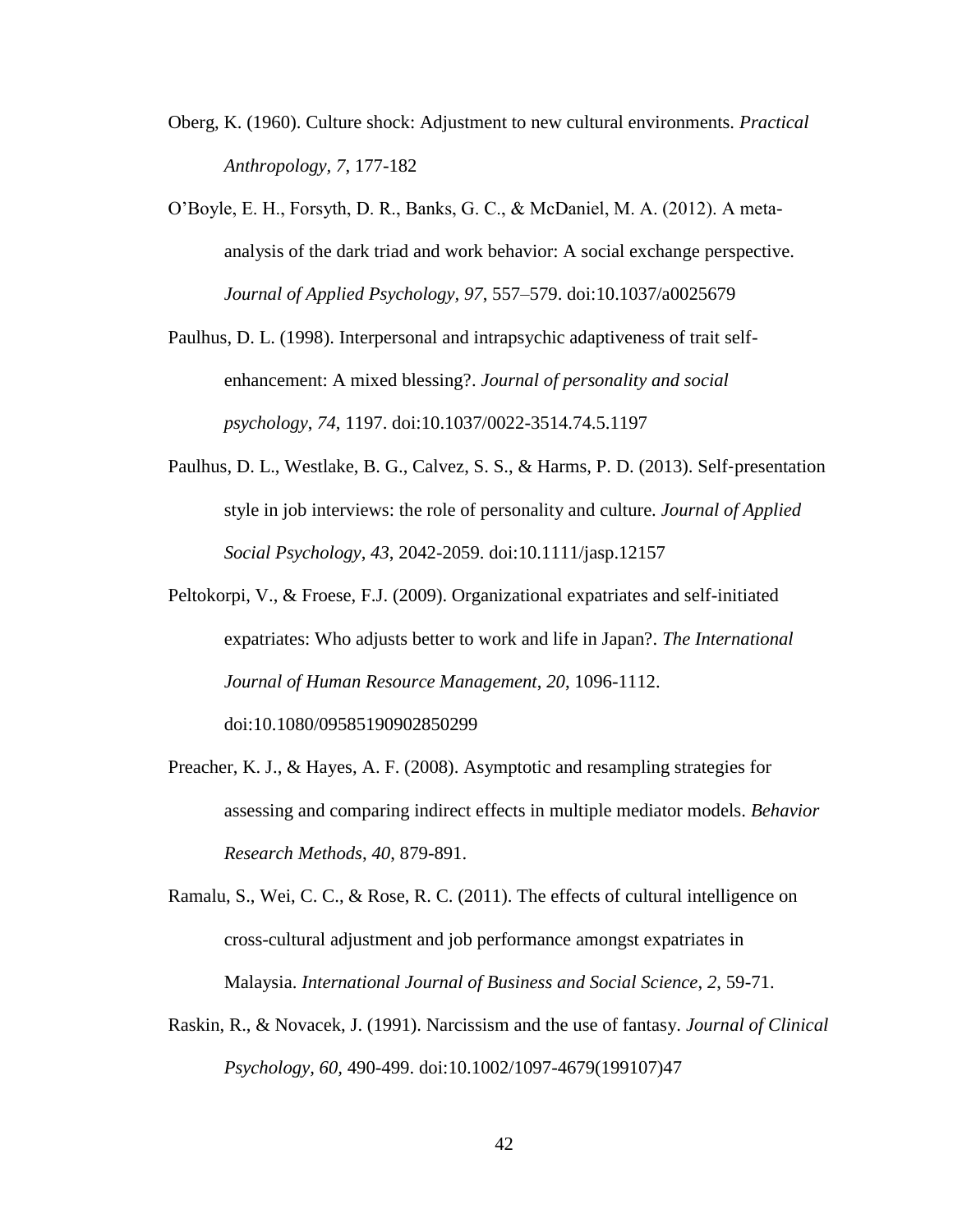- Raskin, R., & Terry, H. (1988). A principal-components analysis of the Narcissistic Personality Inventory and further evidence of its construct validity. *Journal of Personality and Social Psychology*, *54*, 890. doi:10.1037/0022-3514.54.5.890
- Ravlin, E. C., Thomas, D. C., & Ilsev, A. (2000). *Beliefs about values, status, and legitimacy in multicultural groups*. In P.C. Early & H. Singh (Eds.), Innovations in International and Cross-Cultural Management (pp. 17-51). Thousand Oaks, CA: Sage.
- Richardson, J., & Mallon, M. (2005). Career interrupted? The case of the self-directed expatriate. *Journal of World Business*, *40*, 409-420. doi:10.1016/j.jwb.2005.08.008
- Richardson, J., & McKenna, S. (2003). International experience and academic careers: what do academics have to say? *Personnel Review*,*32*, 774-795. doi:10.1108/00483480310498710
- Ritchie, W., Brantley, B. I., Pattie, M., Swanson, B., & Logsdon, J. (2015). Expatriate cultural antecedents and outcomes. *Nonprofit Management and Leadership*, *25*, 325-342. doi:10.1002/nml.21128
- Shaffer, M. A., Harrison, D. A., & Gilley, K. M. (1999). Dimensions, determinants, and differences in the expatriate adjustment process. *Journal of International Business Studies*, 557-581.
- Suutari, V., & Brewster, C. (2001). Making their own way: International experience through self-initiated foreign assignments. *Journal of World Business*, *35*, 417- 436. doi:10.1016/S1090-9516(00)00046-8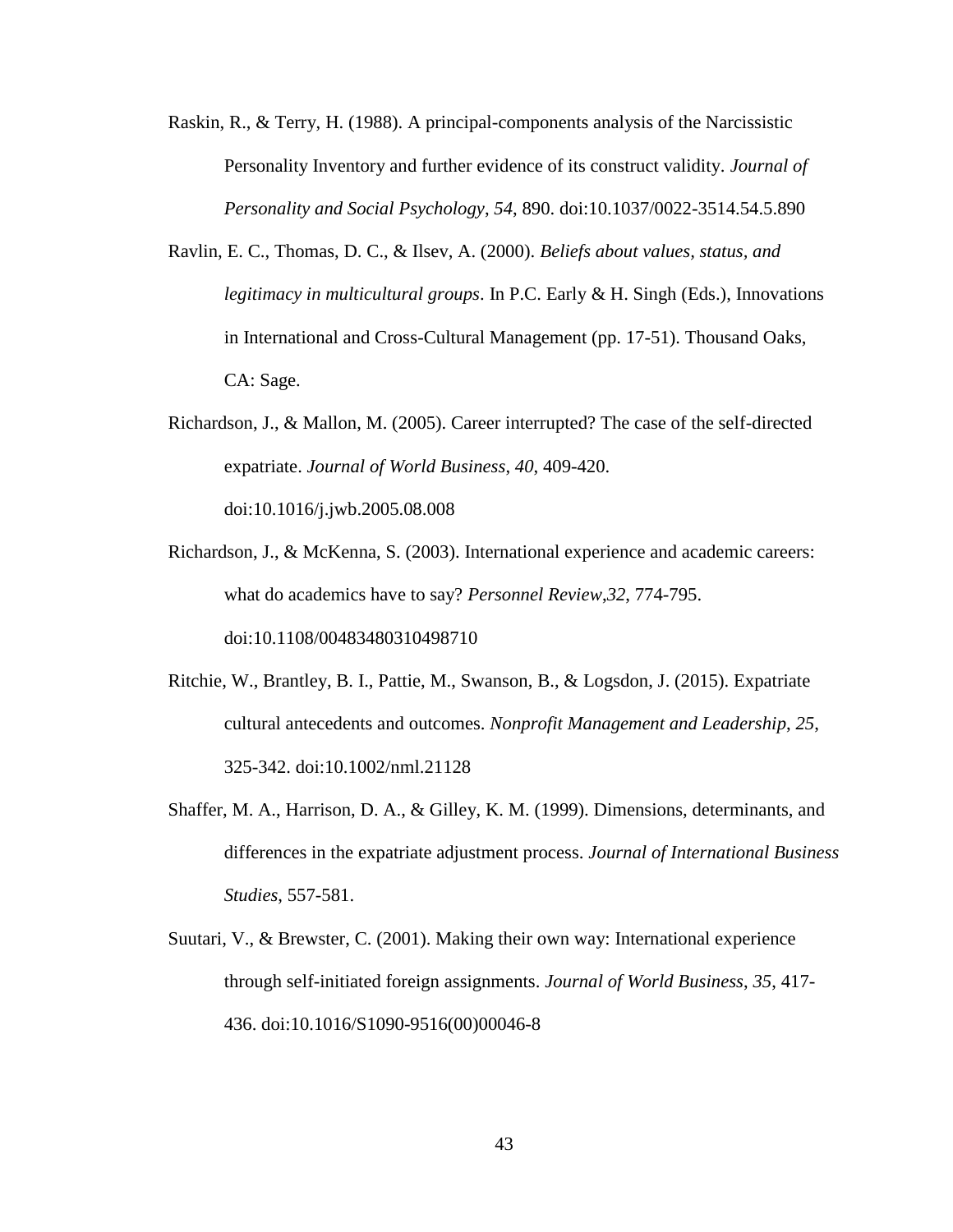- Swagler, M. A., & Jome, L. M. (2005). The effects of personality and acculturation on the adjustment of North American sojourners in Taiwan. *Journal of Counseling Psychology*, *52*, 527. doi:10.1037/0022-0167.52.4.527
- Takeuchi, R., Yun, S., & Tesluk, P. E. (2002). An examination of crossover and spillover effects of spousal and expatriate cross-cultural adjustment on expatriate outcomes. *Journal of Applied Psychology*, *87*, 655. doi:10.1037/0021- 9010.87.4.655
- Tourangeau, A., Cranley, L., Spence Laschinger, H. K., & Pachis, J. (2010). Relationships among leadership practices, work environments, staff communication and outcomes in long‐term care. *Journal of Nursing Management*, *18*, 1060-1072. doi:10.1111/j.1365-2834.2010.01125
- Vecchio, R. P., & Anderson, R. J. (2009). Agreement in self–other ratings of leader effectiveness: The role of demographics and personality. *International Journal of Selection and Assessment*, *17*, 165-179.
- Wang, H., Law, K. S., Hackett, R. D., Wang, D., & Chen, Z. X. (2005). Leader-member exchange as a mediator of the relationship between transformational leadership and followers' performance and organizational citizenship behavior. *Academy of Management Journal*, *48*, 420-432.
- Watson, P. J., Grisham, S. O., Trotter, M. V., & Biderman, M. D. (1984). Narcissism and empathy: Validity evidence for the Narcissistic Personality Inventory. *Journal of personality assessment*, *48*, 301-305. doi:10.1207/s15327752jpa4803\_12
- York-Barr, J., & Duke, K. (2004). What do we know about teacher leadership? Findings from two decades of scholarship. *Review of Educational Research*,*74*, 255-316.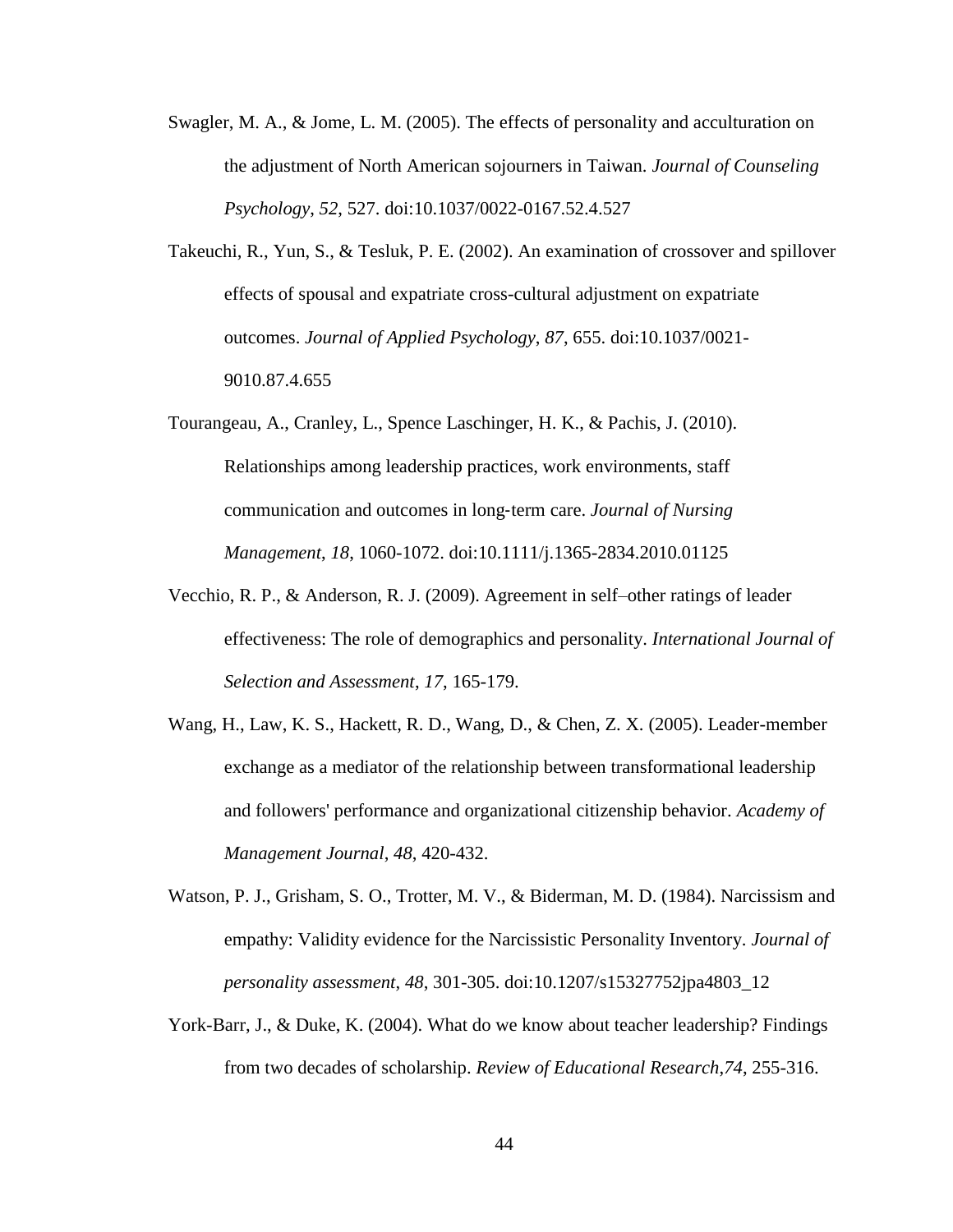Zhang, Y (2012) Expatriate development for cross-cultural adjustment: Effects of cultural distance and cultural intelligence. *Human Resource Development Review 12,* 177–199. doi:10.1177/1534484312461637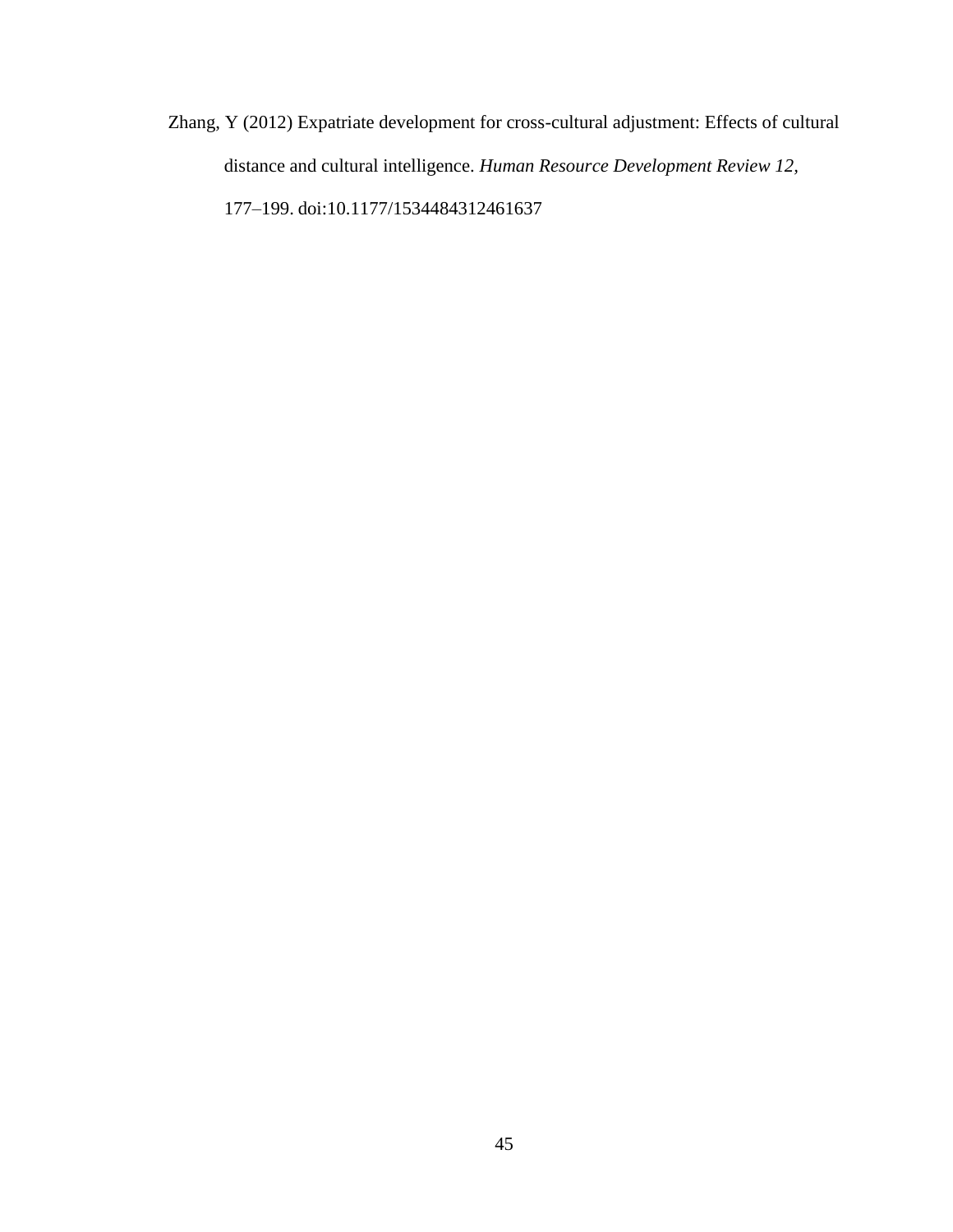# APPENDIX A

# **Demographic Information**

| <b>Gender:</b> (please check one response) Male                                   |                                                  | Female          |                           |
|-----------------------------------------------------------------------------------|--------------------------------------------------|-----------------|---------------------------|
| <b>Race:</b> (please check all that apply)                                        |                                                  |                 |                           |
| Black/African American Native American                                            |                                                  | Hispanic/Latino |                           |
| Asian American                                                                    | White/Caucasian                                  |                 | Hawaiian/Pacific Islander |
|                                                                                   |                                                  |                 |                           |
|                                                                                   |                                                  |                 |                           |
| Country of current abroad assignment: ________________                            |                                                  |                 |                           |
| Length of time in current host culture: ____________ (months)                     |                                                  |                 |                           |
| Have you traveled abroad before? (Please check one response)<br>N <sub>o</sub>    |                                                  |                 | Yes                       |
|                                                                                   | If yes, how many times have you traveled abroad? |                 |                           |
| Have you ever worked abroad before? (Please check one response)<br>N <sub>o</sub> |                                                  |                 | Yes                       |
|                                                                                   | If yes, How many times have you worked abroad?   |                 |                           |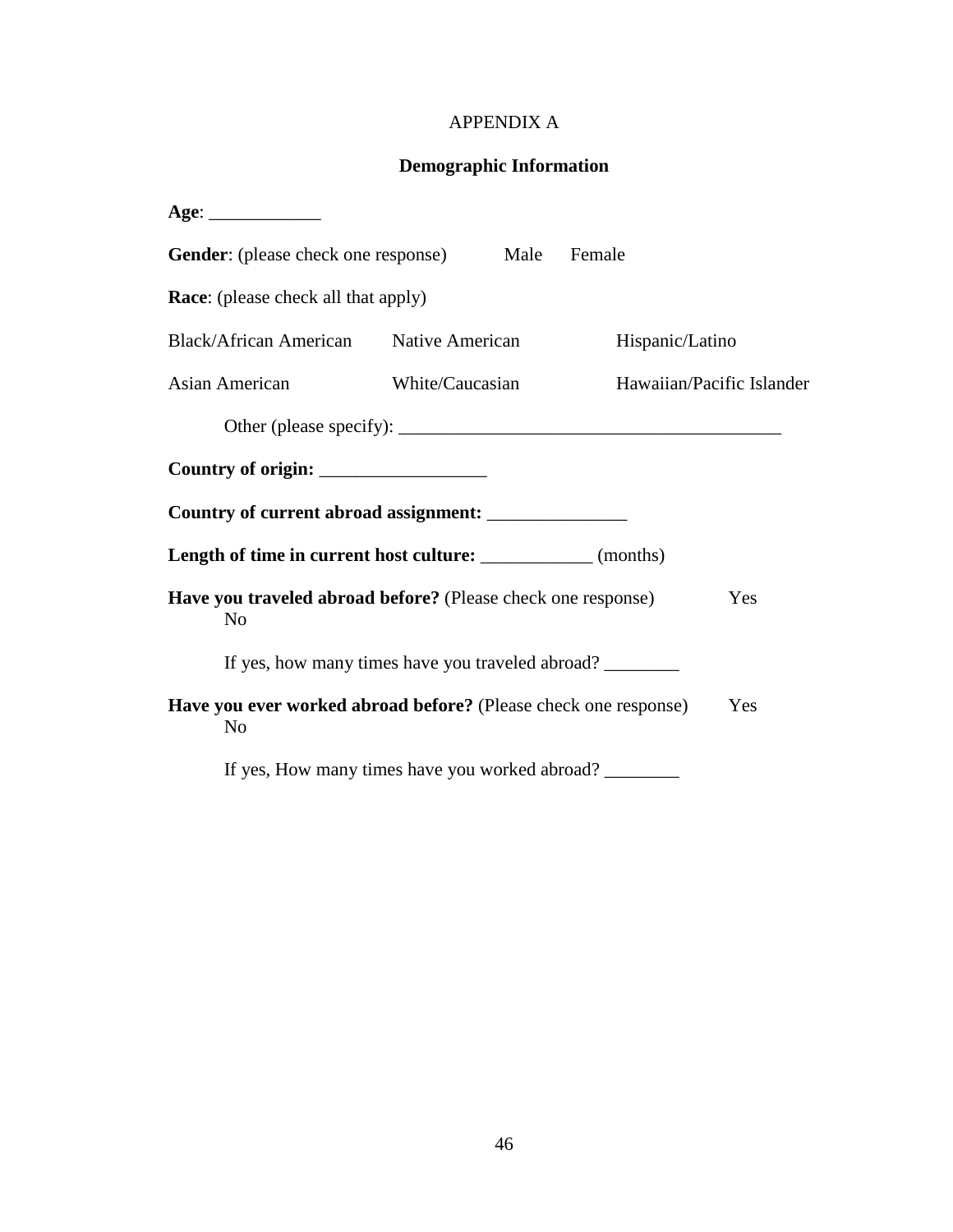### APPENDIX B

# **English Proficiency**

The next section is a reading comprehension check. Please read the paragraph and answer the following questions.

Billy and his twin sister, Anna, are from a small, American town. Their parents moved to America from Germany before the twins were born. The family owns a restaurant that serves authentic German food. Billy and Anna finish their secondary schooling and want to leave for university. However, their parents want them to stay and help with the restaurant, since they are both growing older and would like it to stay in the family. Anna and Billy both love their parents but also want to go off and see the world on their own. The family talks it over one night and they come to an agreement. Anna and Billy decided to go to a nearby university, so they can come home on the weekends and help in the restaurant.

1) Did the twins ever live in Germany?

2) Why did Billy and Anna's parents want them to stay at home instead of going to a university to continue schooling?

\_\_\_\_\_\_\_\_\_\_\_\_\_\_\_\_\_\_\_\_\_\_\_\_\_\_\_\_\_\_\_\_\_\_\_\_\_\_\_\_\_\_\_\_\_\_\_\_\_\_\_\_\_\_\_\_\_\_\_\_\_\_\_\_\_\_\_\_\_\_\_\_

\_\_\_\_\_\_\_\_\_\_\_\_\_\_\_\_\_\_\_\_\_\_\_\_\_\_\_\_\_\_\_\_\_\_\_\_\_\_\_\_\_\_\_\_\_\_\_\_\_\_\_\_\_\_\_\_\_\_\_\_\_\_\_\_\_\_\_\_\_\_\_\_

\_\_\_\_\_\_\_\_\_\_\_\_\_\_\_\_\_\_\_\_\_\_\_\_\_\_\_\_\_\_\_\_\_\_\_\_\_\_\_\_\_\_\_\_\_\_\_\_\_\_\_\_\_\_\_\_\_\_\_\_\_\_\_\_\_\_\_\_\_\_\_\_

\_\_\_\_\_\_\_\_\_\_\_\_\_\_\_\_\_\_\_\_\_\_\_\_\_\_\_\_\_\_\_\_\_\_\_\_\_\_\_\_\_\_\_\_\_\_\_\_\_\_\_\_\_\_\_\_\_\_\_\_\_\_\_\_\_\_\_\_\_\_\_\_

\_\_\_\_\_\_\_\_\_\_\_\_\_\_\_\_\_\_\_\_\_\_\_\_\_\_\_\_\_\_\_\_\_\_\_\_\_\_\_\_\_\_\_\_\_\_\_\_\_\_\_\_\_\_\_\_\_\_\_\_\_\_\_\_\_\_\_\_\_\_\_\_

\_\_\_\_\_\_\_\_\_\_\_\_\_\_\_\_\_\_\_\_\_\_\_\_\_\_\_\_\_\_\_\_\_\_\_\_\_\_\_\_\_\_\_\_\_\_\_\_\_\_\_\_\_\_\_\_\_\_\_\_\_\_\_\_\_\_\_\_\_\_\_\_

3) What did Billy and Anna want to do after completing secondary schooling?

\_\_\_\_\_\_\_\_\_\_\_\_\_\_\_\_\_\_\_\_\_\_\_\_\_\_\_\_\_\_\_\_\_\_\_\_\_\_\_\_\_\_\_\_\_\_\_\_\_\_\_\_\_\_\_\_\_\_\_\_

4) What was the solution Billy, Anna, and their parents agreed on?

\_\_\_\_\_\_\_\_\_\_\_\_\_\_\_\_\_\_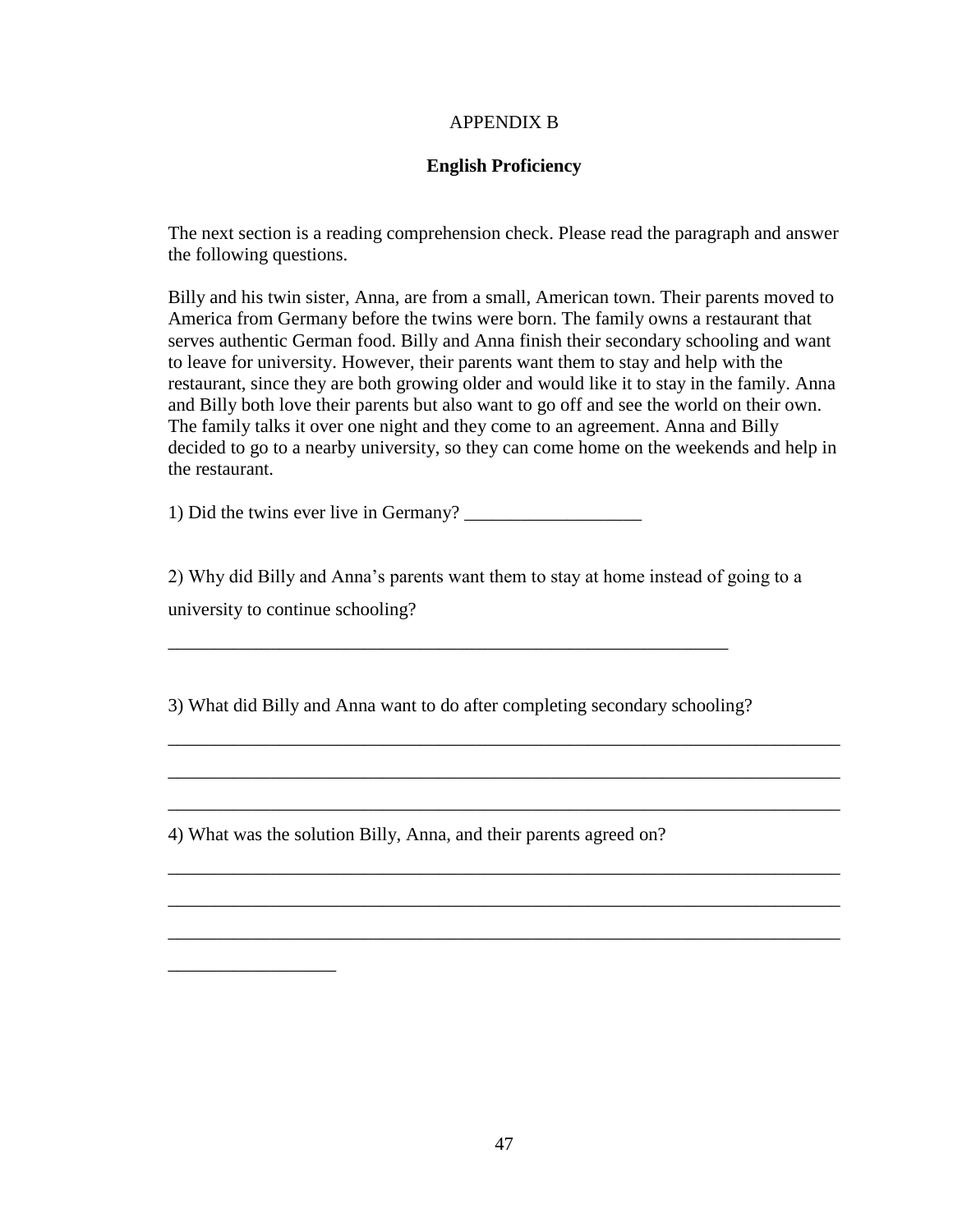# APPENDIX C:

### **Cultural Adjustment Scale**

### **Expatriate Adjustment:**

Instructions: Below are a number of items regarding your host culture (the culture of the country in which you are currently working). Cultural adjustment can be defined the extent to which an individual can work effectively and live comfortably in a place that is new and unfamiliar to them. Using the response scale below, circle the number which best represents the extent to which **you feel adjusted or unadjusted with that item. Completely**

# **Completely**

|    |                                     | Unadjusted      |                |   |                |   |
|----|-------------------------------------|-----------------|----------------|---|----------------|---|
|    |                                     | <b>Adjusted</b> |                |   |                |   |
|    | 1. Living conditions in general:    | $\mathbf{1}$    | $\overline{2}$ | 3 | $\overline{4}$ | 5 |
| 2. | Housing conditions:                 | $\mathbf{1}$    | $\overline{2}$ | 3 | $\overline{4}$ | 5 |
| 3. | Food:                               | $\mathbf{1}$    | $\overline{2}$ | 3 | 4              | 5 |
| 4. | Shopping:                           | 1               | $\overline{2}$ | 3 | $\overline{4}$ | 5 |
| 5. | Cost of living:                     | $\mathbf{1}$    | $\overline{2}$ | 3 | $\overline{4}$ | 5 |
| 6. | Entertainment/recreation facilities |                 |                |   |                |   |
|    | and opportunities:                  | $\mathbf{1}$    | $\overline{2}$ | 3 | $\overline{4}$ | 5 |
| 7. | Healthcare facilities:              | $\mathbf{1}$    | 2              | 3 | $\overline{4}$ | 5 |
| 8. | Socializing with host nationals:    | $\mathbf{1}$    | $\overline{2}$ | 3 | $\overline{4}$ | 5 |
| 9. | Interacting with host nationals     |                 |                |   |                |   |
|    | on a day-to-day basis:              | $\mathbf{1}$    | $\overline{2}$ | 3 | $\overline{4}$ | 5 |
|    | 10. Interacting with host nationals |                 |                |   |                |   |
|    | outside of work:                    | $\mathbf{1}$    | $\overline{2}$ | 3 | $\overline{4}$ | 5 |
|    | 11. Speaking with host nationals:   | 1               | $\overline{2}$ | 3 | $\overline{4}$ | 5 |
|    | 12. Specific job responsibilities:  | $\mathbf{1}$    | $\overline{2}$ | 3 | $\overline{4}$ | 5 |
|    | 13. Performance standards           |                 |                |   |                |   |
|    | and expectations:                   | $\mathbf{1}$    | $\overline{2}$ | 3 | $\overline{4}$ | 5 |
|    | 14. Supervisory responsibilities:   | $\mathbf{1}$    | 2              | 3 | 4              | 5 |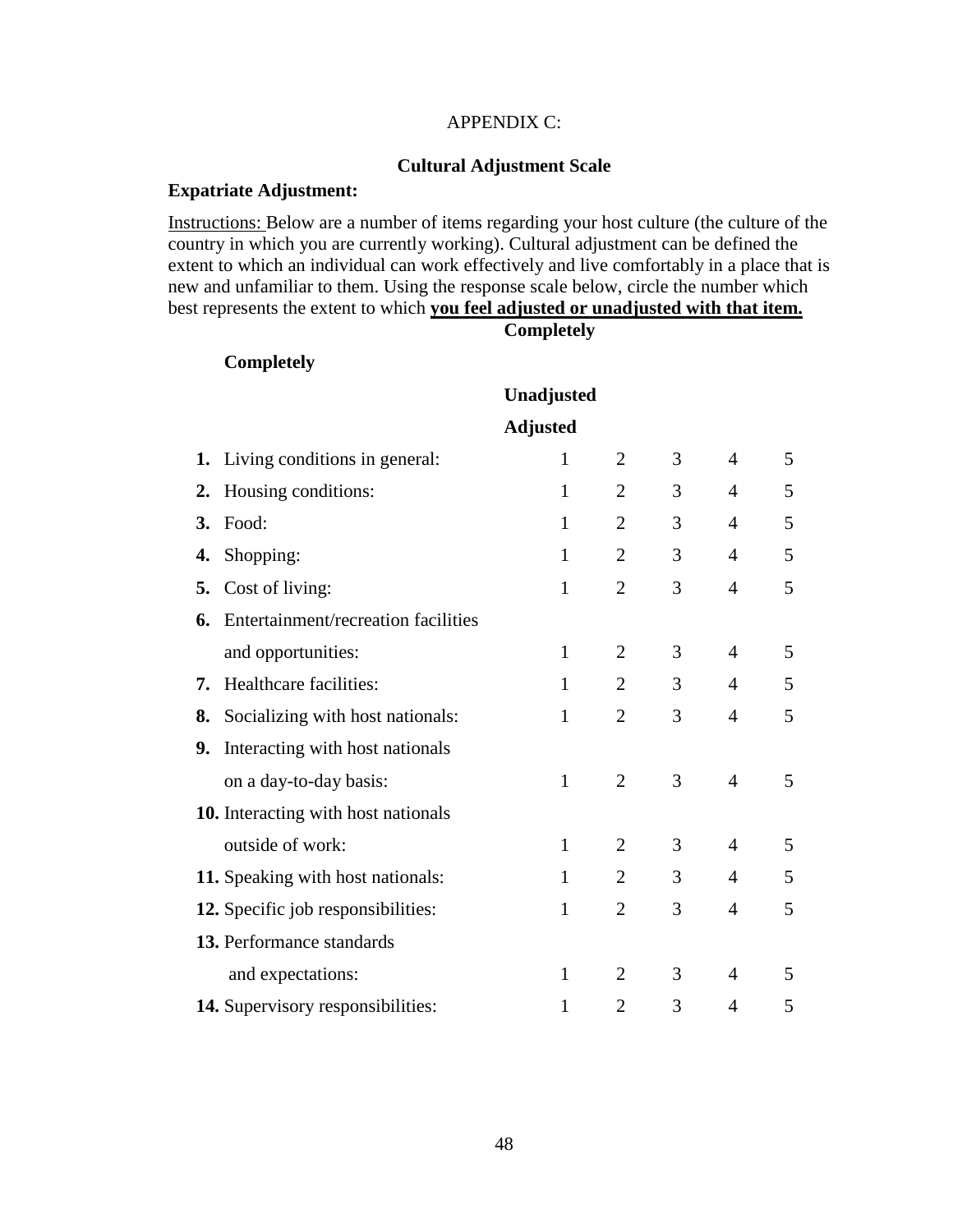# APPENDIX D:

# **Narcissistic Personality Inventory (NPI)**

# **Instructions:**

The measure consists of forty pairs of statements. For each pair you should select the one that you feel best reflects your personality:

| $\mathbf{1}$   | A. I have a natural talent for       | B. I am not good at influencing people.      |
|----------------|--------------------------------------|----------------------------------------------|
|                | influencing people.                  |                                              |
| $\overline{2}$ | A. Modesty doesn't become me.        | B. I am essentially a modest person.         |
| 3              | A. I would do almost anything on a   | B. I tend to be a fairly cautious person.    |
|                | dare.                                |                                              |
| $\overline{4}$ | A. When people compliment me I       | B. I know that I am good because             |
|                | sometimes get embarrassed.           | everybody keeps telling me so.               |
| 5              | A. The thought of ruling the world   | B. If I ruled the world it would be a better |
|                | frightens the hell out of me.        | place.                                       |
| 6              | A. I can usually talk my way out of  | B. I try to accept the consequences of my    |
|                | anything.                            | behavior.                                    |
| $\overline{7}$ | A. I prefer to blend in with the     | B. I like to be the center of attention.     |
|                | crowd.                               |                                              |
| 8              | A. I will be a success.              | B. I am not too concerned about success.     |
| 9              | A. I am no better or worse than      | B. I think I am a special person.            |
|                | most people.                         |                                              |
| 10             | A. I am not sure if I would make a   | B. I see myself as a good leader.            |
|                | good leader.                         |                                              |
| 11             | A. I am assertive.                   | B. I wish I were more assertive.             |
| 12             | A. I like to have authority over     | B. I don't mind following orders.            |
|                | other people.                        |                                              |
| 13             | A. I find it easy to manipulate      | B. I don't like it when I find myself        |
|                | people.                              | manipulating people.                         |
| 14             | A. I insist upon getting the respect | B. I usually get the respect that I deserve. |
|                | that is due me.                      |                                              |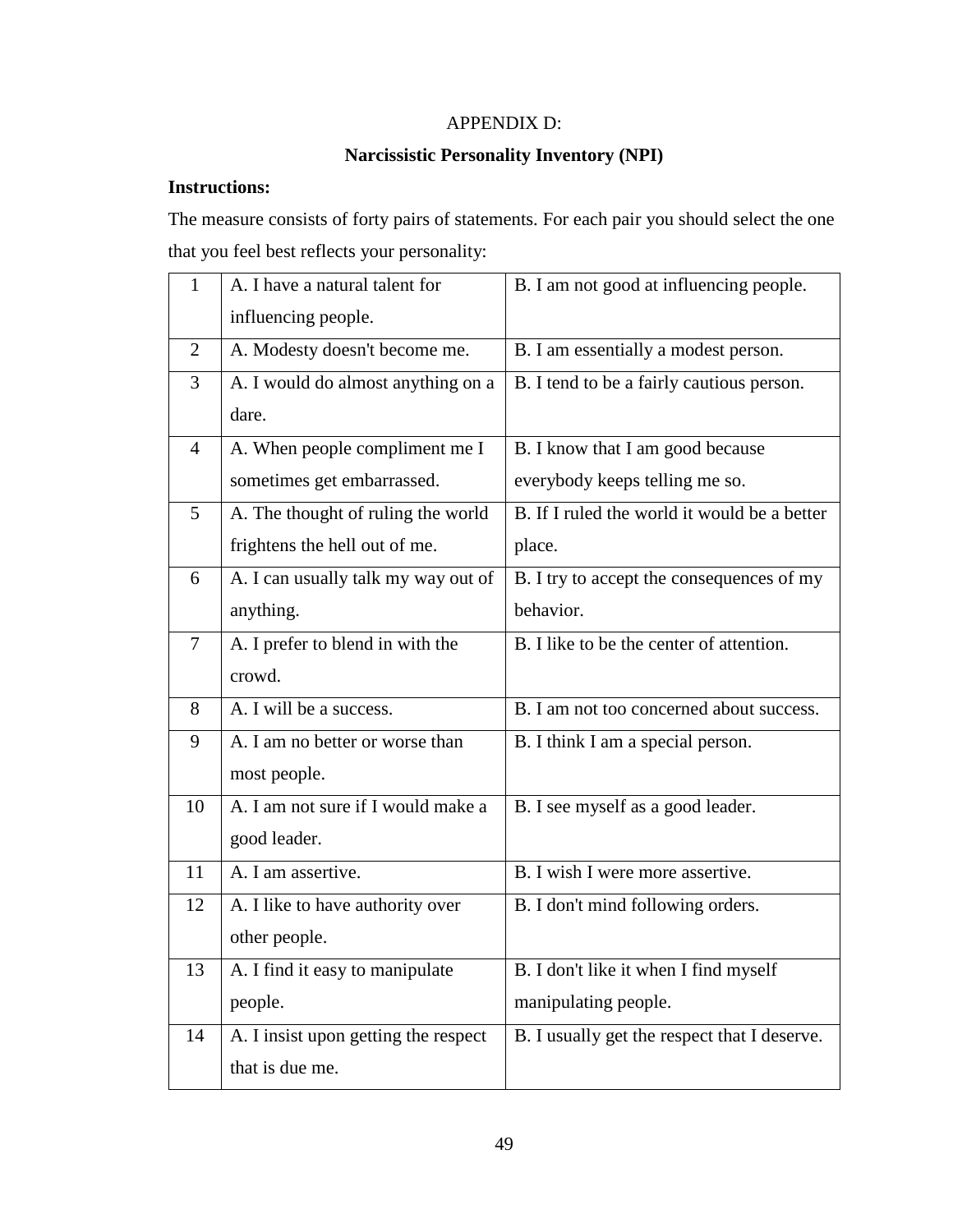| 15 | A. I don't particularly like to show | B. I like to show off my body.              |
|----|--------------------------------------|---------------------------------------------|
|    | off my body.                         |                                             |
| 16 | A. I can read people like a book.    | B. People are sometimes hard to             |
|    |                                      | understand.                                 |
| 17 | A. If I feel competent I am willing  | B. I like to take responsibility for making |
|    | to take responsibility for making    | decisions.                                  |
|    | decisions.                           |                                             |
| 18 | A. I just want to be reasonably      | B. I want to amount to something in the     |
|    | happy.                               | eyes of the world.                          |
| 19 | A. My body is nothing special.       | B. I like to look at my body.               |
| 20 | A. I try not to be a show off.       | B. I will usually show off if I get the     |
|    |                                      | chance.                                     |
| 21 | A. I always know what I am doing.    | B. Sometimes I am not sure of what I am     |
|    |                                      | doing.                                      |
| 22 | A. I sometimes depend on people      | B. I rarely depend on anyone else to get    |
|    | to get things done.                  | things done.                                |
| 23 | A. Sometimes I tell good stories.    | B. Everybody likes to hear my stories.      |
| 24 | A. I expect a great deal from other  | B. I like to do things for other people.    |
|    | people.                              |                                             |
| 25 | A. I will never be satisfied until I | B. I take my satisfactions as they come.    |
|    | get all that I deserve.              |                                             |
| 26 | A. Compliments embarrass me.         | B. I like to be complimented.               |
| 27 | A. I have a strong will to power.    | B. Power for its own sake doesn't interest  |
|    |                                      | me.                                         |
| 28 | A. I don't care about new fads and   | B. I like to start new fads and fashions.   |
|    | fashions.                            |                                             |
| 29 | A. I like to look at myself in the   | B. I am not particularly interested in      |
|    | mirror.                              | looking at myself in the mirror.            |
| 30 | A. I really like to be the center of | B. It makes me uncomfortable to be the      |
|    | attention.                           | center of attention.                        |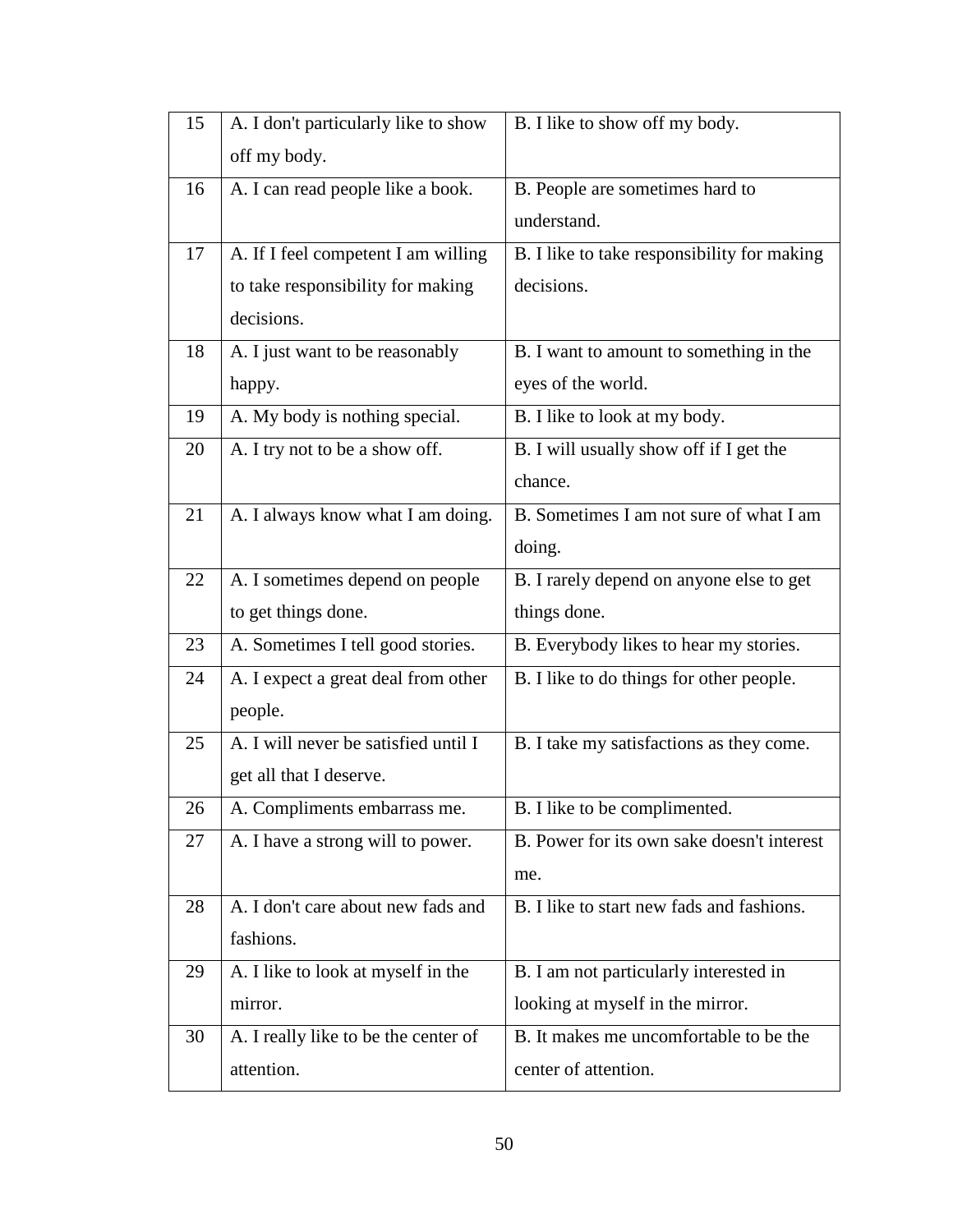| 31 | A. I can live my life in any way I  | B. People can't always live their lives in  |
|----|-------------------------------------|---------------------------------------------|
|    | want to.                            | terms of what they want.                    |
| 32 | A. Being an authority doesn't mean  | B. People always seem to recognize my       |
|    | that much to me.                    | authority.                                  |
| 33 | A. I would prefer to be a leader.   | B. It makes little difference to me whether |
|    |                                     | I am a leader or not.                       |
| 34 | A. I am going to be a great person. | B. I hope I am going to be successful.      |
| 35 | A. People sometimes believe what    | B. I can make anybody believe anything I    |
|    | I tell them.                        | want them to.                               |
| 36 | A. I am a born leader.              | B. Leadership is a quality that takes a     |
|    |                                     | long time to develop.                       |
| 37 | A. I wish somebody would            | B. I don't like people to pry into my life  |
|    | someday write my biography.         | for any reason.                             |
| 38 | A. I get upset when people don't    | B. I don't mind blending into the crowd     |
|    | notice how I look when I go out in  | when I go out in public.                    |
|    | public.                             |                                             |
| 39 | A. I am more capable than other     | B. There is a lot that I can learn from     |
|    | people.                             | other people.                               |
| 40 | A. I am much like everybody else.   | B. I am an extraordinary person.            |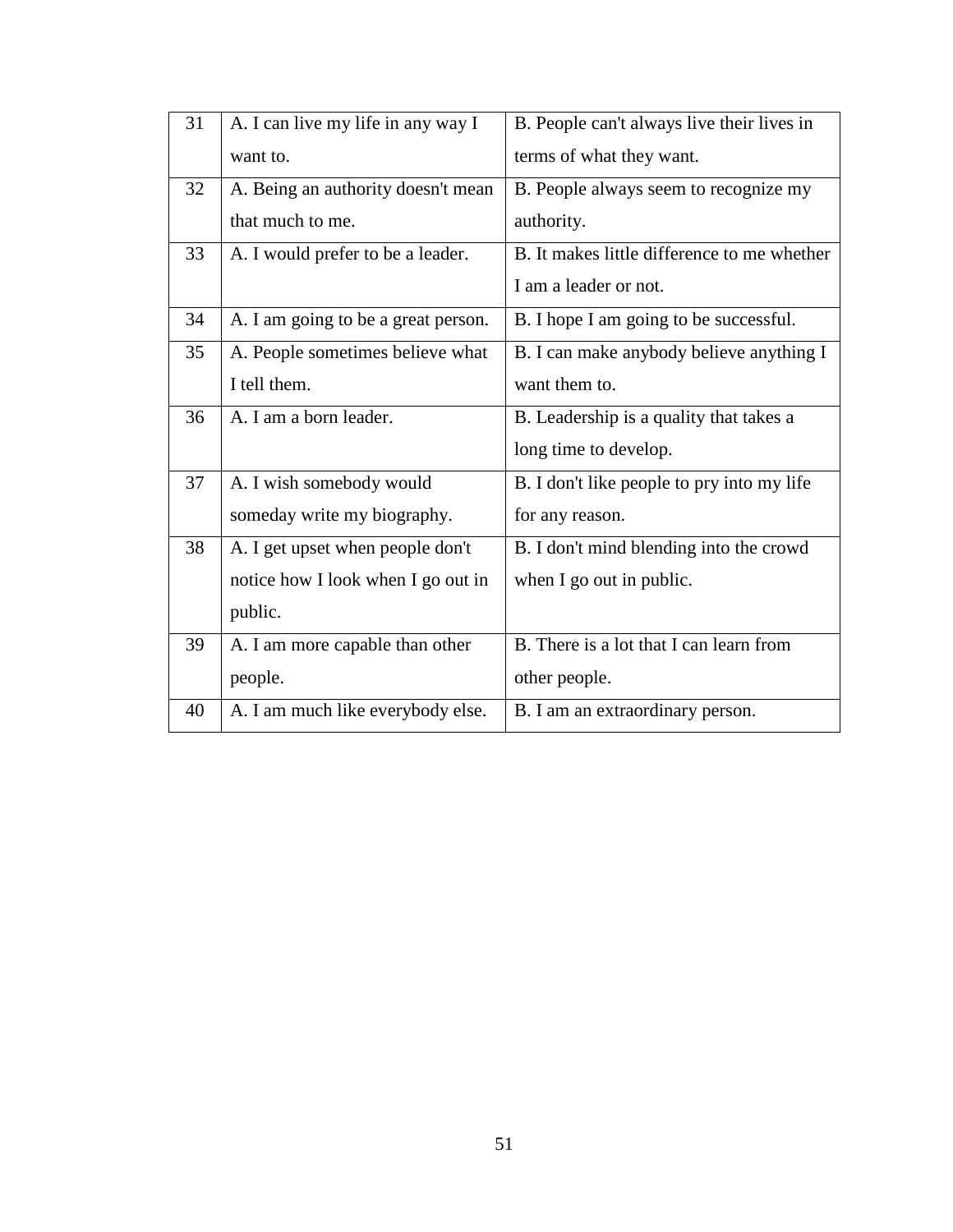# APPENDIX E

# **Big Five Inventory (BFI)**

Instructions: Here are a number of characteristics that may or may not apply to you. Using the response scale below, circle the number which best represents the extent to which **you agree or disagree with that statement.**

| I am someone who:<br><b>Strongly</b> |                                            | <b>Strongly</b> |                |   |                |       |
|--------------------------------------|--------------------------------------------|-----------------|----------------|---|----------------|-------|
|                                      |                                            | <b>Disagree</b> |                |   |                | Agree |
| 1.                                   | Is talkative                               | $\mathbf{1}$    | $\overline{2}$ | 3 | $\overline{4}$ | 5     |
| 2.                                   | Tends to find fault with others            | $\mathbf{1}$    | $\overline{2}$ | 3 | $\overline{4}$ | 5     |
|                                      | 3. Does a thorough job                     | $\mathbf{1}$    | $\overline{2}$ | 3 | $\overline{4}$ | 5     |
| 4.                                   | Is depressed, blue                         | $\mathbf{1}$    | $\overline{2}$ | 3 | $\overline{4}$ | 5     |
| 5.                                   | Is original, comes up with new ideas       | $\mathbf{1}$    | $\overline{2}$ | 3 | $\overline{4}$ | 5     |
| 6.                                   | Is reserved                                | $\mathbf{1}$    | $\overline{2}$ | 3 | $\overline{4}$ | 5     |
| 7.                                   | Is helpful and unselfish with others       | $\mathbf{1}$    | $\overline{2}$ | 3 | $\overline{4}$ | 5     |
| 8.                                   | Can be somewhat careless                   | $\mathbf{1}$    | $\overline{2}$ | 3 | $\overline{4}$ | 5     |
|                                      | 9. Is relaxed, handles stress well         | 1               | 2              | 3 | $\overline{4}$ | 5     |
|                                      | 10. Is curious about many different things | $\mathbf{1}$    | $\overline{2}$ | 3 | $\overline{4}$ | 5     |
|                                      | 11. Is full of energy                      | $\mathbf{1}$    | $\overline{2}$ | 3 | $\overline{4}$ | 5     |
|                                      | 12. Starts quarrels with others            | $\mathbf{1}$    | $\overline{2}$ | 3 | $\overline{4}$ | 5     |
|                                      | 13. Is a reliable worker                   | $\mathbf{1}$    | 2              | 3 | $\overline{4}$ | 5     |
|                                      | 14. Can be tense                           | $\mathbf{1}$    | $\overline{2}$ | 3 | $\overline{4}$ | 5     |
|                                      | 15. Is ingenious, a deep thinker           | $\mathbf{1}$    | $\overline{2}$ | 3 | 4              | 5     |
|                                      | 16. Generates a lot of enthusiasm          | $\mathbf{1}$    | $\overline{2}$ | 3 | $\overline{4}$ | 5     |
|                                      | 17. Has a forgiving nature                 | $\mathbf{1}$    | $\overline{2}$ | 3 | $\overline{4}$ | 5     |
|                                      | 18. Tends to be disorganized               | $\mathbf{1}$    | $\overline{2}$ | 3 | $\overline{4}$ | 5     |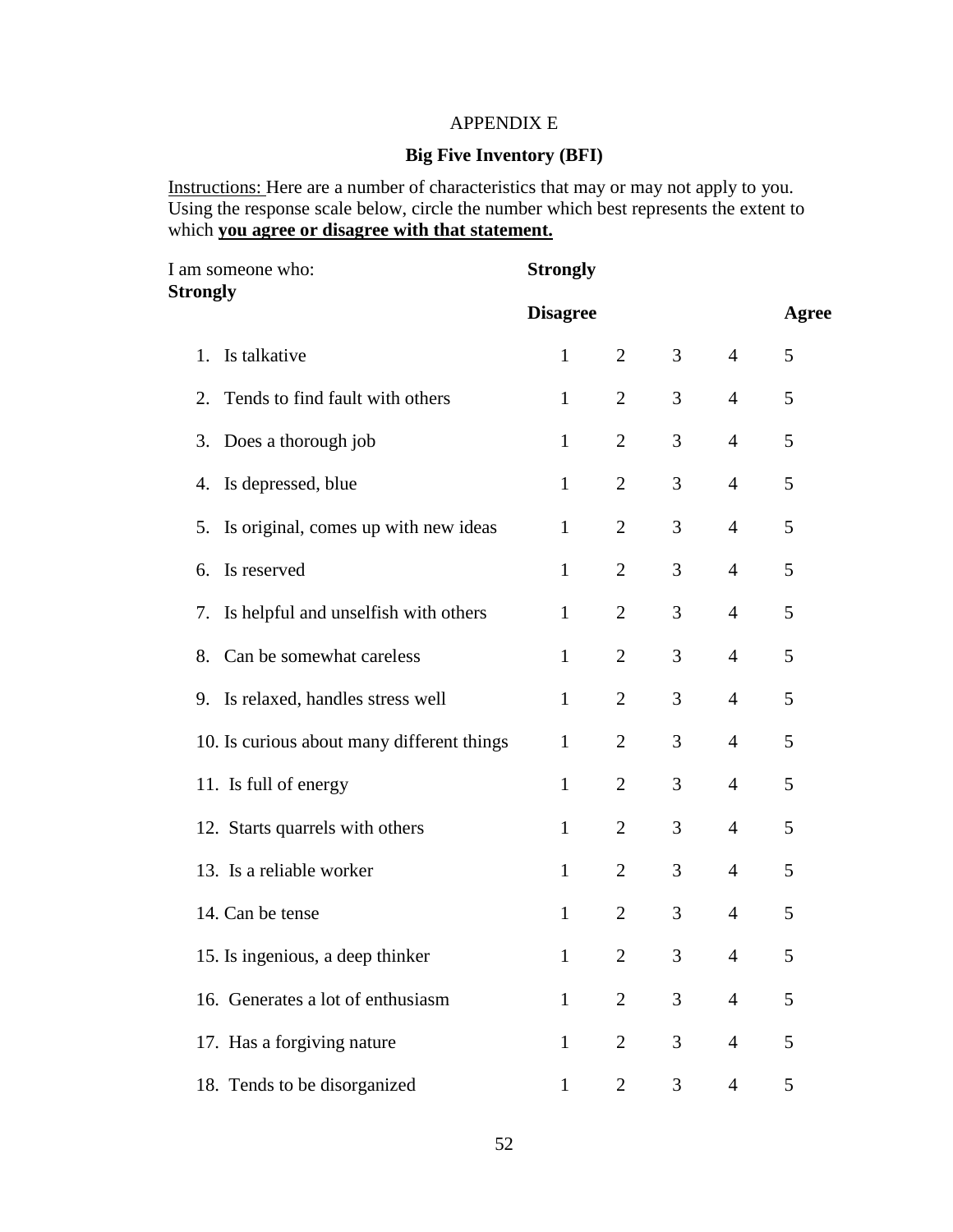| 19. Worries a lot                           | $\mathbf{1}$ | 2              | 3 | $\overline{4}$ | 5              |
|---------------------------------------------|--------------|----------------|---|----------------|----------------|
| 20. Has an active imagination               | $\mathbf{1}$ | $\overline{2}$ | 3 | $\overline{4}$ | 5              |
| 21. Tends to be quiet                       | $\mathbf{1}$ | $\overline{2}$ | 3 | $\overline{4}$ | 5              |
| 22. Is generally trusting                   | $\mathbf{1}$ | $\overline{2}$ | 3 | $\overline{4}$ | 5              |
| 23. Tends to be lazy                        | $\mathbf{1}$ | $\overline{2}$ | 3 | $\overline{4}$ | 5              |
| 24. Is emotionally stable, not easily upset | $\mathbf{1}$ | $\overline{2}$ | 3 | $\overline{4}$ | 5              |
| 25. Is inventive                            | $\mathbf{1}$ | $\overline{2}$ | 3 | $\overline{4}$ | 5              |
| 26. Has an assertive personality            | $\mathbf{1}$ | $\overline{2}$ | 3 | $\overline{4}$ | 5              |
| 27. Can be cold and aloof                   | $\mathbf{1}$ | $\overline{2}$ | 3 | $\overline{4}$ | 5              |
| 28. Perseveres until the task is finished   | $\mathbf{1}$ | 2              | 3 | $\overline{4}$ | 5              |
| 29. Can be moody                            | $\mathbf{1}$ | $\overline{2}$ | 3 | 4              | 5              |
| 30. Values artistic, aesthetic experiences  | $\mathbf{1}$ | $\overline{2}$ | 3 | $\overline{4}$ | 5              |
| 31. Is sometimes shy, inhibited             | $\mathbf{1}$ | $\overline{2}$ | 3 | $\overline{4}$ | 5              |
| 32. Is considerate and kind to almost       | $\mathbf{1}$ | $\overline{2}$ | 3 | $\overline{4}$ | 5              |
| everyone                                    |              |                |   |                |                |
| 33. Does things efficiently                 | $\mathbf{1}$ | 2              | 3 | $\overline{4}$ | 5              |
| 34. Remains calm in tense situations        | $\mathbf{1}$ | 2              | 3 | 4              | $\mathcal{L}$  |
| 35. Prefers work that is routine            | $\mathbf{1}$ | $\overline{2}$ | 3 | $\overline{4}$ | $\mathfrak s$  |
| 36. Is outgoing, sociable                   | $\mathbf{1}$ | $\overline{2}$ | 3 | $\overline{4}$ | $\mathfrak{S}$ |
| 37. Is sometimes rude to others             | $\mathbf{1}$ | $\overline{2}$ | 3 | $\overline{4}$ | $\sqrt{5}$     |
| 38. Makes plans and follows through         | $\mathbf{1}$ | $\overline{2}$ | 3 | $\overline{4}$ | $\mathfrak{S}$ |
| with them                                   |              |                |   |                |                |
| 39. Gets nervous easily                     | $\mathbf{1}$ | 2              | 3 | $\overline{4}$ | 5              |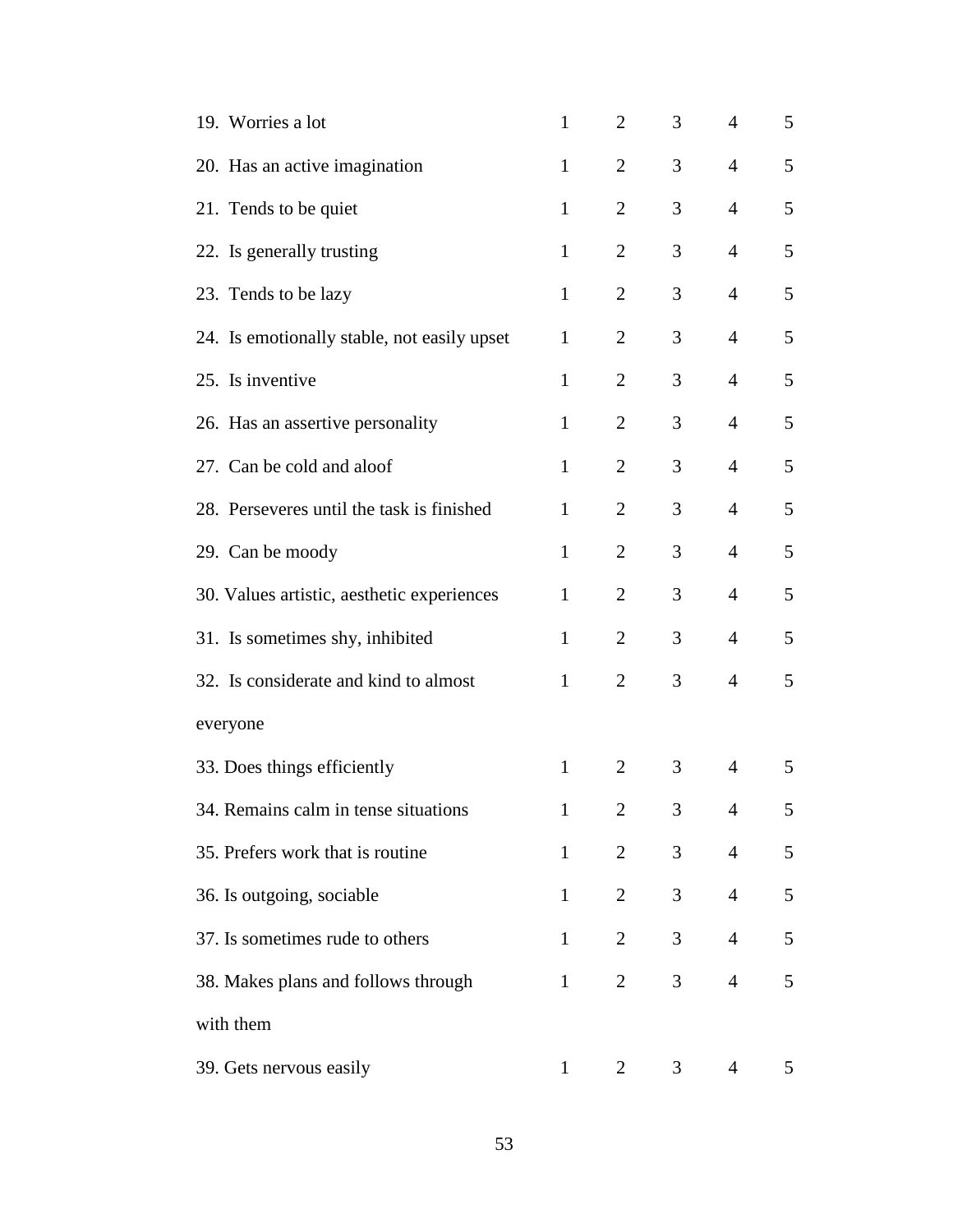| 40. Likes to reflect, play with ideas |              |                | $\mathfrak{Z}$          | $\overline{4}$ | 5              |
|---------------------------------------|--------------|----------------|-------------------------|----------------|----------------|
| 41. Has few artistic interests        |              | 2              | 3                       | $\overline{4}$ | 5              |
| 42. Likes to cooperate with others    |              | $\overline{2}$ | $\overline{3}$          | $\overline{4}$ | 5              |
| 43. Is easily distracted              |              | 2              | $\overline{\mathbf{3}}$ | $\overline{4}$ | 5              |
| 44. Is sophisticated in art, music,   | $\mathbf{1}$ | 2              | 3                       | $\overline{4}$ | $\overline{5}$ |
| or literature                         |              |                |                         |                |                |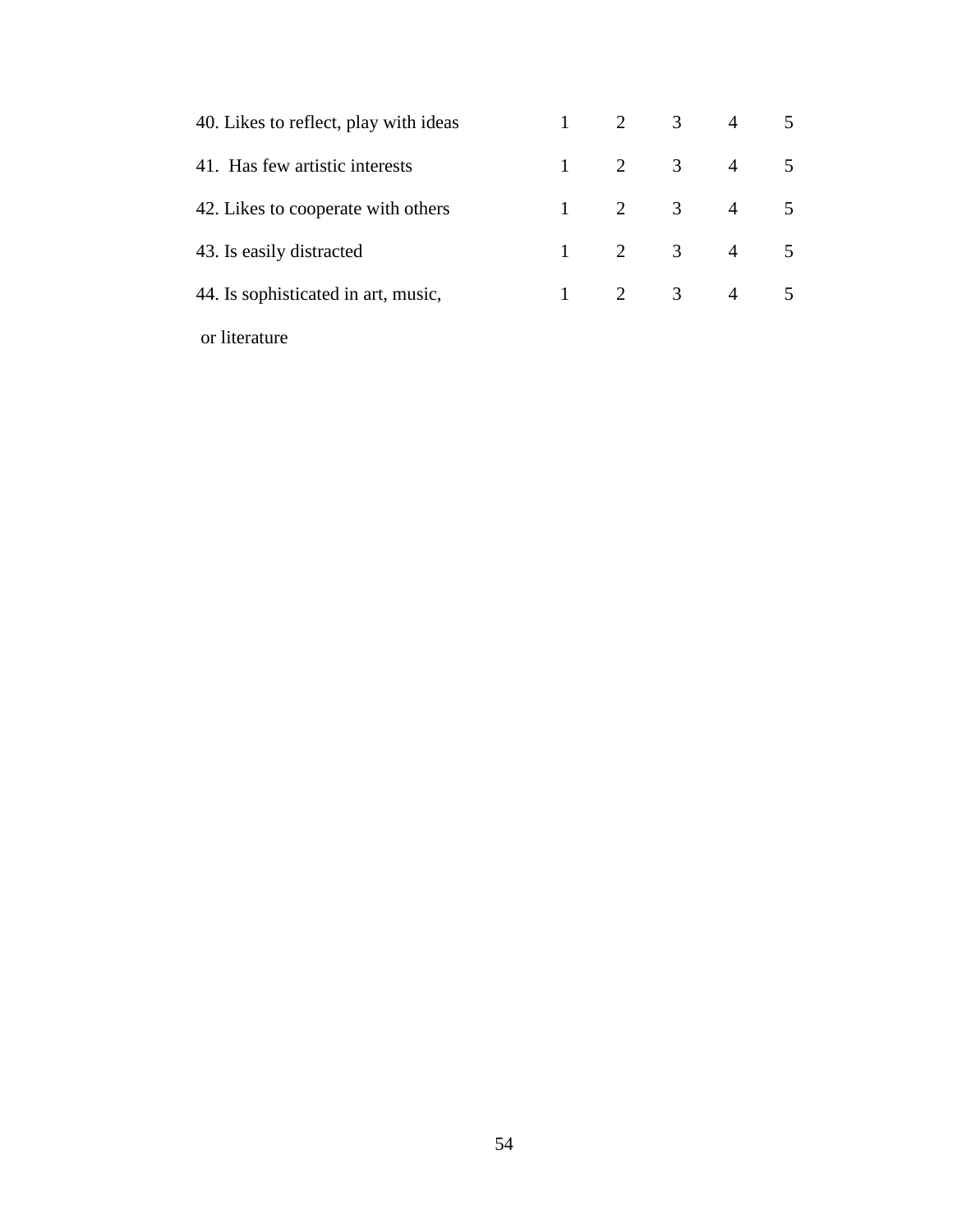### APPENDIX F

# **Leadership Effectiveness Measure**

**Instructions:** This questionnaire contains items that ask you to describe yourself in your current leadership position. For each of the items, indicate the degree to which you think the item is true for you by circling one of the responses that appear below the item.

1. I am satisfied with the quality of leadership that I provide:

| Never | Seldom | Sometimes | Often | Always |
|-------|--------|-----------|-------|--------|

# 2. Overall, I provide very effective leadership:

| Never | Seldom | Sometimes | Often | Always |
|-------|--------|-----------|-------|--------|

3. I am an example of an ideal leader:

| Never | Seldom | Sometimes | Often | Always |
|-------|--------|-----------|-------|--------|

#### 4. My leadership helps this organization to thrive:

| Never | Seldom | Sometimes | Often | Always |
|-------|--------|-----------|-------|--------|

5. I am the kind of leader that others should aspire to become:

| Never | Seldom | Sometimes | Often | Always |
|-------|--------|-----------|-------|--------|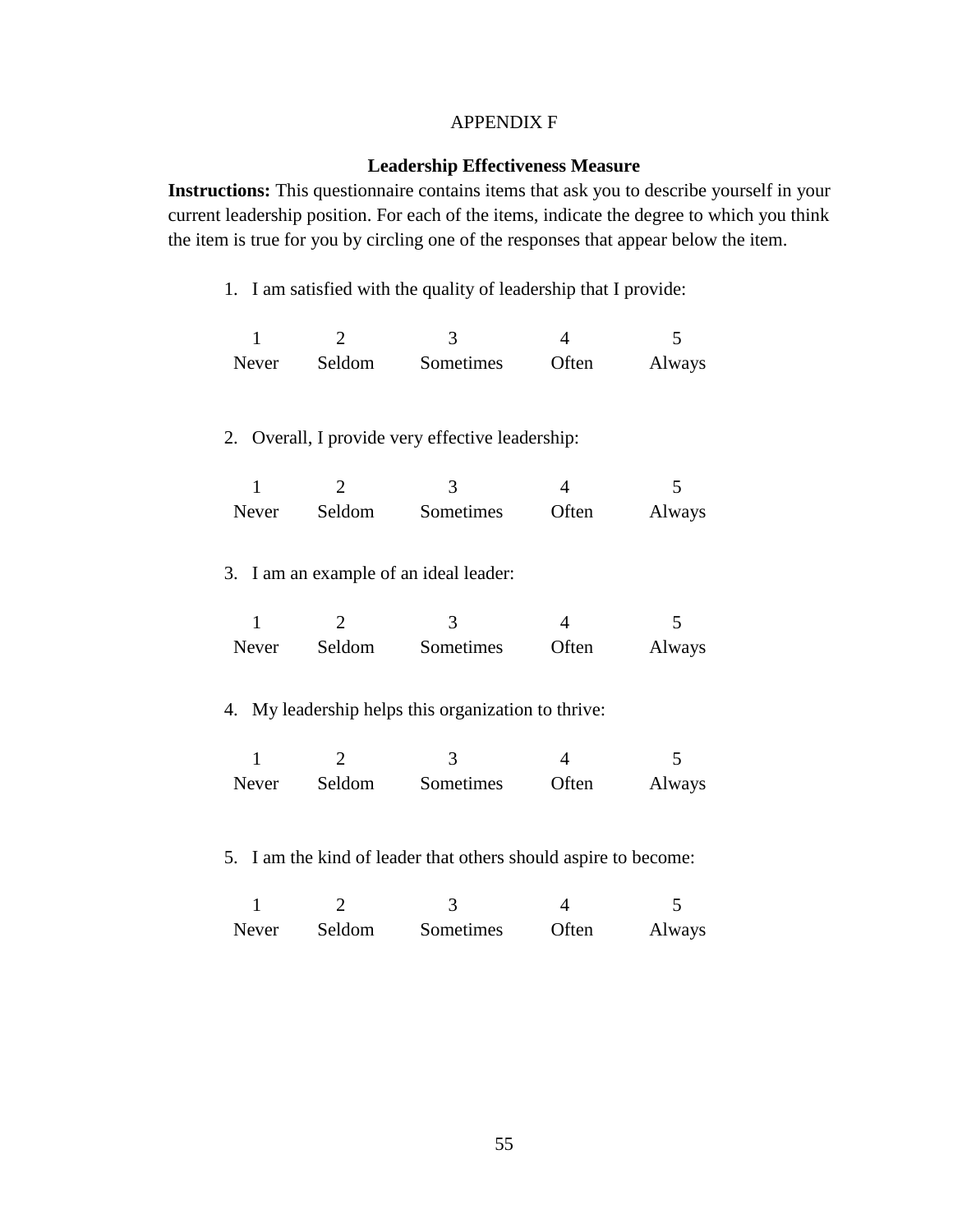### APPENDIX G

### **Leader Member Exchange (LMX-MDM):**

**Instructions:** This questionnaire contains items related to the relationship between you and your students. Please indicate the extent to which you agree or disagree with each item by circling one of the responses that appear below each item.

1. I feel as though my students like me very much as a person.

| Strongly |          | Neither Agree |       | Strongly |
|----------|----------|---------------|-------|----------|
| Disagree | Disagree | or Disagree   | Agree | Agree    |
|          |          |               |       |          |

2. I feel as though I am the kind of person my students would like to have as a friend.

| Strongly |          | Neither Agree |       | Strongly |
|----------|----------|---------------|-------|----------|
| Disagree | Disagree | or Disagree   | Agree | Agree    |
|          |          |               |       |          |

3. I feel as though my students think I am a lot of fun to work with.

| Strongly |          | Neither Agree |       | Strongly |
|----------|----------|---------------|-------|----------|
| Disagree | Disagree | or Disagree   | Agree | Agree    |
|          |          |               |       |          |

4. I feel as though my students would defend my work actions to a superior, even without complete knowledge of the issue in question.

| Strongly |          | Neither Agree |       | Strongly |
|----------|----------|---------------|-------|----------|
| Disagree | Disagree | or Disagree   | Agree | Agree    |
|          |          |               |       |          |

5. I feel as though my students would come to my defense if I were "attacked" by others.

| Strongly |          | Neither Agree |       | Strongly |
|----------|----------|---------------|-------|----------|
| Disagree | Disagree | or Disagree   | Agree | Agree    |
|          |          |               |       |          |

6. I feel as though my students would defend me to others in the organization if I made an honest mistake.

| Strongly |          | Neither Agree |       | Strongly |
|----------|----------|---------------|-------|----------|
| Disagree | Disagree | or Disagree   | Agree | Agree    |
|          |          |               |       |          |